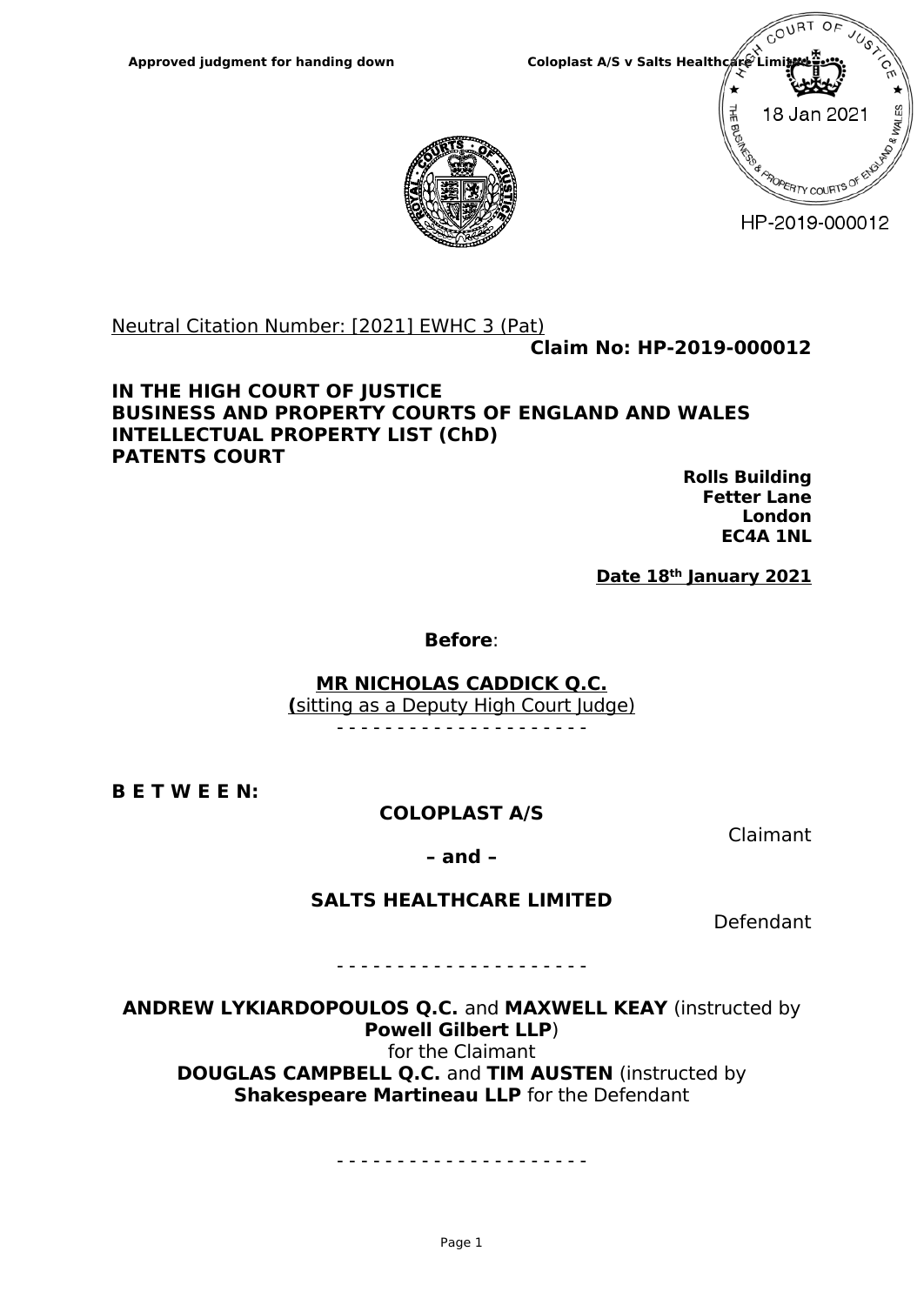Hearing dates: 28<sup>th</sup>, 29<sup>th</sup>, 30<sup>th</sup> September, 1<sup>st</sup>, 6<sup>th</sup> and 7<sup>th</sup> October 2020

- - - - - - - - - - - - - - - - - - - - -

# **Judgment Approved by the court for handing down**

### **Nicholas Caddick Q.C. (sitting as a Deputy High Court Judge):**

1. In this action the Claimant, Coloplast A/S ("Coloplast") claims that its patent EP (UK) 2 854 723 ("the Patent") has been infringed by the Defendant, Salts Healthcare Limited ("Salts"). Salts denies infringement and counterclaims for revocation of the Patent on the bases of a lack of novelty, obviousness (lack of inventive step), insufficiency, *AgrEvo* obviousness and added matter.

### **Background**

- 2. The Patent was filed on 17 May 2013 and has a priority date of 25 May 2012. It is entitled "Comfort layer for a collecting bag" but, as its claims make clear, it is limited to ostomy bags. An ostomy (or stoma) is an opening in a human body created surgically to allow the discharge of body waste (faeces or urine). An ostomy bag connects to the stoma to receive such waste. It includes a pouch made of a layer of impermeable material (the barrier film) with a flange which allows the bag to be connected to the stoma. The Patent concerns a further layer which can be added to such a bag and which is known as a comfort layer. As its name suggests, a comfort layer is intended to make wearing an ostomy bag more comfortable. I will say more about such bags later when dealing with the common general knowledge in this case.
- 3. In around November 2017 Salts launched its "Confidence BE" range of ostomy bags. In Coloplast's original Particulars of Infringement dated 5 April 2019, it was asserted that those bags fell within "at least claims 1, 2, 6, 7, 8, 11 and 13 of the Patent". In its amended Particulars of Infringement dated 13 March 2020, Coloplast added claims 3 and 4 to this list. However, at trial, it relied solely on claim 6 as dependent on various combinations of antecedent claims, namely:
	- a. Claim 6 as dependent on claims 1, 2 and 3 ("Claim 6A");
	- b. Claim 6 as dependent on claims 1, 2 and 4 ("Claim 6B");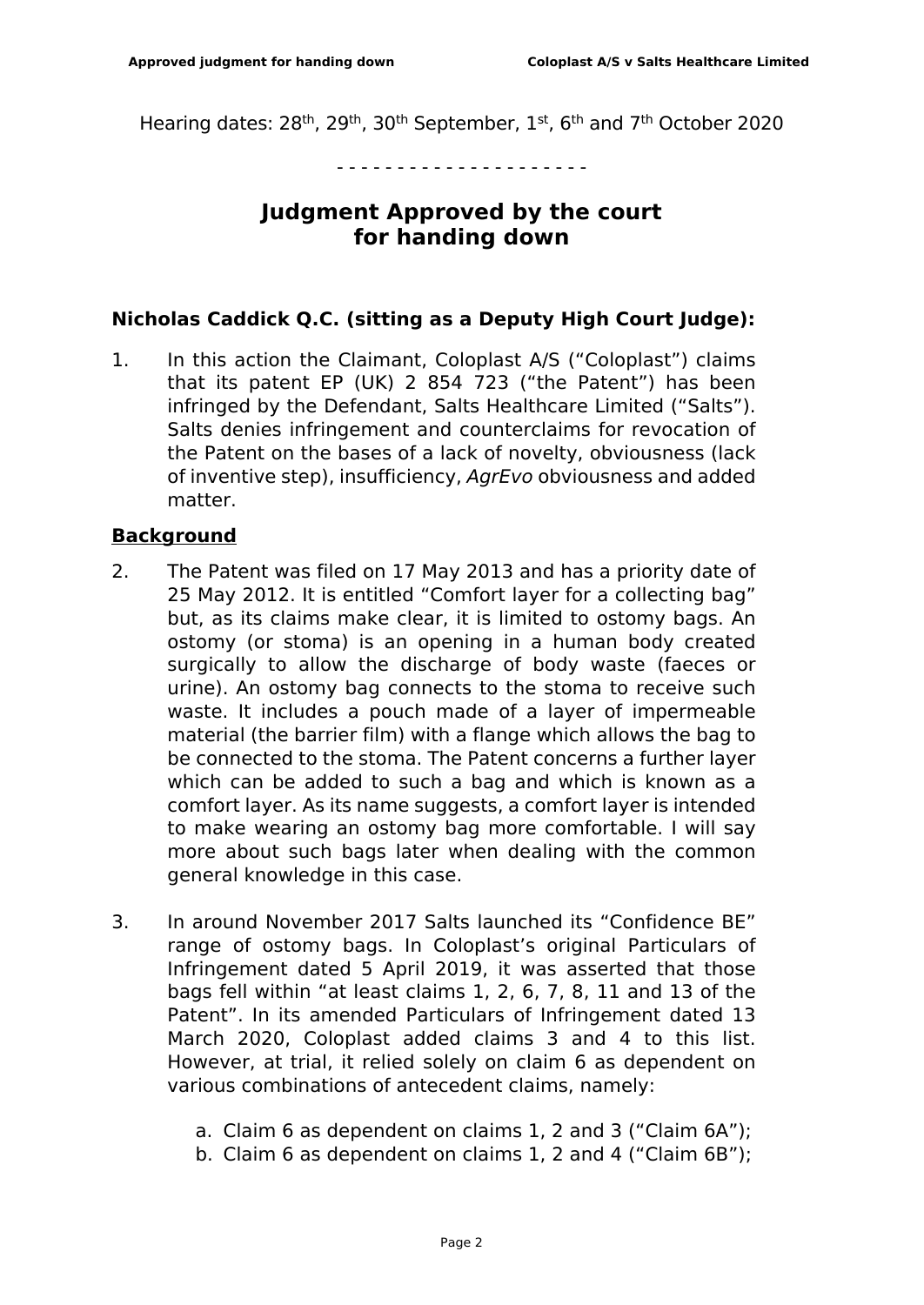- c. Claim 6 as dependent on claims 1, 2, 3 and 4 ("Claim 6C").
- 4. It is common ground that these are the only claims on which Coloplast relies for the purposes of the validity of the Patent (as well as of infringement). Accordingly, if none of Claims 6A, 6B or 6C is valid, the Patent falls to be revoked. However, to the extent that any of those claims is valid, Coloplast will seek to amend the Patent to reflect that claim or claims.
- 5. In respect of its claim that the Patent was invalid due to a lack of novelty, Salts' counterclaim relied on the following pieces of prior art:
	- a. US Patent Application No. 2005/0273064, published 8 December 2005 and referred to as "**Dircks**";
	- b. GB Patent GB No. 2 064 333B, published 23 January 1985 and referred to as "**Watkins**";
	- c. PCT Application No. WO 2008/112337 A1, published 18 September 2008 and referred to as "**Willis**";
	- d. Salts' own ND13 ostomy bag (the "**ND13**") which had been made available to the public in the United Kingdom before the priority date of the Patent; and
	- e. The Novalife 915-10 ostomy bag made by Dansac Limited (the "**Dansac Novalife**") which had, again, been made available to the public in the United Kingdom before the priority date of the Patent.
- 6. In support of its claim that the Patent was invalid because it was obvious, Salts relied on those same pieces of prior art but also on the common general knowledge.
- 7. I should mention that, in other proceedings concerning the Patent, the Opposition Division of the European Patent Office ("the EPO") has rejected an added matter argument raised by Salts but has nevertheless decided that the Patent was invalid for lack of novelty over Dircks. That decision is under appeal to the EPO's Boards of Appeal and, as it was based on a different claim set and on different evidence, it is common ground that I must consider those issues afresh.

## **The witnesses**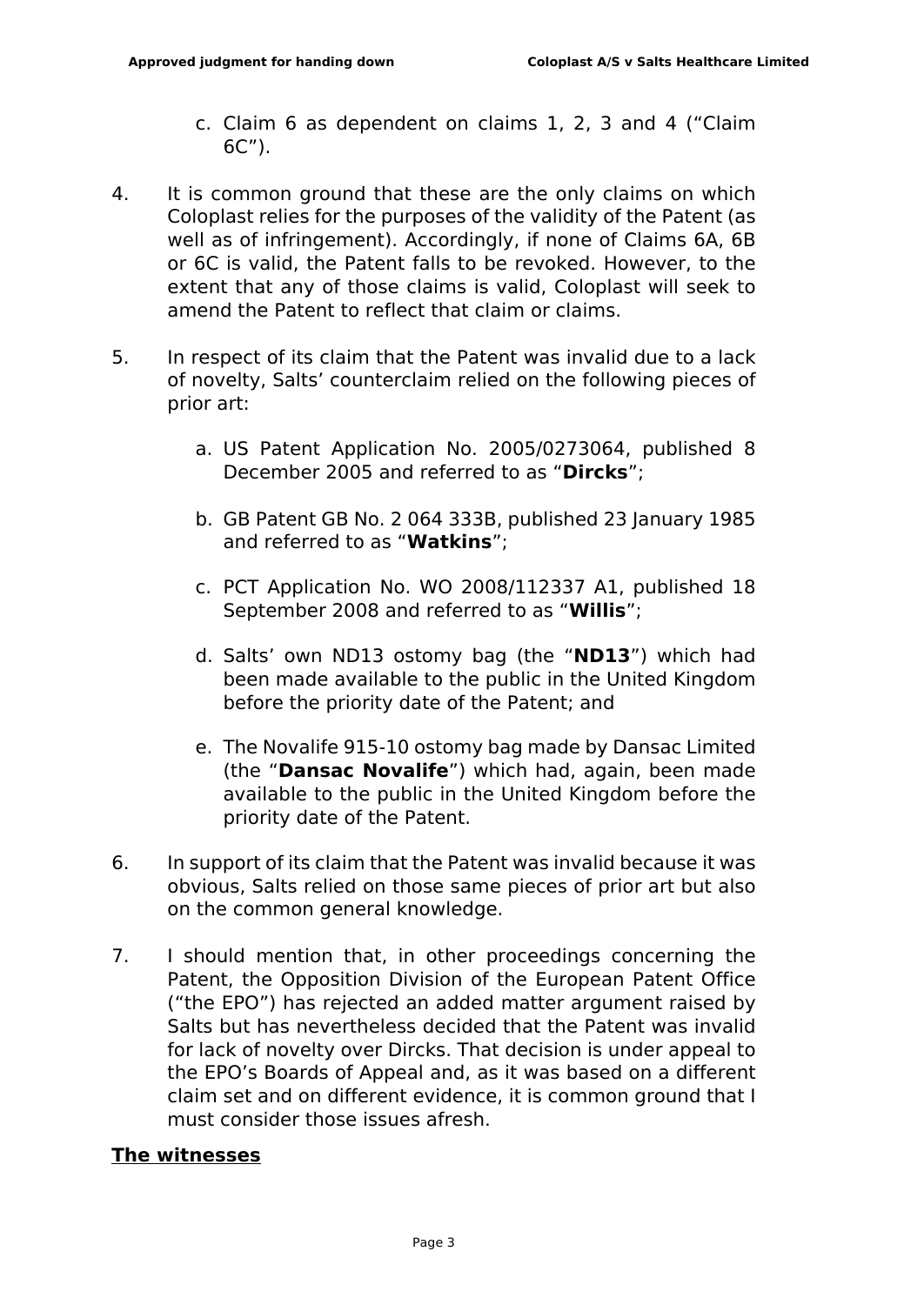8. There were six witness of fact for Salts whose evidence was unchallenged and can, therefore, be accepted. It is, however, necessary to comment on the expert witnesses (two for each side) each of whom was cross examined.

#### *Ms Becke*

- 9. Coloplast relied on the expert evidence of Gail Susan Becke. Ms Becke has a degree in chemical engineering from the Massachusetts Institute of Technology and has worked in a number of jobs from which she has gained considerable knowledge of and experience in relation to materials (predominantly plastics) and the bonding of materials, including dissimilar materials. Ms Becke admitted to having no particular expertise in relation to ostomy bags and has never designed or been asked to design one. She said that, in the period between 1988 and 1994, when she was a lead researcher for the Dow Chemical Company ("Dow") in relation to polystyrene films, her team had shared a laboratory with the team at Dow which made barrier film for ostomy bags and she had, as a result, "gained some experience with ostomy products" and become "familiar with [their] structure". However, she was far more familiar with diapers, feminine hygiene and adult incontinence products (many of which she has designed) and often her evidence as regards the qualities (such as comfort) of a particular material was based on her familiarity with those products. As a result, in giving evidence with regard to ostomy bags and the ostomy bag market, she relied on information provided to her by Coloplast's solicitors or derived from her own researches in 2019 and 2020 after being instructed as an expert in this case rather than on any personal involvement in the ostomy bag market as at the priority date of 25 May 2012. This inevitably affected the extent to which she was able to assist me with regard to issues such as the attributes of the skilled person, or what constituted common general knowledge, or what was or was not obvious in relation to ostomy bags.
- 10. In closing, Mr Campbell Q.C. (Counsel for Salts) was critical of Ms Becke personally and of her evidence. He referred to aspects of her evidence where he said she had erred or had displayed a lack of knowledge or had simply relied on information provided to her by Coloplast's solicitors. Where necessary, I will deal with these at the relevant points in this judgment. Mr Campbell also suggested that Ms Becke had been selected by Coloplast because she was "a professional witness"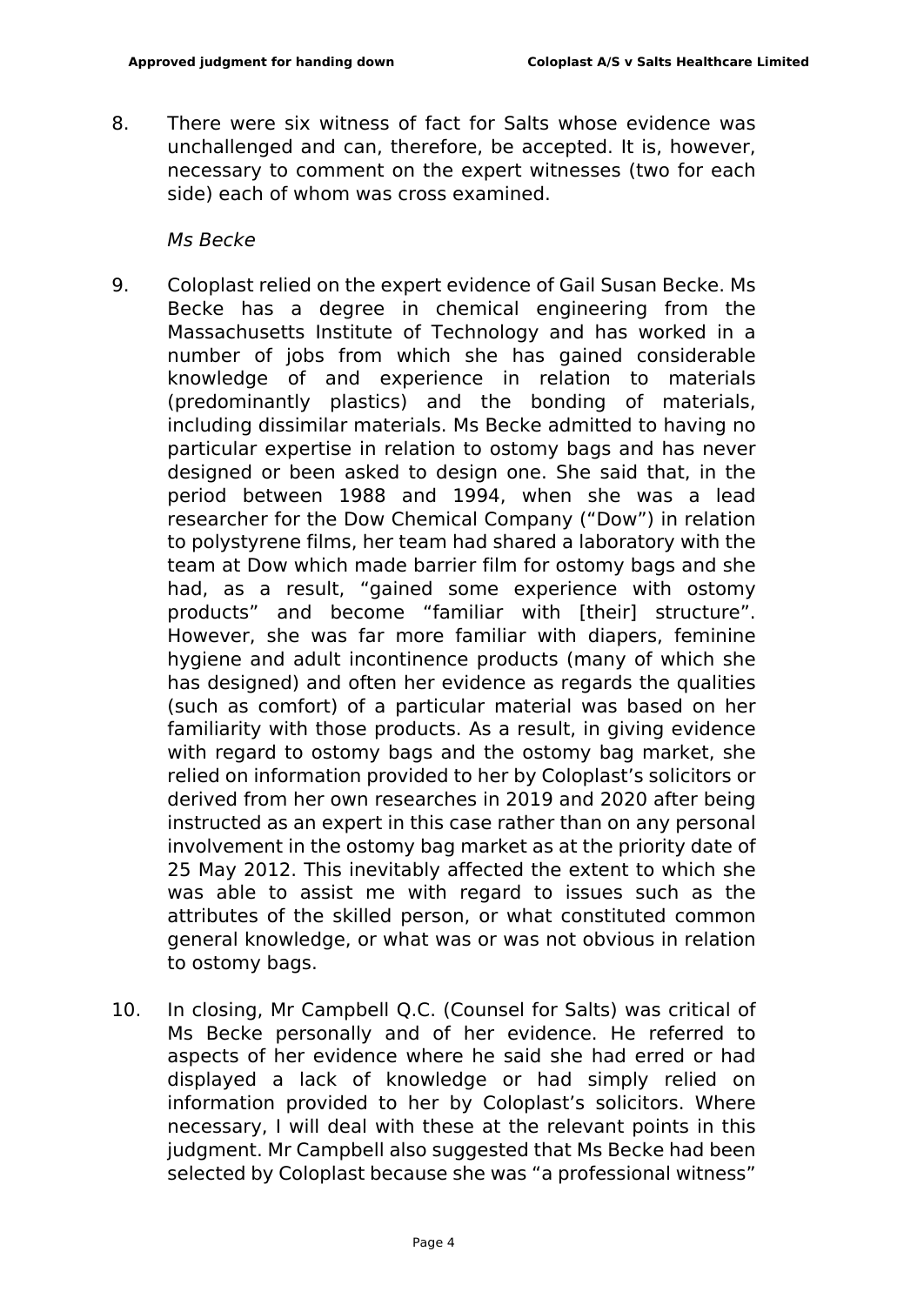and because, as she knew so little about ostomy bags and the ostomy market, she "could not give the game away" for Coloplast. To the extent that this was a criticism of Ms Becke, then I do not accept it. In this regard, it is important to bear in mind what Jacob LJ said in *Rockwater Ltd v Technip France SA*  [2004] EWCA Civ 381 at [12] and [15] about the role of an expert, namely:

"12. I must explain why I think the attempt to approximate real people to the notional man is not helpful. It is to do with the function of expert witnesses in patent actions. Their primary function is to educate the court in the technology – they come as teachers, as makers of the mantle for the court to don. For that purpose it does not matter whether they do or do not approximate to the skilled man. What matters is how good they are at explaining things.

…

15. Because the expert's conclusion (e.g. obvious or not), as such, although admissible, is of little value it does not really matter what the actual attributes of the real expert witness are. What matters are the reasons for his or her opinion. And those reasons do not depend on how closely the expert approximates to the skilled man."

- 11. Ms Becke is not (and does not claim to be) representative of the skilled person or to have had personal experience of the ostomy bag market as at May 2012. However, she does have considerable experience with regard to the use of materials in other types of disposable product for collecting human waste or discharges where (as with ostomy bags) avoiding leakage and ensuring user comfort and dignity are of central importance. In my judgment, this means that she was able to provide me with expert assistance with regard to certain matters that are central to this case, namely the nature and characteristics (particularly bonding characteristics) of those same materials when used in ostomy bags. Indeed, in cross examination, Mr van der Leden (Salts' expert) stated that Ms Becke knew more than he did about how polymers are made and how they react to each other.
- 12. Mr Campbell nevertheless sought to undermine Ms Becke's credibility as an expert. He submitted that she had given evidence "that she did not honestly believe to be true" when she said that, using her own hands, she could determine that the weld zone of Coloplast's SenSura Mio gen 2 product had a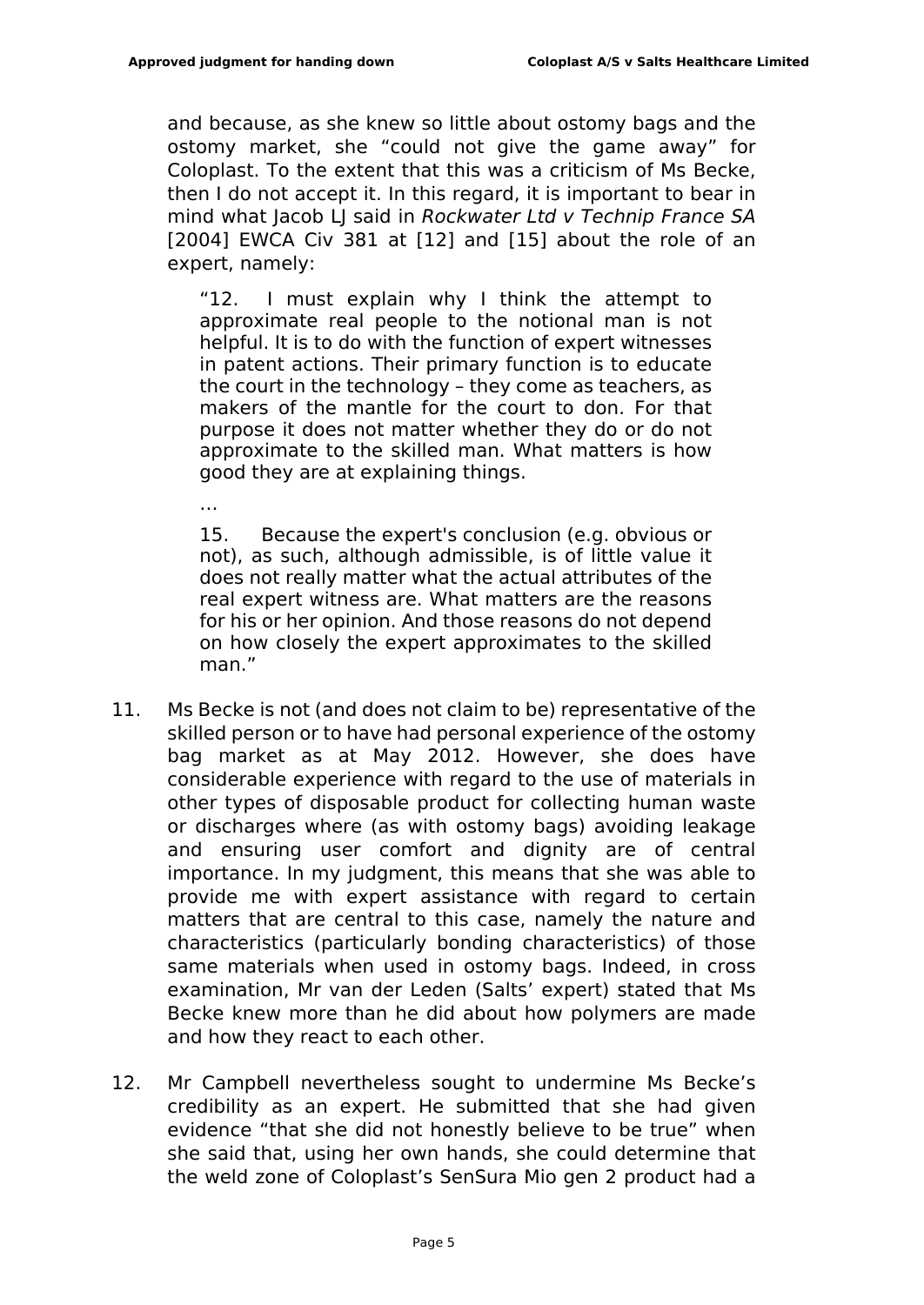peel strength of more than 5N/12.5mm (and would therefore fall within claim 2 of the Patent). I have no hesitation in rejecting this criticism. The product involved was not in issue in the action and it had not been previously tested. Accordingly, when Ms Becke was asked during cross examination whether it would meet the peel strength requirement in claim 2 of the Patent (a strength of "above 5N/12.5mm width"), she used her hands as a means of testing that peel strength. I accept Ms Becke's evidence with regard to that test, namely that:

"I have used it frequently. In the factory setting, I can use it many, many times per day when I am testing materials".

And, later, that:

"This is something that many people do on a daily basis, and have found to be reliable".

- 13. It seems to me that this is precisely what people working with and testing materials and their bonding characteristics are likely to do. Ms Becke was not suggesting that her hand test could provide a precise measurement of peel strength. She was simply saying that, given her experience, she could tell by using her hands that the weld zone of the bag in question had a peel strength of more than 5N/12.5mm width (which is, after all, all that claim 2 of the Patent requires). It is notable that Mr van der Leden (who has years of experience of designing and manufacturing ostomy bags) did not suggest that Ms Becke's evidence in this regard could not be true.
- 14. I find that Ms Becke was a careful and clearly knowledgeable expert witness and I found her evidence and explanations on matters within her area of expertise to be helpful. However, as the passage from *Rockwater* quoted above shows, that does not mean that I have to accept her (or, for that matter, Mr van der Leden's) conclusions as to what would or would not have been obvious to the skilled person at the priority date.

#### *Mr van der Leden*

15. Salts relied on expert evidence from Mr Aat van der Leden. In contrast with Ms Becke, Mr van der Leden has huge personal experience of the ostomy bag market and of the products in that market based on his having worked in that sector for some 43 years, including at the priority date of May 2012. He has also edited a quarterly ostomy journal and has experience of designing ostomy bags. It is clear from his evidence that he has acquired a substantial practical knowledge of the sorts of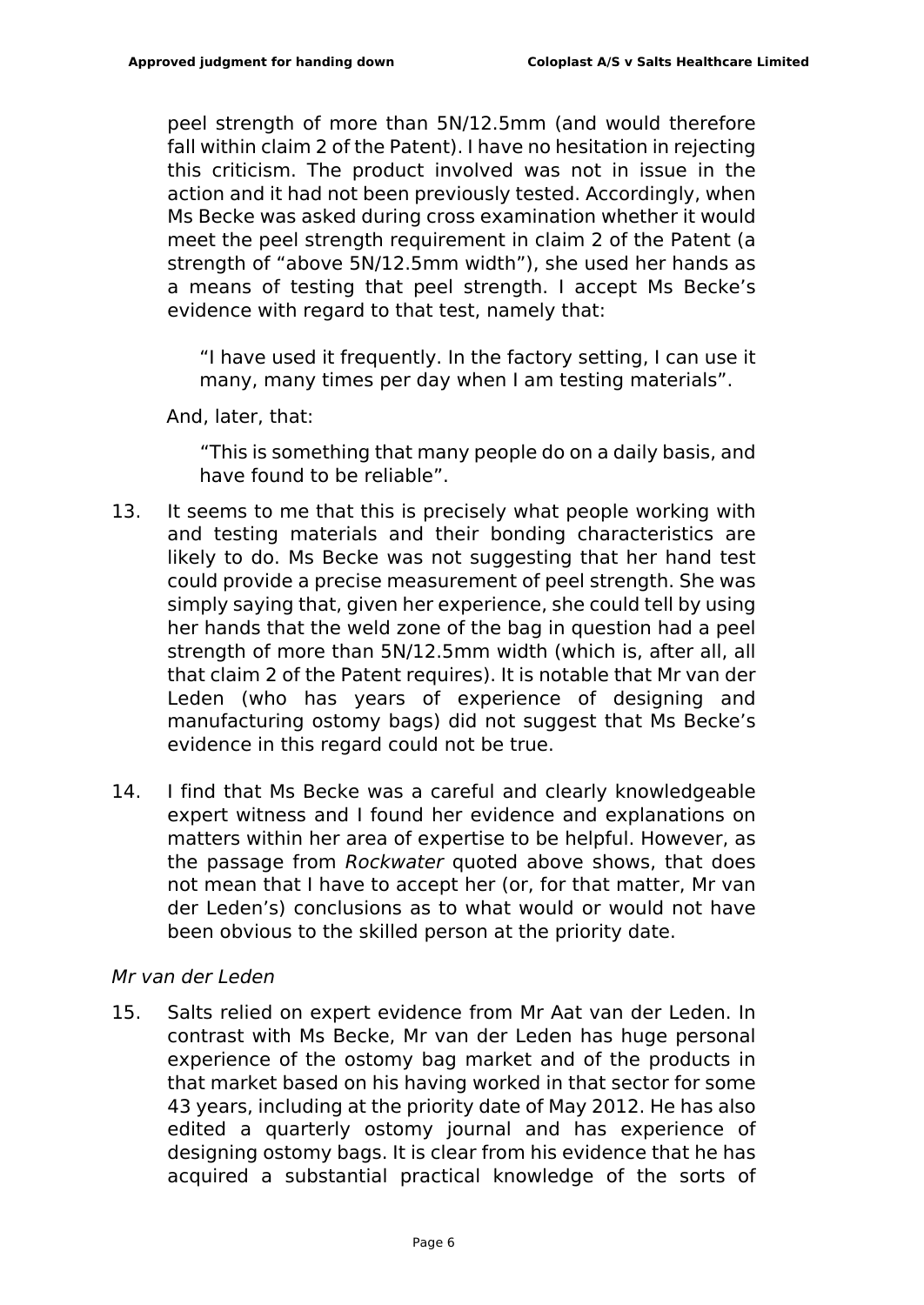materials used in making ostomy bags and of their characteristics.

- 16. Subject to one exchange relating to diapers early in his cross examination (which in my judgment was probably due to a misunderstanding), Mr Lykiardopoulos Q.C. (counsel for Coloplast) accepts that Mr van der Leden tried his best to assist the court. However, Mr Lykiardopoulos did suggest that Mr van der Leden did not always distinguish between his own experience and views and those of the skilled person. I will deal with this, where relevant, in this judgment.
- 17. For my part, I found Mr van der Leden's evidence to be helpful and informative. Moreover, contrary to concerns expressed by Mr Campbell, I did not think that Mr van der Leden's evidence was significantly affected by tiredness (whether brought on by his age (72 years), shortage of sleep, COVID restrictions and/or the stress of giving evidence). There may have been occasions when Mr van der Leden misunderstood a question (English not being his first language) but, overall, it seemed to me that he remained enthusiastic and alert and was well aware of the import of his answers – including when they were favourable to Coloplast.

#### *Professor Drummond-Brydson*

18. Professor Drummond-Brydson was the expert called by Coloplast to give evidence with regard to the scanning electron microscopy ("SEM") images and the optical microscopy images in the parties' Notices of Experiments. He is impressively qualified and has very considerable experience with regard to microscopy. Mr Campbell's main criticism of his evidence was that certain matters had been omitted from his reports and that he did not venture outside the scope of his instructions. Where relevant, I will address these points later. On matters where Professor Drummond-Brydson did give evidence, I find that he was a very good and careful expert witness on whose evidence I am happy to rely.

#### *Professor Barron*

19. Professor Barron was Salts' expert witness instructed to consider the Patent and Coloplast's Notice of Experiments and to conduct the experiments set out in Salts' Notice of Experiments. He too is impressively qualified in relation to processing and interpreting optical and SEM images.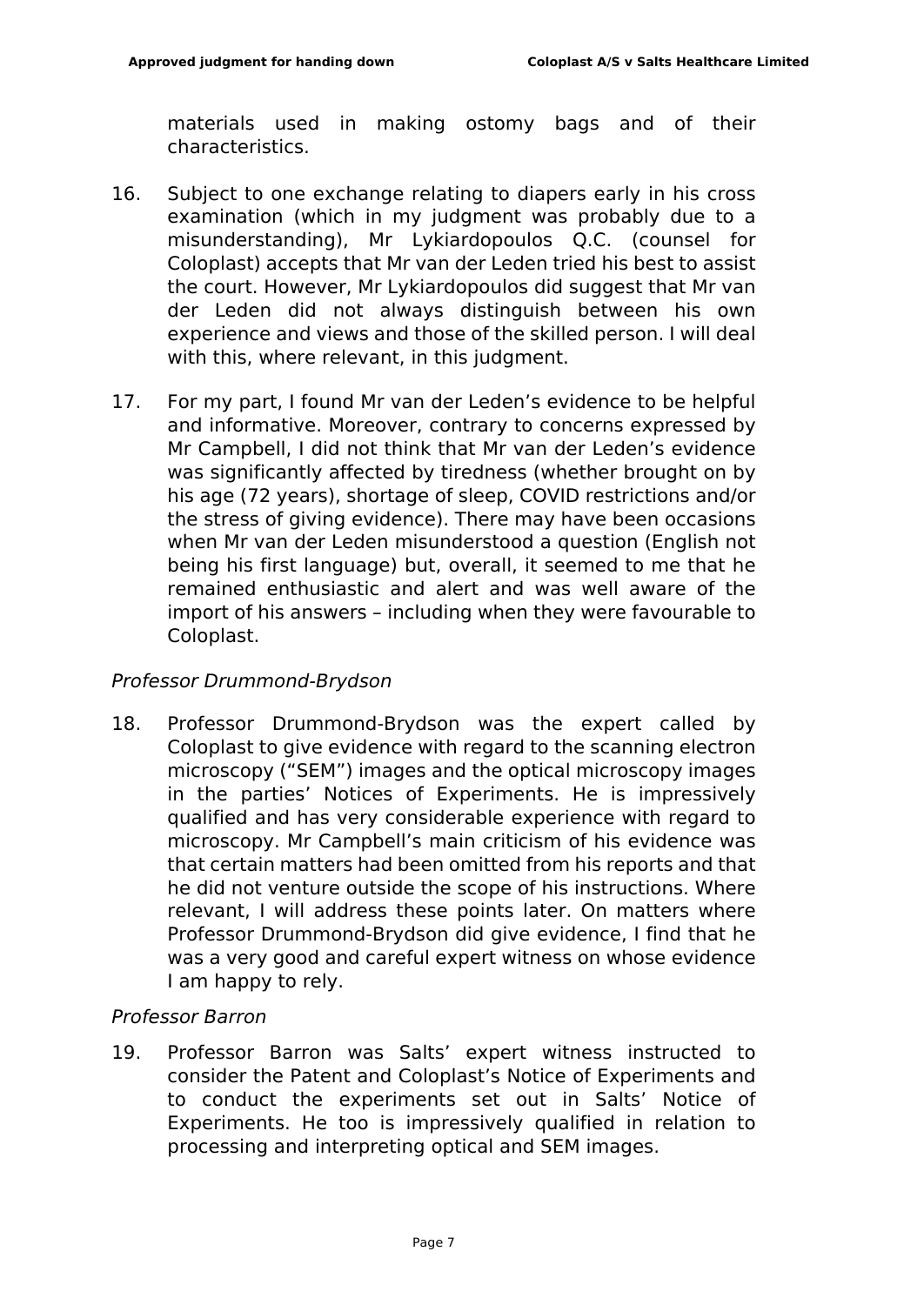- 20. I have some concerns about some aspects of Professor Barron's evidence. For example, he defended his team's use of scissors in cutting samples for imaging. However, he had not personally overseen how the scissors had been used and he was unable to confirm that the cutting had been carried out in a way that minimised damage to the samples. It seems to me to be very obvious from the images that the samples produced by his team had been significantly more damaged in the cutting process than those produced by Coloplast, yet Professor Barron seemed reluctant to accept this.
- 21. Further, Salts' images (or at least the copies in the trial bundles) tended to be very dark or very bright and, as a result, less easy to interpret than Coloplast's. Indeed, Professor Barron said that he had spoken to Salts' lawyers offering to produce better images but had been told to "go with [the existing] images". There was a dispute between the experts as to the cause of the problems with Salts' images (and in particular whether it was due to "charging" of the images caused by inadequate preparation and presentation of the sample and/or by the choice of voltage for the scanning instrument). I do not need to resolve that dispute. Ultimately, the issue is whether the images are sufficiently clear to allow them to be interpreted and, in this regard, notwithstanding the concerns outlined above, I have no reason to doubt Professor Barron's expert opinion and I accept his evidence as to what the images show.
- 22. I should note that, as Mr Campbell submitted in closing, the SEM images were of less significance at trial given the narrowing of the claims being pursued.

## **The Skilled Person**

23. The Patent is directed at a notional person (or team of persons) with a practical interest in its subject matter, namely bags for collecting human waste. In my judgment, this person would be a product developer or designer of such bags and would have the sort of knowledge required of such a person. He or she would be aware of the sort of issues faced by and the needs and concerns of users of such bags. However, he or she would also be aware of the manufacturing processes used to make such bags and would be reasonably knowledgeable about the sort of materials that were available and their characteristics, in terms of both manufacture and end-user experience. It seems to me that this knowledge would be founded on experience in the ostomy bag sector and need not be based on any particular academic qualifications.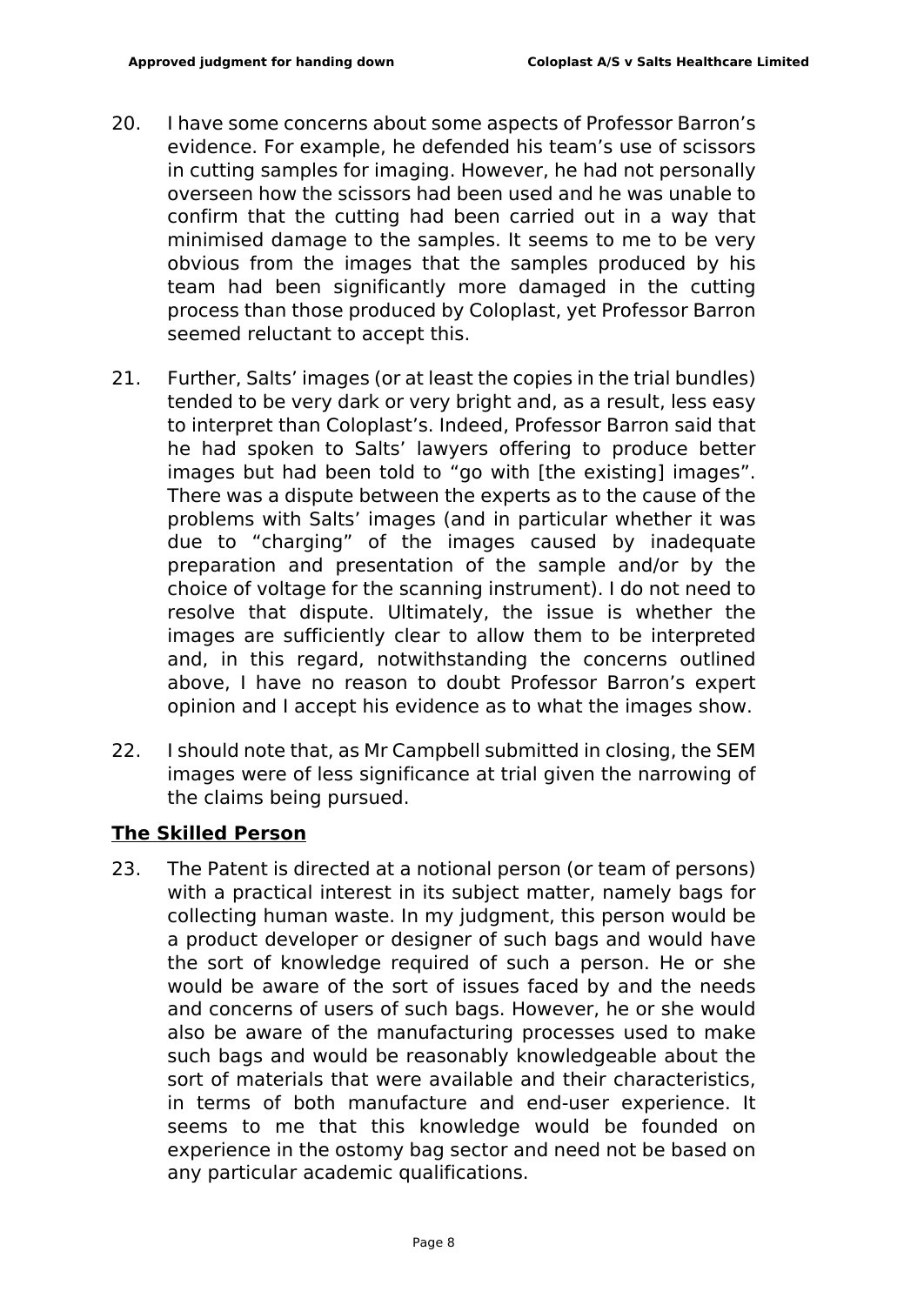24. There is a dispute between the parties as to the extent to which the skilled person may (like Ms Becke) have worked with or be familiar with feminine care and adult incontinence products and diapers. As the example of a Mr Harrington recruited by Hollister Inc (a major manufacturer of ostomy bags) showed, there were clearly some people involved in developing ostomy bags who had had experience of making other hygiene products and, as I have already found, knowledge derived from such experience may well be useful in the ostomy field. I note, for example, that Mr van der Leden asserted that the skilled person would know about wound dressings, products which are, if anything, less relevant than the products with which Ms Becke was more familiar. Nevertheless, I do not think that the skilled person in the present case would be expected to have more than a general knowledge or awareness of products outside the ostomy bag sector. Ultimately, though, I cannot see that much really turns on this and it seems to me that this dispute was more about the value I should attribute to Ms Becke's evidence than aboutthe attributes of the skilled person.

### **The common general knowledge**

25. The common general knowledge is the information which at the priority date of 25 May 2012 would have been widely known to those engaged in the art and regarded by such persons as a good basis for further action. It includes not only information within the memory of the skilled person but also information that the skilled person knows exists and would, if needed, look up as a matter of course. I set out below my findings as to what was common general knowledge in this case.

## *Types of ostomy bag*

- 26. There were (and are) three types of ostomy bags: colostomy bags (which collect faeces from a stoma in the large intestine), ileostomy bags (which collect faeces from a stoma in the small intestine), and urostomy bags (which collect urine from a stoma in the urinary system).
- 27. Ostomy bags could be "one-piece" or "two-piece". One piece is where the whole of the pouch, including the flange that connected the pouch to the stoma, would be removed and discarded when the pouch was to be replaced. Two piece is where the flange remained attached to the user's body when the pouch was removed to be replaced.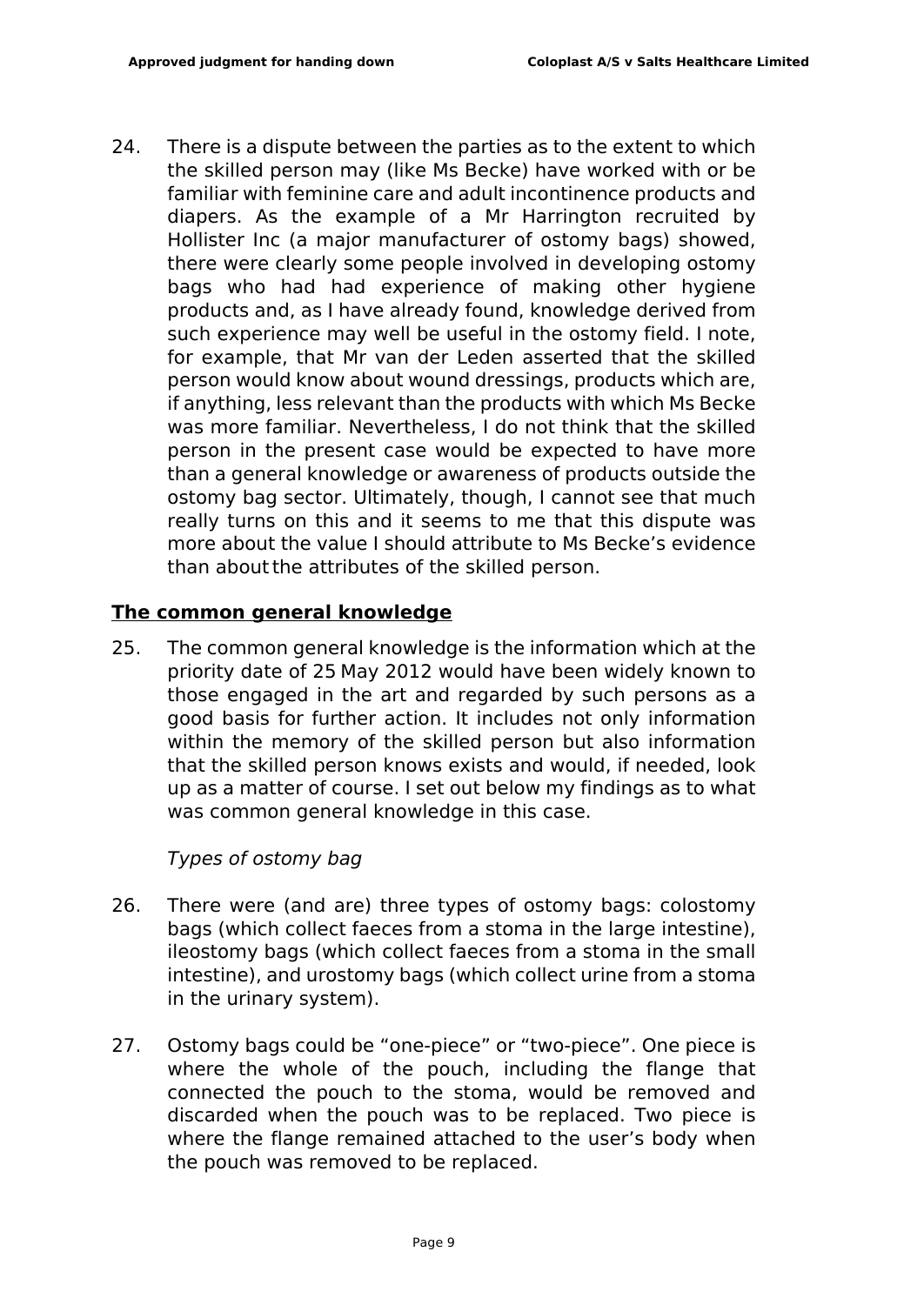28. Ostomy bags could be closed or drainable. Typically, a colostomy bag would be a closed bag to be discarded and replaced by the user as and when required (typically, depending on the user's needs, once or twice daily). However, some colostomy bags (used where the user's output was more liquid) were drainable as, typically, were ileostomy and urostomy bags. Drainable bags have a tap or a foldable opening at the bottom of the bag which allows the contents to be discharged and the bag to be re-used which, again depending on the user's needs, was typically between four and six times a day.

### *The barrier film*

- 29. Central to an ostomy bag was a collecting pouch to collect and contain waste emitted from the stoma and any associated odours. Such pouches were made from two layers of an impermeable material known as a barrier film which layers were joined at their edges to form the pouch. On the body facing layer was a hole which fitted over and connected to the stoma via the flange.
- 30. Typically, the barrier film was made up of 3 or, preferably, 5 layers including an inner layer of polyvinylidene chloride (PVDC), which performed the main containment function, with further layers of ethylene vinyl acetate (EVA) and/or a polyethylene (PE)/EVA mix acting as an additional sealant to the PVDC layer and as a hot melt adhesive during the welding process by which the pouch was formed. Such barrier film was well known and widely available and, typically, ostomy bag manufacturers would buy it from companies such as Dow and Sealed Air Corporation.

#### *The comfort layer*

31. By the priority date, ostomy bags normally had an additional layer attached to one or both sides of the collecting pouch. This additional layer was known as a comfort layer. The need for a comfort layer arises because, when a bag is in use, the barrier film making up the collecting pouch tends to become damp with condensation and perspiration and, therefore, uncomfortable for a user. It may also emit rustling or crinkling noises which users find embarrassing.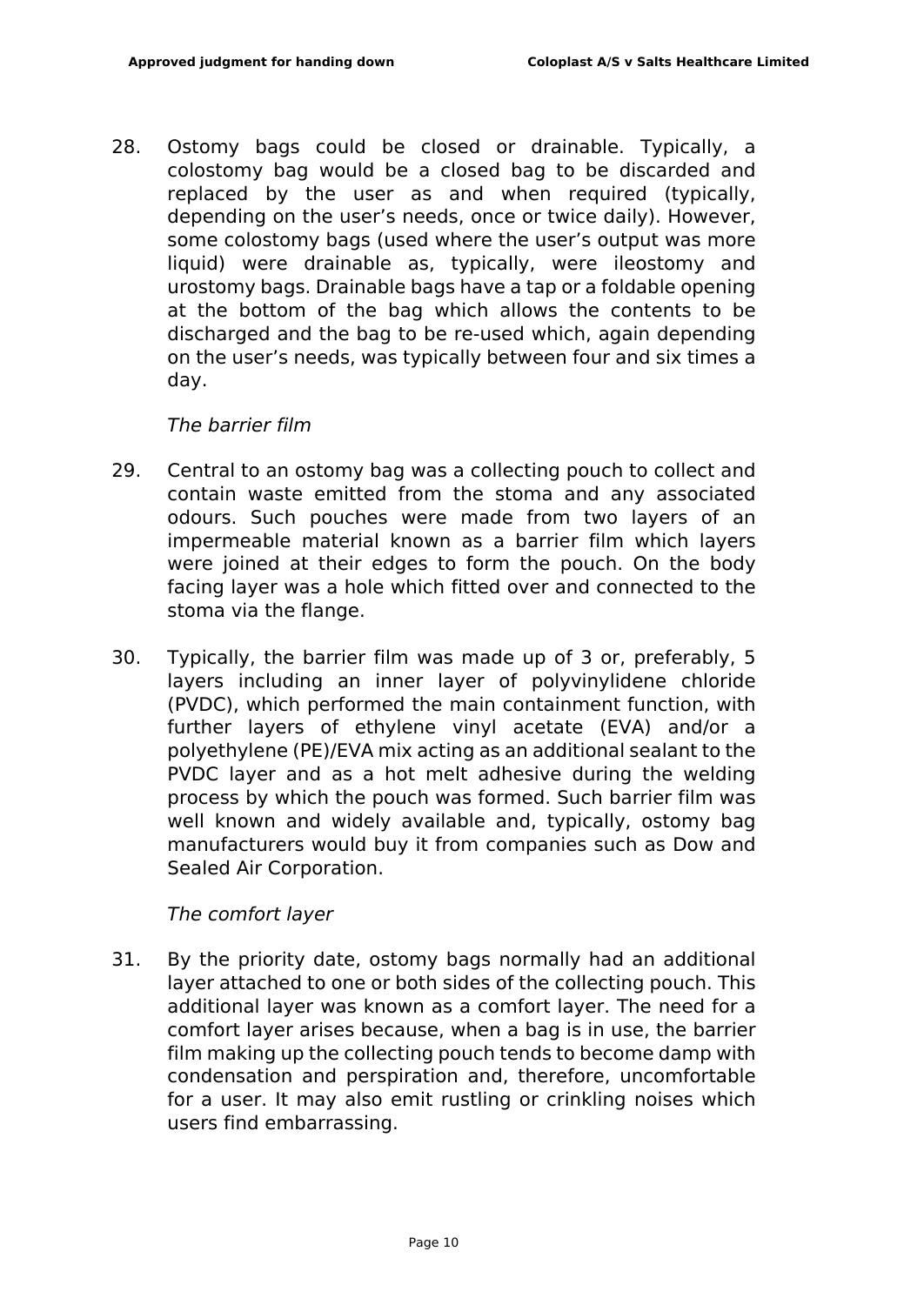32. To counter these problems, it had become common from at least the 1970s for users to insert the pouch within a removable and re-useable cover (similar to a hot water bottle cover). Such covers were widely available, almost as clothing accessories, from a range of suppliers. By 2012, such removable covers were still in use but less extensively because by then it had become common for ostomy bags to have their own integrated comfort layers (i.e. a comfort layer bonded to the barrier film to form an integral part of the bag). The idea of an integrated comfort layer had been a key element of the Watkins patent (the application for which had been published as long ago as 17 June 1981). The concept, therefore, of adding a comfort layer to an ostomy bag (whether removable or integrated) was common general knowledge as at May 2012.

*Use of woven and non-woven materials for comfort layers*

- 33. It is common ground that it was well known in May 2012 that the removable and reusable (i.e. non-integrated) covers for ostomy bags could be, and often were, made from woven fabrics (including, for example, cotton). It is also common ground that integrated comfort layers made out of non-woven fabric were well known.
- 34. There is, however, a dispute as to whether the use of woven fabrics for integrated comfort layers was common general knowledge. In this regard, the 1980s' Watkins patent had indicated that the fabric layer for an ostomy bag could be made of a woven fibre material. So too had Dircks (published in December 2005) (at [0016]) and Willis (published September  $2008$ ).<sup>1</sup> However, in describing the existing state of the art in 2004, Dircks (at [0005]-[0009]) had referred only to the use of a "non-woven or other fibrous layer". Willis was similar with regard to the position in 2008, referring (at [0005]) to a "nonwoven or other fibrous or fabric-like layer". Notwithstanding Mr Campbell's suggestion to the contrary, I do not accept that these statements suggest that there had been any actual use of woven integrated comfort layers.<sup>2</sup> In this regard, Mr van der Leden's evidence (directed at the position in 2012) was that:

<sup>1</sup> Willis refers (at [0011] and [0023] to the fabric layer being, preferably, comprised of a natural or synthetic material including, inter alia, cotton or silk. From which it appears that it too envisaged the use of a woven fabric. <sup>2</sup> Why did they not use the word "woven" in this context, particularly as Dircks had used that word elsewhere and, in the case of Willis, why refer in this context to "a fabric-like layer" rather than the word "fabric" that it had used elsewhere?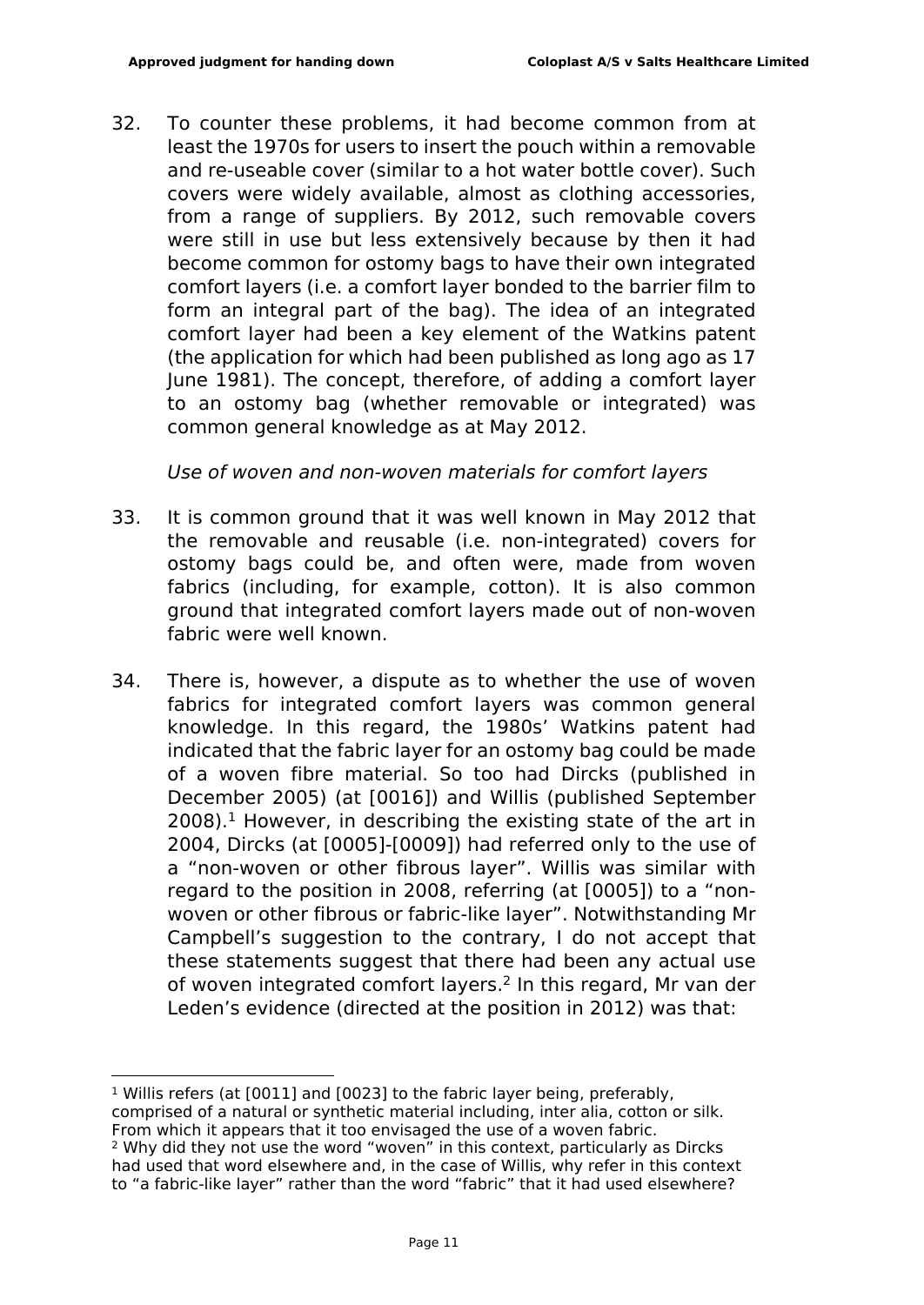"I can assure you at 2012 and earlier I was quite aware what was in the market in ostomy and what was not in the market in ostomy. That was my specialty, and please see that I run a company which had 50% of the market. We were selling all kind of materials. I was visiting all kinds of medical exhibitions. We met each other, all the big companies, we saw each other twice a year in big ostomy congresses, but you are right, the Coloplast pouch was the first pouch with a woven comfort layer, as far as I know. I have never seen one before."

- 35. Unsurprisingly in view of this evidence from its own expert, Salts was unable to identify an ostomy bag on the market in 2012 with a woven integrated comfort layer. However, in the course of cross-examination, Mr Campbell asked Ms Becke about a statement in a 1986 book called Stoma Care Nursing by Catherine Elcoat that "One or two appliances feature a woven backing to prevent sweating". I can see that this statement may be referring to the existence of ostomy bags with woven integrated comfort layers, although it is hardly conclusive. However, neither expert appeared to be aware of the book and there was no evidence as to the book's circulation or provenance and, as Mr van der Leden (Salts' own expert) rightly said in his initial report, the fact that something is mentioned in a textbook or journal does not make it common general knowledge. In my judgment and particularly in view of the clear evidence of Mr van der Leden quoted above, the statement in the 1986 Elcoat book comes nowhere near to proving that the existence of ostomy bags with woven integrated comfort layers was common general knowledge at the May 2012 priority date.
- 36. Mr Campbell sought to rely on the fact that Mr Becke, when asked if she had any reason to doubt that what Ms Elcoat had written was part of the common general knowledge, answered "I have no reason to doubt that, but I am…" – before she was cut off by the next question. The difficulty for Mr Campbell is that Ms Becke had stated only a few lines before that "I agree that the word 'backing' implies integrated, but I am unaware of any other product that was available in 1986 with this procedure". It seems to me that her interrupted answer was intended to be qualified and (contrary to Mr Campbell's submission) I do not accept that she changed her position due to an intervention by Mr Lykiardopoulos (although she did move on to point out that the word "backing" was ambiguous). In any event, it is unclear on what basis Mr Campbell can rely on Ms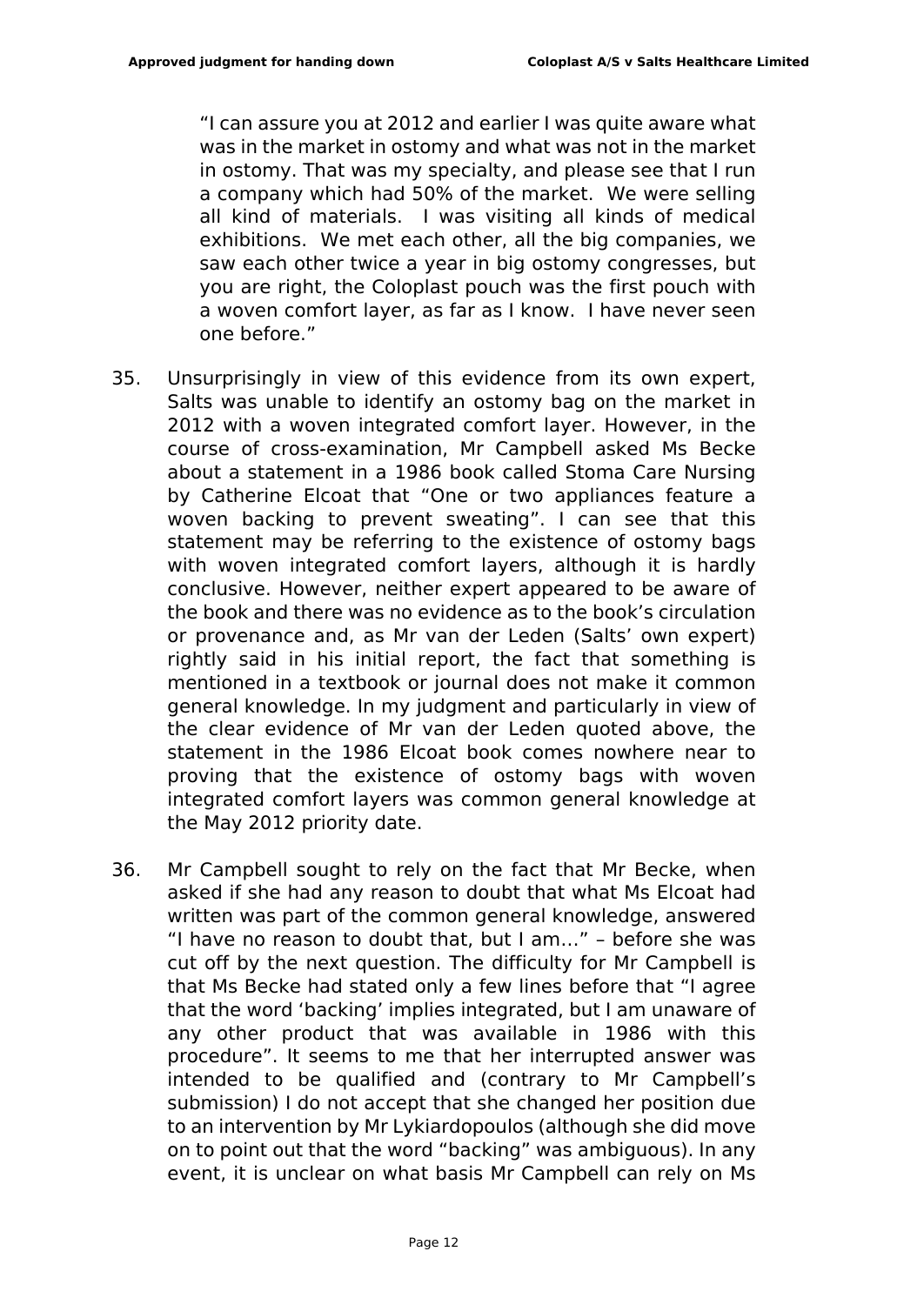Becke's unfinished answer given Mr van der Leden's evidence and given that it is Salts' case that Mr van der Leden's knowledge of the ostomy market as at 2012 was far greater than Ms Becke's.

- 37. I therefore reject the suggestion that the actual use of woven materials for integrated comfort layers was a matter of common general knowledge. However, a somewhat different question is whether the *possibility* of using a woven material for that purpose was common general knowledge.
- 38. As mentioned above, it was certainly well known that a woven material could be (and often was) used for non-integrated comfort layers. Further, as also mentioned above, Watkins (published in 1981), Dircks (published in 2005) and Willis (published in 2008) had each expressly provided for the possibility of using a woven fabric for an integrated comfort layer. Even if those particular publications were not common general knowledge as at May 2012, the fact that they provided for the use of a woven integrated comfort layer shows that that was a possibility in the minds of those designers of ostomy bags and, I assume, of their employers (being, in the case of Dircks, Hollister, a major ostomy bag manufacturer). If that possibility was in their minds at those dates, notwithstanding the lack of actual bags embodying that idea, then in my judgment it is probable that it would also have been in the mind of the skilled person (being someone also involved in the design of ostomy bags) as at May 2012.
- 39. It is true that Mr van der Leden's evidence was that he could see no reason why the skilled person in 2012 would have tried to use a woven material for an integrated comfort layer. However, he went on to explain that there were practical rather than technical reasons for this, reasons which I accept would have been known to the skilled person. First, a woven material was typically "much more expensive" than a non-woven. Second, when using wovens, "you need much more plastic, which is not so very good for the environment". Third, nonwovens are adaptable and can, as Ms Becke said, "be highly engineered and functionalised" to meet specific needs and uses (e.g. single or multiple use). There was no suggestion that a woven was not used for integrated comfort layers for any technical reason. It was known that it was capable of such use.
- 40. On this basis, I find that it was common general knowledge that the use of a woven material for an integrated comfort layer was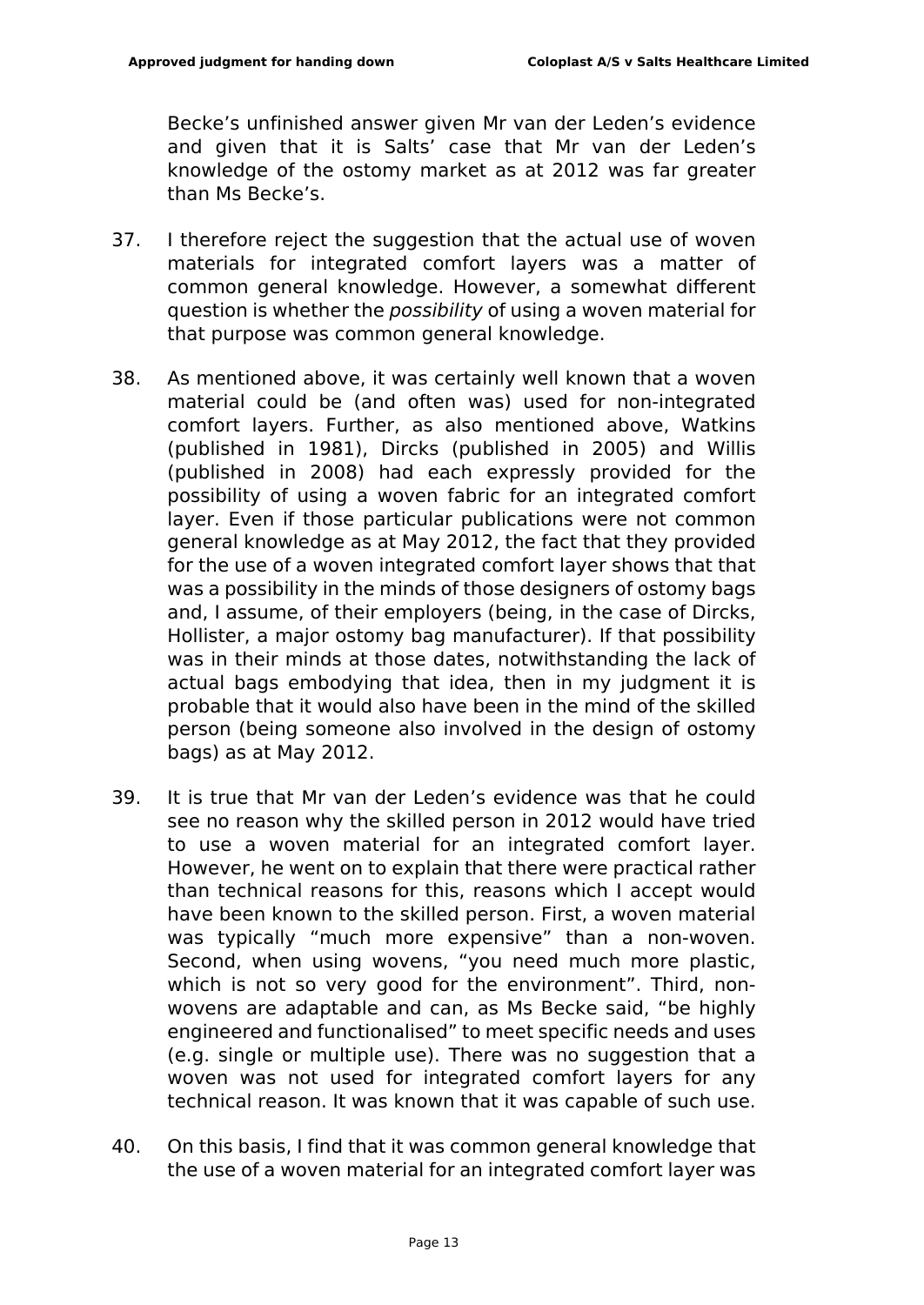possible but that it had not been pursued because of its cost and environmental disadvantages (see further below) and because it was not apparent that there would be any countervailing advantages to its use. I will return later to the question whether, despite this and despite the prior art disclosures (including Watkins, Dircks and Willis), the Patent nevertheless involved an inventive step by, for example, teaching that there was a previously unrecognised advantage in using a woven fabric, an advantage that meant it was worth taking forward and implementing an idea which had hitherto been no more than a theoretical possibility in the mind of the skilled person.

41. Both experts (Ms Becke and Mr van der Laden) accepted that the use of needle pin fabric for integrated comfort layers was part of the common general knowledge. However, so far as I am aware, nothing much turns on this although it does tend to show that the skilled person was not necessarily wedded to the use of non-woven fabrics.

*Characteristics of woven and non-woven fabrics*

- 42. In my judgment, the skilled person would have known the following about woven and non-woven fabrics and about the differences between them.
- 43. A non-woven material is made of randomly arranged fibres matted together (by chemical, mechanical or thermal means) to form a web and then a fabric. Such a fabric does not have the inherent strength that friction within an organised geometrical structure gives to a woven fabric. Having said that, non-woven fabrics can be highly engineered and functionalised and tailored to meet specific needs and uses and their strength can be increased by chemical, thermal or mechanical bonding of the fibres. As a result, such fabrics were widely used and popular in many fields, including the ostomy field as at May 2012.
- 44. As mentioned above, non-woven fabrics had advantages over woven fabrics in terms of cost and of their impact on the environment. Mr van der Leden stated that wovens were typically much more expensive than non-wovens and Ms Becke accepted that they were at least twice the price. In closing, Mr Lykiardopoulos pointed out that this needs to be kept in perspective given that a bag would sell, typically, for £2-£4 and that the cost of the non-woven element was only some 2 pence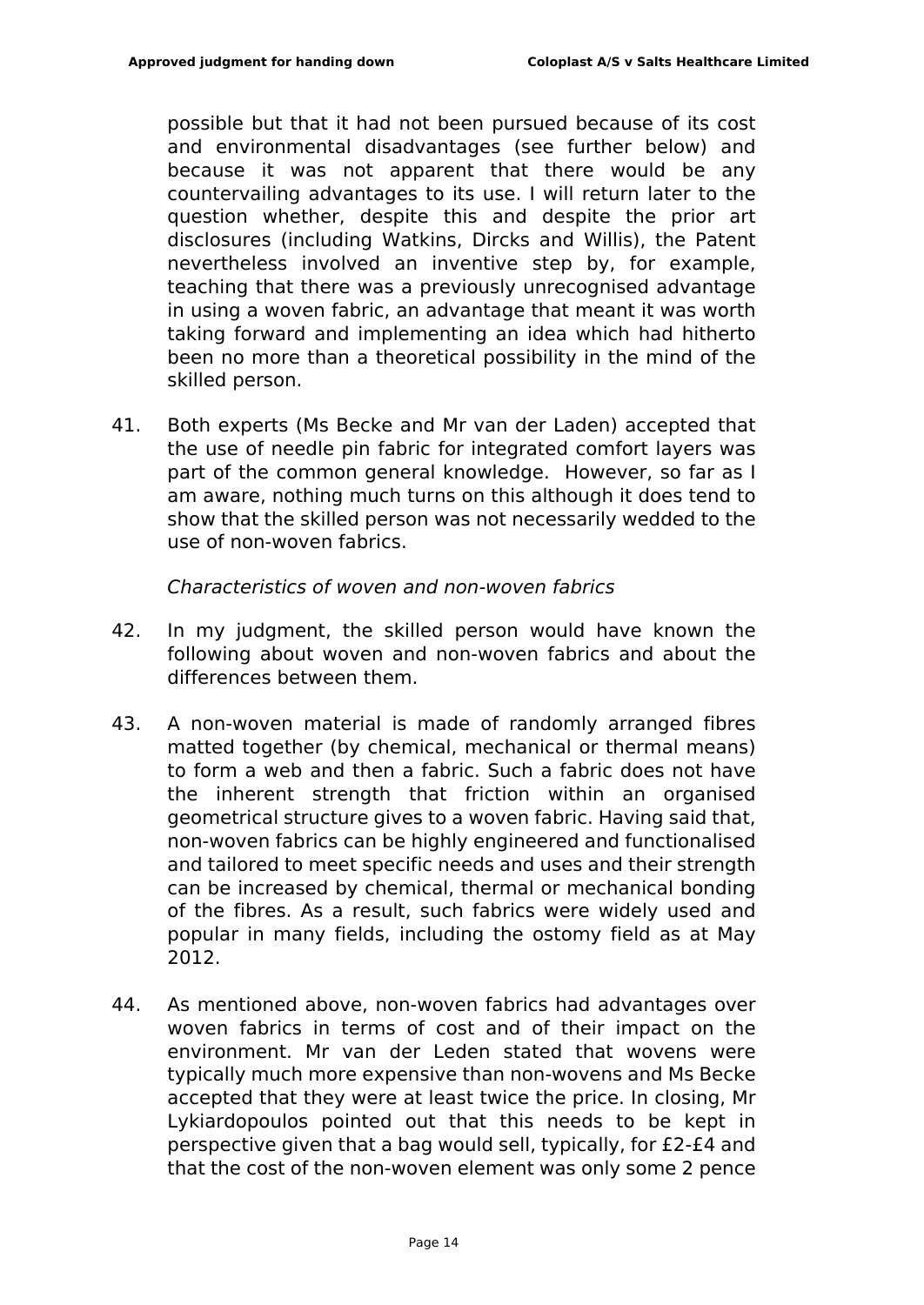per bag (i.e. around 0.5% - 1% of the sale price). In the absence of any evidence as to the manufacturers' profit margins, it is difficult to know how serious an issue this would have been in the mind of the skilled person. Nevertheless, in view of Mr van der Leden's evidence and the very large volume of ostomy bag sales, I am satisfied that the additional cost of a woven fabric would have been of some significance to the skilled person.

- 45. As regards environmental issues, Mr van der Leden's evidence was that, when using wovens, "you need much more plastic, which is not so very good for the environment" and he pointed out that the polyester woven fabric used by Coloplast for its new product weighed 71g/m2 whereas the polypropylene nonwoven it used for its other products weighed 30g/m<sup>2</sup> and may even be reduced to 25g/m<sup>2</sup> (albeit that other manufacturers typically used a non-woven fabric weighing  $40q/m^2$  or, in the "exceptional" case of Dansac, 60g/m<sup>2</sup>). Ms Becke was less convinced by this. She commented that it depended on the weight of the woven used and that designers would, in any event, look to compensate by making other adjustments. She also considered that any environmental concerns would have been focused more on the PVDC in the barrier film than on the material used in the comfort layer. Nevertheless, as Mr van der Leden's figures (and, indeed, the figures mentioned in the Patent) show, the weight of wovens when used for this purpose does appear to have been greater than the weight of nonwovens. Accordingly, I accept Mr van der Leden's evidence that designers in 2012 would have believed that, typically, use of a woven fabric was likely to involve using more plastic than use of a non-woven and that this was undesirable for environmental reasons.
- 46. Of course, as all manufacturers at the time were using nonwovens for their comfort layers, an additional factor would be the cost and effort involved in changing over to using a woven. The skilled person would have known that to move to a woven would require some degree of experimentation (using the wellknown welding parameters discussed below) to ensure a satisfactory weld with the new material and may also require investment in new machines.

#### *Materials used for comfort layers*

47. In relation to the material used for integrated comfort layers, it appears to be common ground (or at least I could detect no significant disagreement in the parties' closing submissions)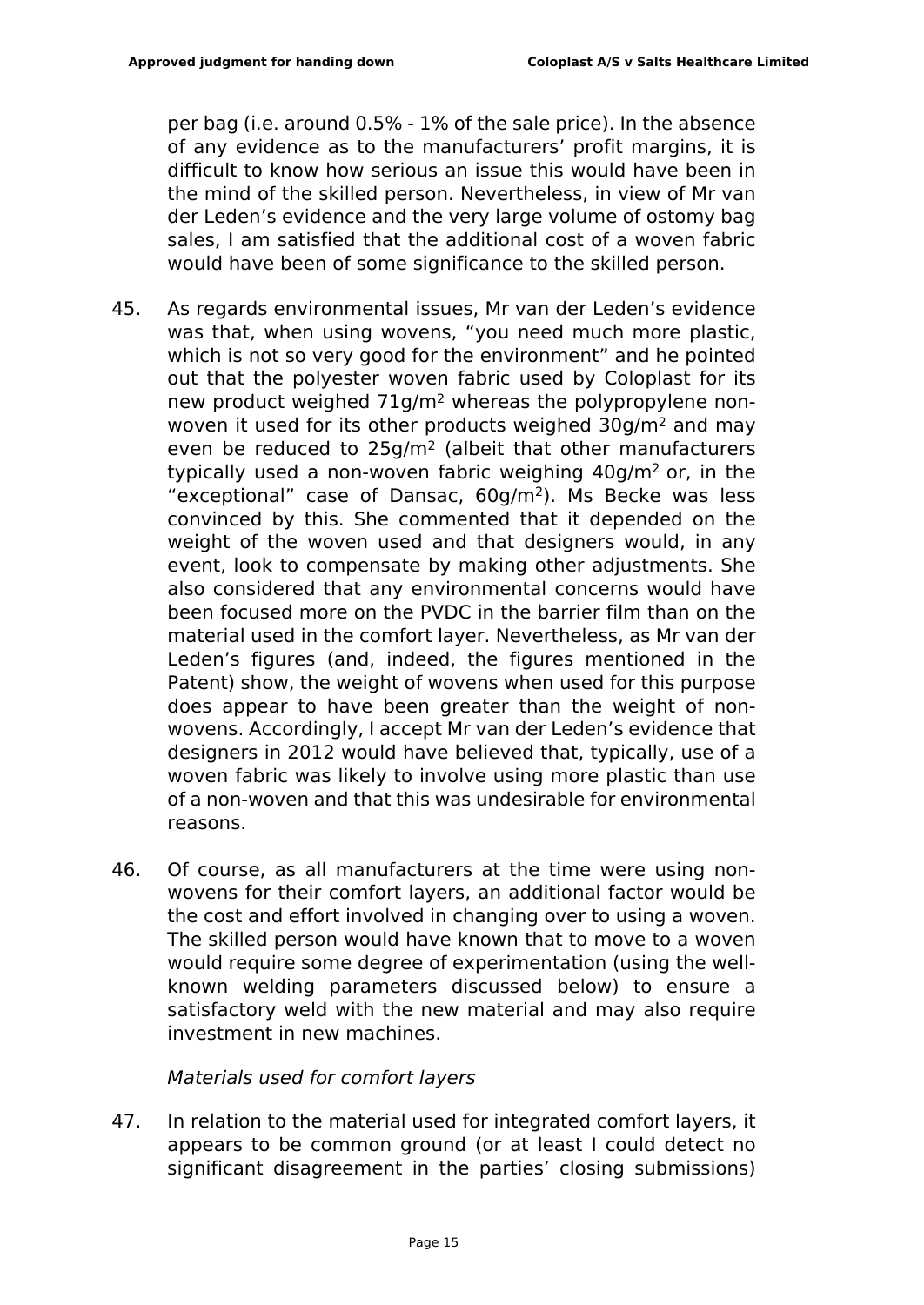that, as at 2012, it was generally known that polyethylene or polyester could be and were being used; the former being used by most manufacturers (including Salts and Hollister) and the latter by a few (including Coloplast and Dansac). Mr van der Leden's evidence was that manufacturers were usually aware of what materials other manufacturers were using – either from observation or by a simple test or because suppliers of materials were happy to discuss what they were supplying to other manufacturers.

- 48. There is, however, a dispute as to whether it was common general knowledge that polypropylene was being used for a comfort layer. Coloplast's case (which, in cross examination, Mr van der Leden was inclined to accept) was that in 2010 it had decided to switch from polyester to polypropylene for some of its products. Moreover, Dircks (at [0016]) and Willis (at [0011] and [0023]), both expressly refer to polypropylene as a preferred material for the fabric comfort layer. Despite this, Mr van der Leden's evidence was that as at May 2012 he was unaware of such use and he explained that Coloplast's products using polypropylene may not have been widely available on the market at that date as its old stock made of polyester was still being sold off. Given Mr van der Leden's knowledge of the ostomy market, I do not think that I can find that the *actual* use of polypropylene was common general knowledge. Having said that, given Coloplast's adoption of it in 2010 and the fact the designers of Dircks and Willis had referred to it as one of their preferred materials, it seems to me that the *possibility* of its use must have been something that designers (and therefore the skilled person) would have known about in May 2012. Ultimately, however, I cannot see that anything really turns on this point. As Mr van der Leden said, "it is not so important for me, I must say".
- 49. All such materials (and samples of them) were widely and easily available to a skilled person not least from the textile suppliers who exhibited and marketed their products at medical trade fairs such as Medica in Dusseldorf and Med-Tech. However, most manufacturers tended to buy materials "off the shelf" and tended to be reluctant to change if it would mean changes to their existing production methods (which would typically involve what Ms Becke referred to as "experimentation") and to their production machinery in which they may have invested significant sums.

#### *Manufacturing and welding methods*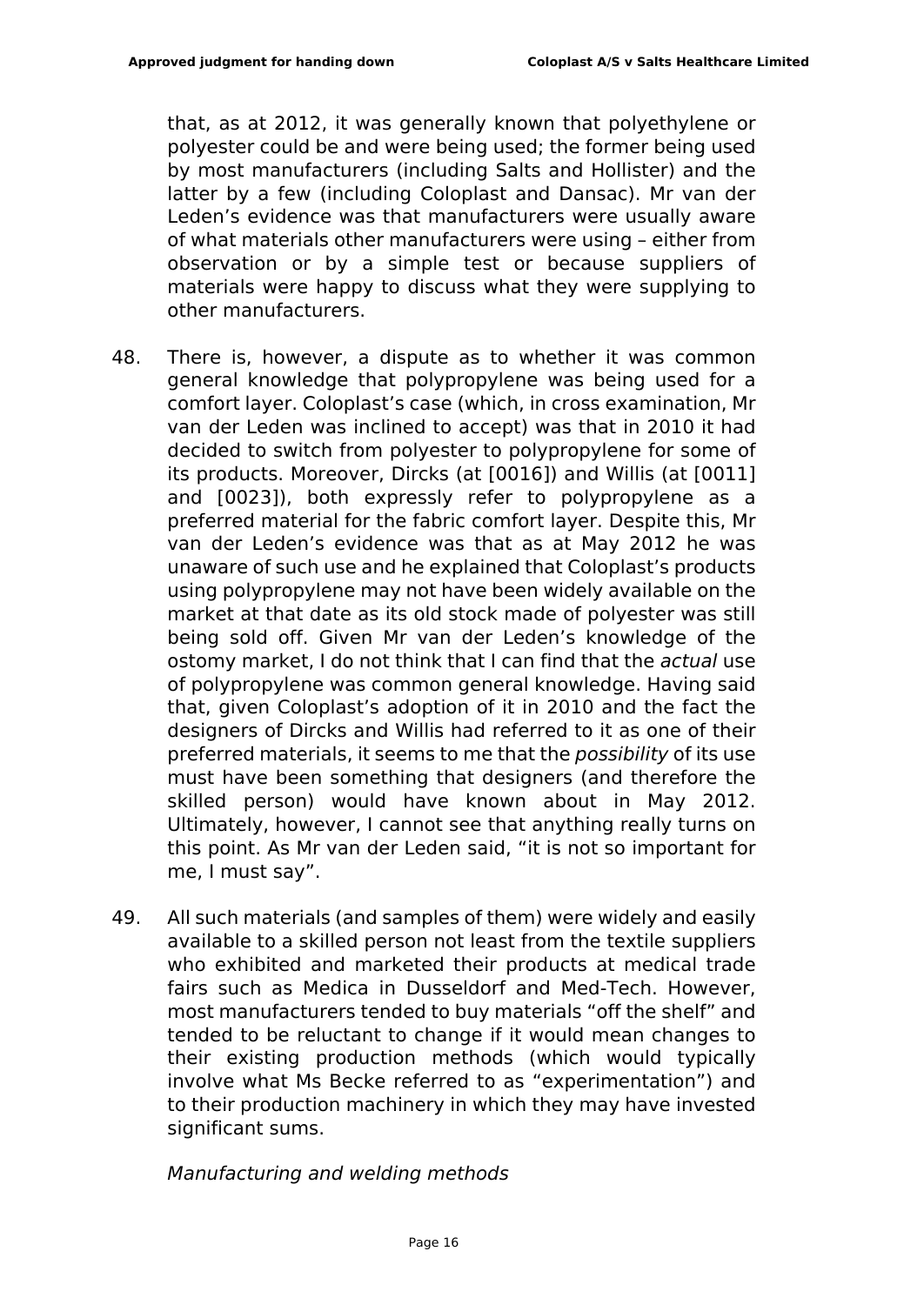- 50. The way in which ostomy bags were made and how the chosen materials respond to the manufacturing process is of some importance in this case.
- 51. In my judgment, the skilled person would have had the knowledge needed to manufacture an ostomy bag with an integrated comfort layer. He or she would have known that, typically, a bag was made of two layers of barrier film (which would form the collecting pouch) and an external comfort layer. As Mr van der Leden said in his first report, "Typically, these barrier film and comfort layers were attached together, and the pouch was formed, by welding all layers simultaneously around the periphery of the pouch". This would, most often, be by heat or radio frequency ("RF") welding although ultrasound could also be used. The use of peripheral welding was almost universal. Whilst Dircks and Willis had envisaged a different approach (one whereby the comfort layer was attached across the entire, or substantially the entire, surface of the barrier film as opposed to just the periphery), that method appears never to have been popular not least because it was uncomfortable for users as the surface of the comfort layer suffered from the problem of retained moisture. Mr van der Leden described bags that had been made in this way as "lousy".
- 52. As at 2012, the weld area around the perimeter of a typical ostomy bag was typically film-like or glossy in appearance and somewhat rigid in feel. This was perceived to be something that users liked because it gave them reassurance that the weld was secure and, therefore, that the bag would not fail. However, the skilled person would have been well aware that the nature and appearance of the weld was dependent on the welding conditions being used and on how those conditions operated in relation to the particular materials being welded. For example, the skilled person would have known that if a pouch was welded at too low a temperature, the appearance of the material in the weld area would be less affected (and would be less film-like or glossy) but the weld might be weak and the layers at risk of separating. If, on the other hand, a higher temperature was used, it was more likely to alter the appearance of the material in the weld area (so as to become more film-like or glossy) and, if the heat was too great, to damage the barrier film. At either extreme, there was a risk that the bag would be unfit for purpose. However, between these two extremes, it was common ground that the skilled person could adjust the welding conditions or parameters and could vary the materials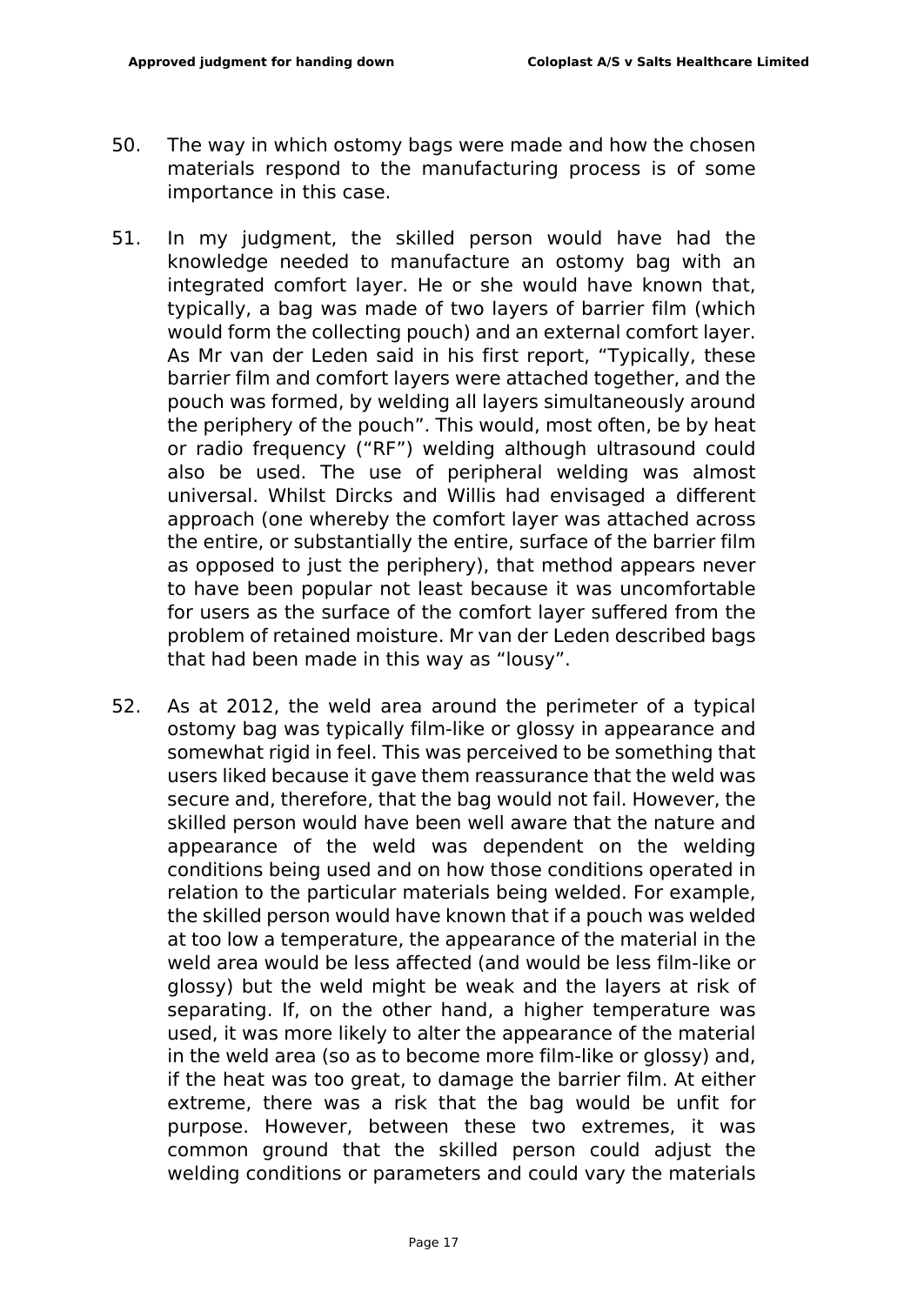used depending on what he or she was trying to achieve, whilst still creating an ostomy bag with a secure weld.

- 53. It is also common ground that if the chosen material was polyethylene or polypropylene then, as those materials have a relatively low melting point, the weld zone created in the welding conditions typically used in making ostomy bags would result in a weld with a glossy, film-like appearance and a somewhat rigid feel. This was because under those conditions, more of the fibres making up the comfort layer would melt and mix with material from the outer layers of the barrier film (which contained EVA) so that, on cooling, the resulting mixture did not have a fibrous appearance.
- 54. In contrast, if polyester was used for a comfort layer, because it melts at a much higher temperature than polyethylene or polypropylene, then at the temperatures typically used in making an ostomy bag, its fibres would not melt and the bonding was achieved by the fact that melted material from outer layer of the barrier film would flow into the gaps between the fibres of the polyester comfort layer. As a result, the surface of the polyester comfort layer would retain much of its structure and appearance and, therefore, be less glossy or rigid.
- 55. The fact that this was how the different materials reacted under the conditions that typically applied in manufacturing ostomy bags in May 2012 does not mean that such results were inevitable. Rather, as I have already indicated, it was common general knowledge that the end result would depend on the material chosen (e.g. polyethylene, polypropylene or polyester as mentioned above), on the thickness or weight of such material and on how the skilled person decided to adjust the three key welding parameters of time, temperature and pressure. For example, Mr van der Leden was clear that in the case of polypropylene, "a hard welding zone was not necessarily formed, but it depended on the specific welding conditions … used, and which could be adjusted by the skilled person." Equally, Ms Becke was adamant that where polyester was used, if the purpose was to reassure users that a weld was secure, then it was perfectly possible (presumably by adjusting the welding parameters) to achieve a hard, glossy welding zone.

*Other issues of common general knowledge*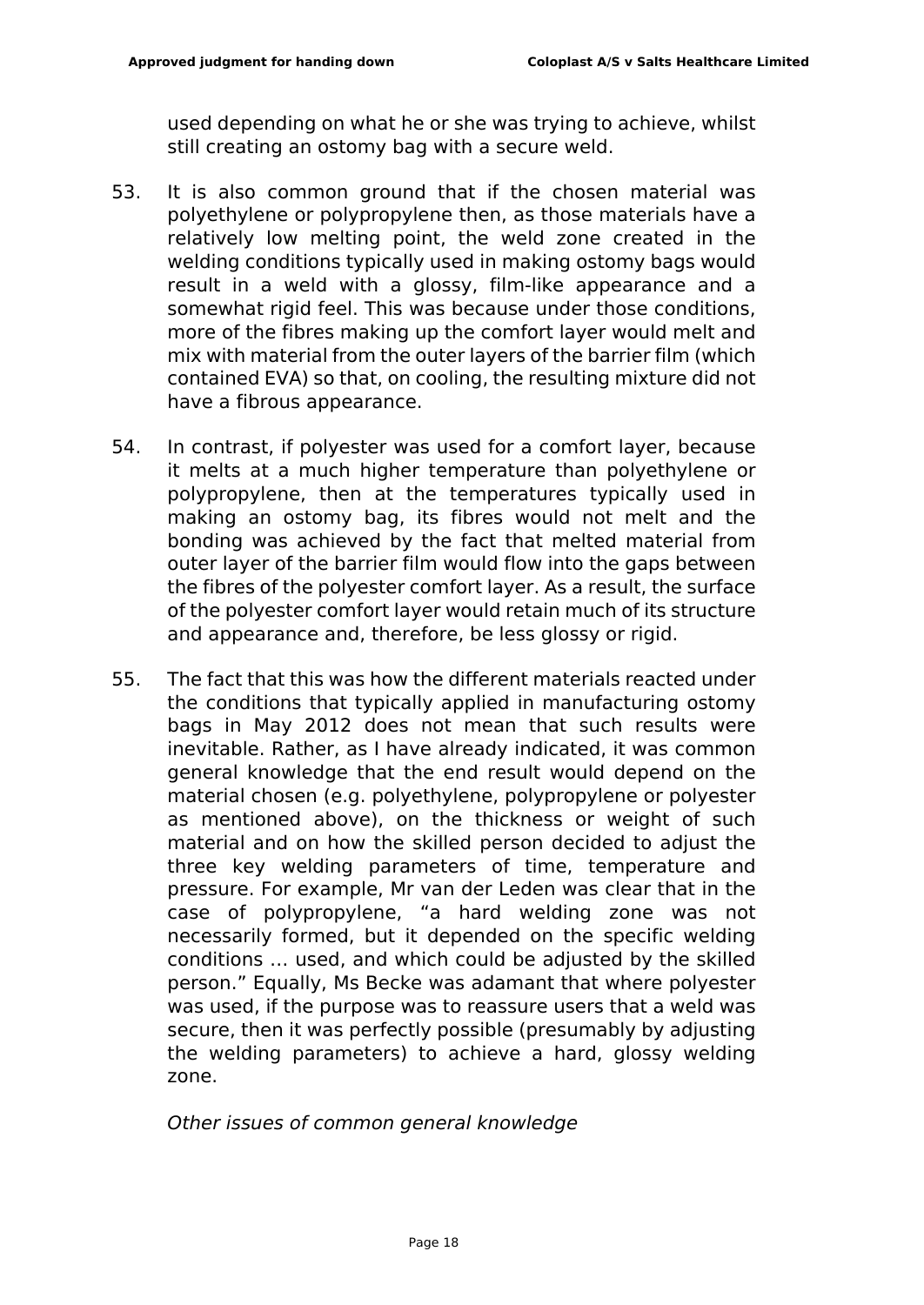56. Various other issues arose regarding what was common general knowledge (for example the nature of user's concerns as regards ostomy bags). However, it is convenient to consider those issues as they arise in the context of the Patent or of the relevant prior art.

## **The Patent**

57. As I have noted, the Patent is entitled "Comfort Layer for a Collecting Bag" and has a priority date of 25 May 2012. At paragraph [0001] is a "Description" which states that:

> "The invention relates to collecting bags for human body wastes. In particular, the invention relates to a textile comfort layer of a collecting bag providing the collection bag with an increased resistance against tearing and pulling forces".

58. Paragraph [0003] sets out the background and the difficulties that the invention is said to overcome. It starts by noting that, in the field of ostomy care, a comfort layer for a bag comprises a non-woven material typically made of polyethylene, polypropylene or polyester. It then asserts that, typically, such non-woven comfort layer was heat welded to the barrier film in a process that caused its fibre structure to melt and that "experience shows" that this resulted in a "relatively hard or non-flexible welding zone". To the extent that this suggested that such a result was inevitable then, for the reasons set out above, it was incorrect as the experts agreed that the appearance of the weld zone would depend on the welding conditions and the materials used. Indeed, as Mr Campbell pointed out, the Dansac Novalife is an example of a polyester non-woven comfort layer which did not have a relatively hard and non-flexible weld zone. Having said this, I do not think that anything really turns on this inaccuracy, particularly given that, whatever was theoretically possible, the Dansac Novalife bag was the only bag in evidence whose weld zone did not conform to the description in paragraph [0003]. Further, it appears from the statement of Vigdis Hannestad that the Dansac Novalife bag had a comfort layer which had been changed in November 2011, in which case, as Mr van der Leden accepted, "it might well be the case that the skilled person was not aware of it in 2012". Mr Campbell suggested that Coloplast's own pre-priority date bags with polyester non-woven comfort layers may have resembled the Dansac Novalife bag. However, in the absence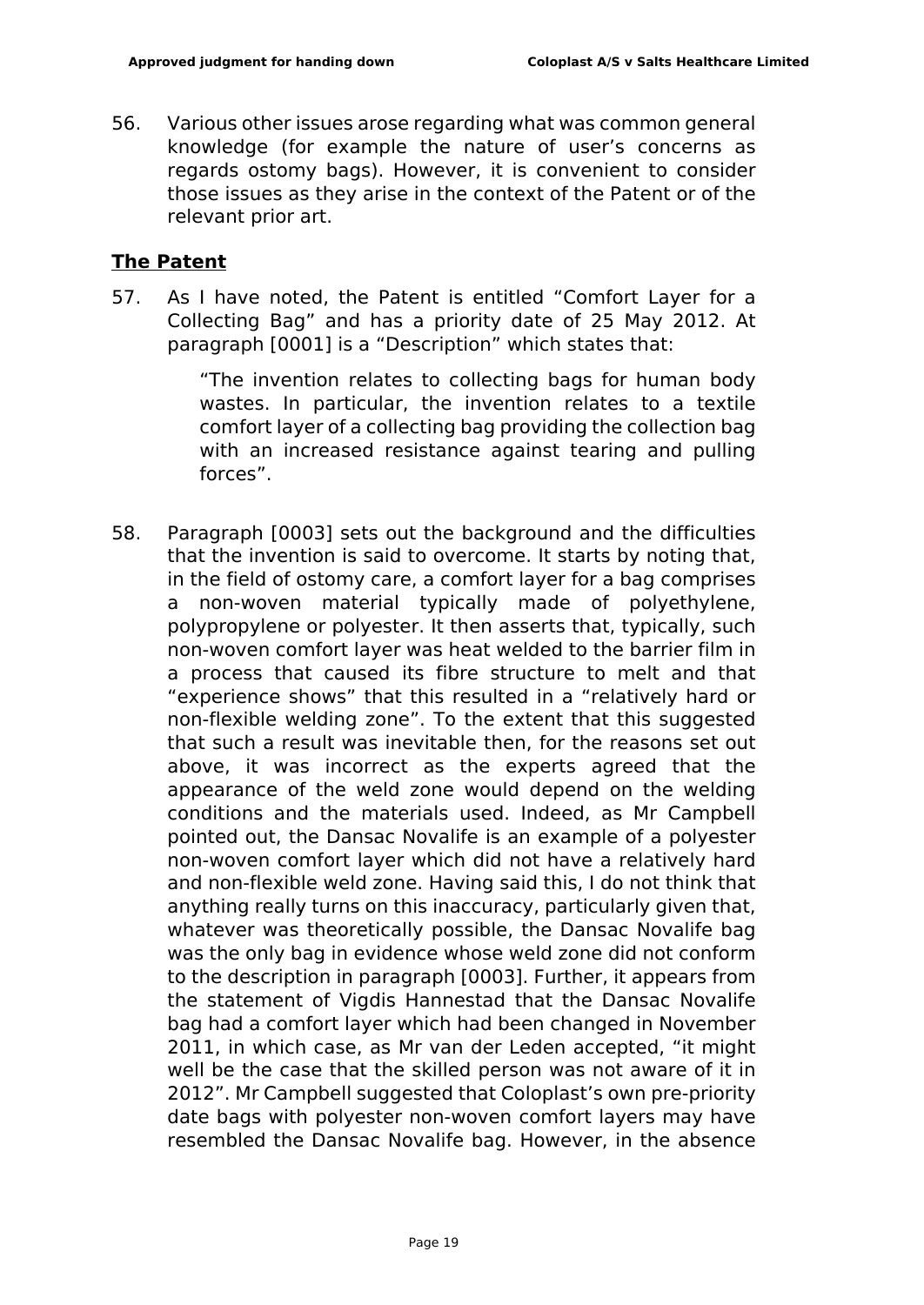of any evidence in relation to the construction or appearance of such bags, this was mere speculation.

- 59. According to paragraph [0003], the attachment between the non-woven comfort layers and the barrier film was relatively strong in terms of the strength required to peel the layers apart ("peel strength") but, in some cases, the material would break instead of being peeled apart if submitted to such a test. The problem (paragraph [0003] explained) was that the strength of the fibres had been compromised or greatly reduced by being melted and this left the welding area "more exposed to failure caused by external forces working on the collecting bag, such as tearing or pulling forces". In the worst case, it was said, "such a failure may result in the collecting bag being torn up and open and consequently leaking its contents." I will return later to the issue of strength. However, as Mr Campbell points out, no evidence was adduced of actual failures occurring or that the skilled person at the time would have thought that such failures were a particular problem with existing bags.
- 60. Finally, paragraph [0003] noted that the welding process left the zone or area of the welding quite visible due to the mixing of materials in that area, "thus compromising the visual appearance of the bag". Mr Campbell criticises this on the basis that visual appearance is not an issue given that the bag is worn under clothes. Again, I cannot see that much turns on this but, for what it is worth, I reject this criticism. I have no doubt that the aesthetic appearance of the bag was of real importance to many users. Indeed, Mr van der Leden gave evidence of this and went on to comment that "ladies who want to be a little bit fashionable" would want the comfort layer to match other items of clothing. As Ms Becke said, aesthetic appearance is important to user dignity.
- 61. The proposed solution to the disadvantages identified in paragraph [0003] is summarised in the "Summary of the Invention" at paragraph [0005]. It is that a bag with a "textile comfort layer" would have a peel strength "at least on par" with that of a non-woven comfort layer, but would also have a significantly higher resistance to external forces, improved visual and tactile characteristics in the weld zone and an "increased resistance to common wear issues such as snagging and pilling".
- 62. Paragraphs [0006] to [0058] contain a "Detailed Description of the Invention". Paragraph [0006] makes clear that what is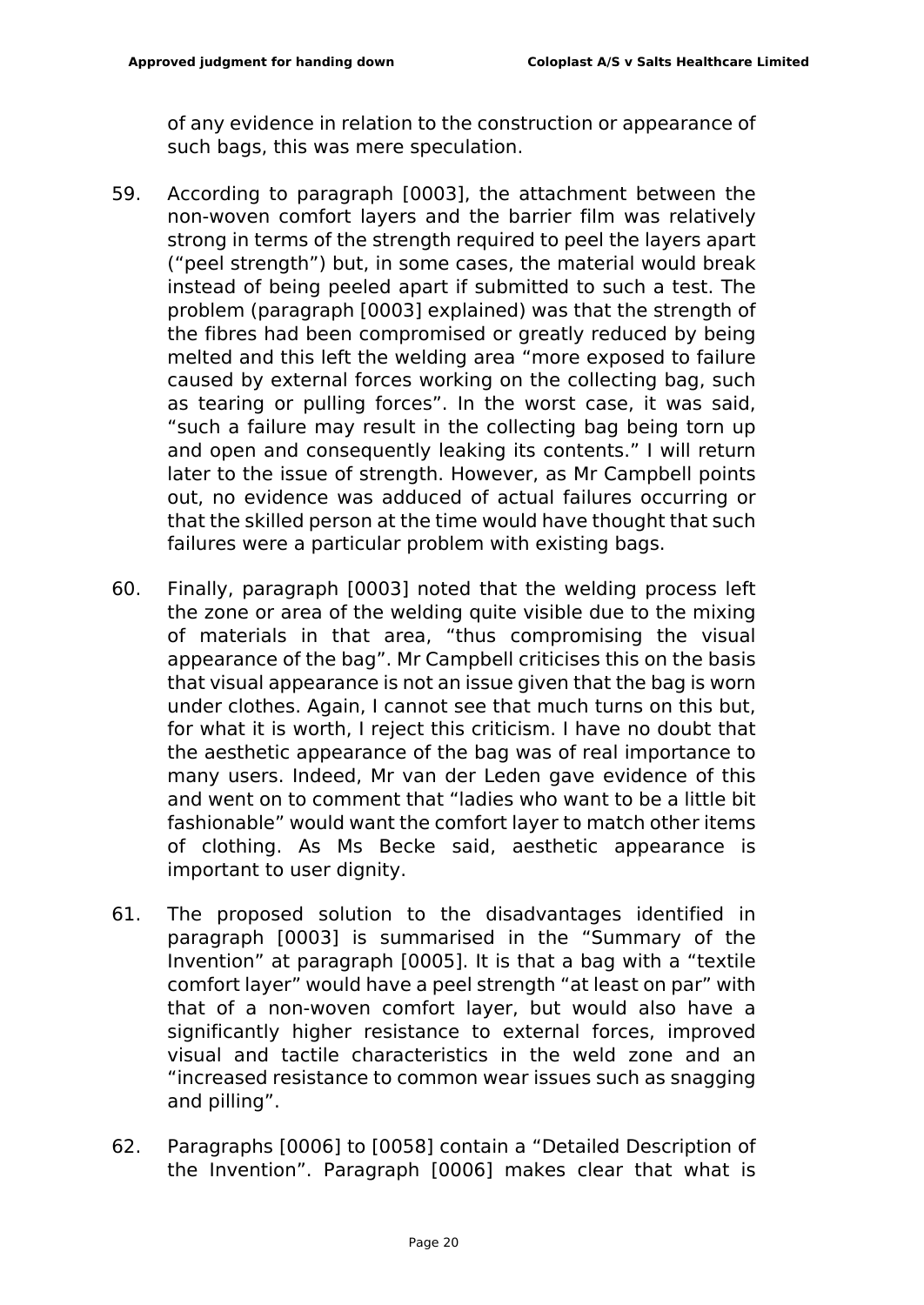envisaged is the attachment of a textile comfort layer to a barrier film such that, in the area(s) of attachment, some but not all of the fibre filaments of the comfort layer are embedded in the barrier film material. Paragraph [0008] notes that a textile has an interlaced structure which anchors its fibre filaments which explains why textiles typically have greater strength than non-wovens whose fibres are "by definition, randomly arranged".

- 63. According to paragraph [0009], the attachment is made by a welding process. As the textile has a higher melting point than the barrier film materials, the former would not melt but would retain its interlaced structure into which would flow melted material from the barrier film. As a result, the two layers would be attached with a peel strength that was "on par" with that of bags featuring non-woven integrated comfort layers (and above 5N/12.5mm width, see paragraph [0010]) but the textile would have retained its structure and strength.
- 64. The patent then expands on the claimed benefits of the invention. Paragraph [0011] refers to an increased resistance against tearing and pulling forces. Paragraphs [0012] to [0015] refer to the fact that the weld zone would be less visible and softer (due to the presence of fibre filaments of the comfort layer that have not been embedded in the barrier film material). Paragraphs [0017] and [0018] refer to an increased wear strength giving improved resistance to snagging and pilling (small balls of fibre forming on the surface due to wear).
- 65. At paragraph [0018] the improvement is said to be of particular interest in connection with drainable bags because it results in a bag that is more resistant to the increased forces of friction and tension on such bags because they are often squeezed and pressed in order to empty them and because they tend to be reattached and worn for a longer time.
- 66. Paragraphs [0019] to [0052] expand on the method of making a bag according to the invention and on the materials to be used. Much of this is common general knowledge. In particular, the point is made at paragraph [0035] that the visual and tactile characteristics of the textile comfort layer in the weld zone may be controlled and, at paragraphs [0035], [0055] and [0056], that the level of embedding of fibre filaments may also be controlled to allow the creation of a "physical anchorage" but "without destroying the structure of the textile material". No further details are provided and, in my judgment, they would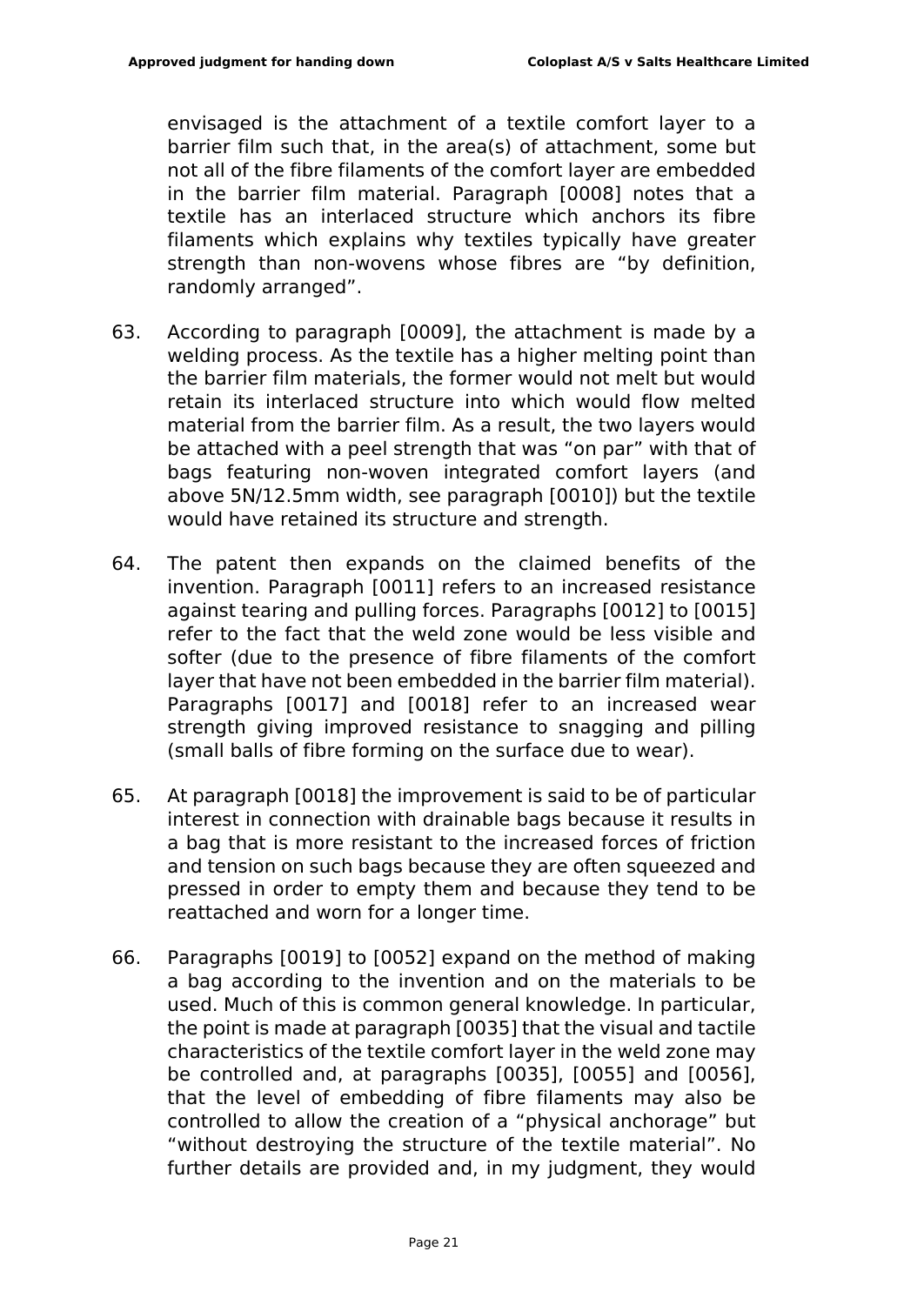not be needed given that the means of exercising such control would be a matter of common general knowledge, known to the skilled person.

- 67. Paragraphs [0059] to [0068] refer to various drawings and to the SEM (scanning electron microscope) image at Figure 4. This image shows a woven comfort layer attached to a barrier film according to the invention. In my judgment, whilst the quality of this image is not particularly good (probably due to its being a copy of a copy), the skilled person looking at this and reading paragraph [0066] would conclude that it shows the nature of the attachment and demonstrates that some fibre filaments of the threads of a woven textile comfort layer had been embedded in melted material from the barrier film, that others had been partly embedded and that others had not been embedded.
- 68. At paragraphs [0069]-[0074], the Patent describes an experiment with regard to the peel strength of the invention. This experiment was criticised by Salts because it lacked a proper control (a point accepted by Ms Becke), because it had not been a "like for like" comparison (the woven material tested had a weight of 71g/m<sup>2</sup>, whereas the non-woven material probably had a weight of 30g/m<sup>2</sup>), because the respective welding conditions had not been specified and because the tests show that the woven had produced "clearly lower" results.
- 69. Mr Lykiardopoulos makes the point that there is no need for a patent to include any experiments. But, in any event, I think that Salts' criticisms miss the point. The experiment was not claimed to be a "like for like" comparison based on weight or welding conditions. It was simply trying to show that a bag made to the invention could have a peel strength on par with a bag made in the known way (with "a traditional non-woven comfort layer"); in other words, that the disclosure of the Patent was plausible. Further, under this test, the woven gave a peel strength of 7.898 N/12.5mm width as opposed to a peel strength of 8.189 N/12.5mm width when a non-woven was used. There was no evidence that that difference was significant or was outside what could fairly be described as "on par".
- 70. Salts made much the same criticism of the second experiment, described at paragraphs [0075] to [0079] of the Patent under the heading "Notch sensitivity – external forces resistance". Once again, in my judgment this criticism misses the point. The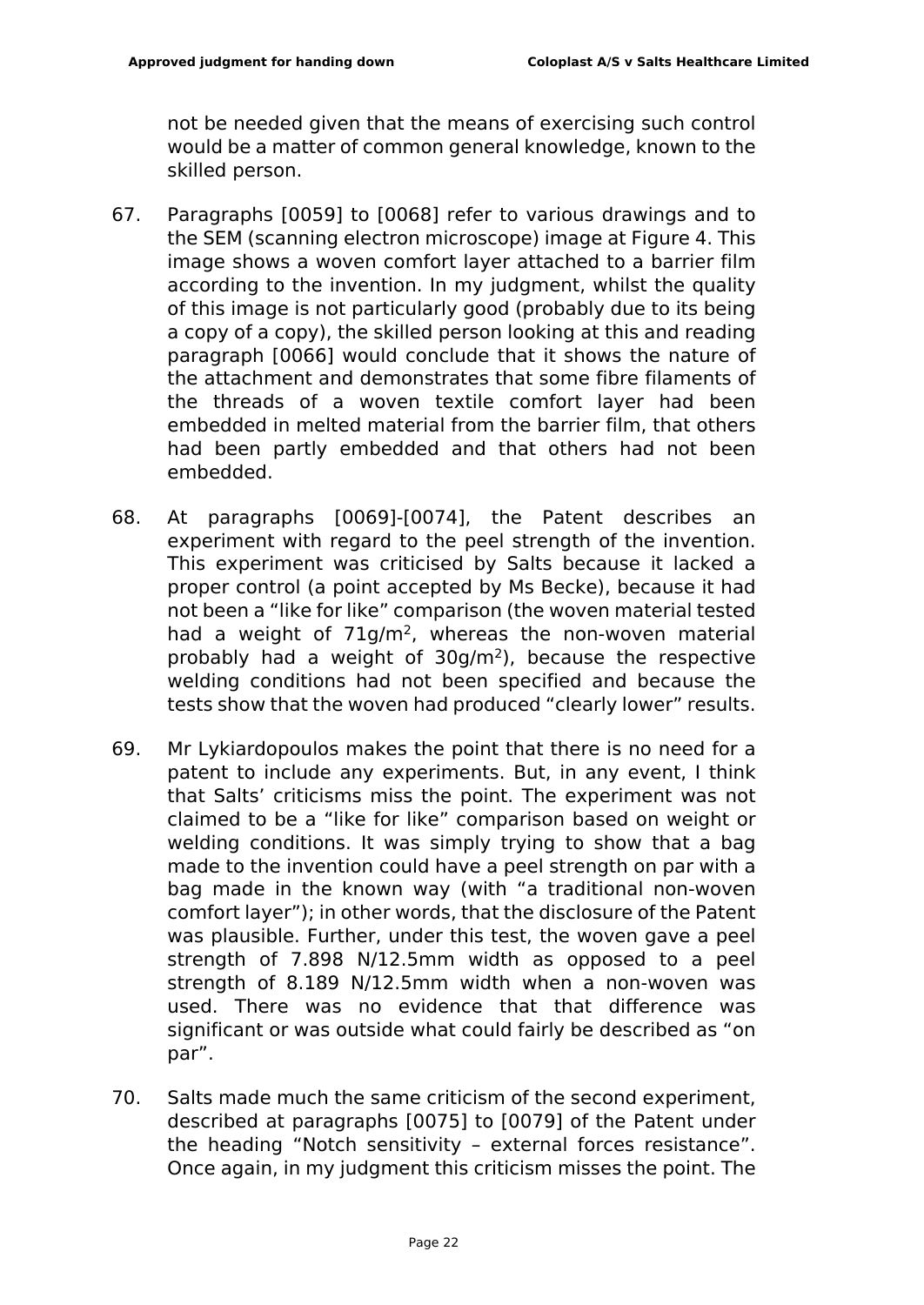experiment was not a like for like comparison of materials or welding conditions but was simply intended to show that a bag made according to the invention could provide more resistance to tearing forces than a bag made in the known way, albeit one with a lighter non-woven comfort layer.

71. Turning to the claims of the Patent (and omitting cross references to drawings), claim 1 was for:

> "A collecting bag for human waste comprising a barrier film covered by a comfort layer, wherein the comfort layer is a textile material having a number of threads each comprising a plurality of fibre filaments, and the said textile material is attached to the said barrier film in one or more zones of attachment **characterized in that** some but not all of the fibre filaments of the textile material in said zone(s) are embedded in the barrier film material."

- 72. Claim 1, therefore, provides for the comfort layer to be of a "textile material". Read in the light of the description it is probable that this meant either a woven or a knitted material (as opposed to a non-woven). However, I do not need to resolve this given that Coloplast now only relies on claim 1 as a dependency of claim 6. Reading claim 6 into claim 1 means that the reference can be taken to be a reference to a woven textile material.
- 73. Subject to the textile (woven) requirement, claim 1 is, as Mr Campbell points out, extremely wide in scope. Indeed, it would seem that the only situations falling outside its scope would be the extremes where the attachment was either of only one fibre filament of the comfort layer or of 100% of those fibre filaments. The skilled person would know that the former situation could not realistically be called an "attachment" and would also know that it was unlikely that the latter situation would be achieved when making an ostomy bag, particularly in the case of a polyester comfort layer. Thus (aside from the reference to the use of a textile (woven) material), the vast majority of (and probably all) ostomy bags with integrated comfort layers at the priority date would have fallen within this claim. Mr Lykiardopoulos accepts the width of this claim and points out that it was the role of claims 2 to 4 to limit the scope of the monopoly claimed, which is why Coloplast now relies the combinations of claims referred to as claims 6A, 6B and 6C.
- 74. Claim 2 was for: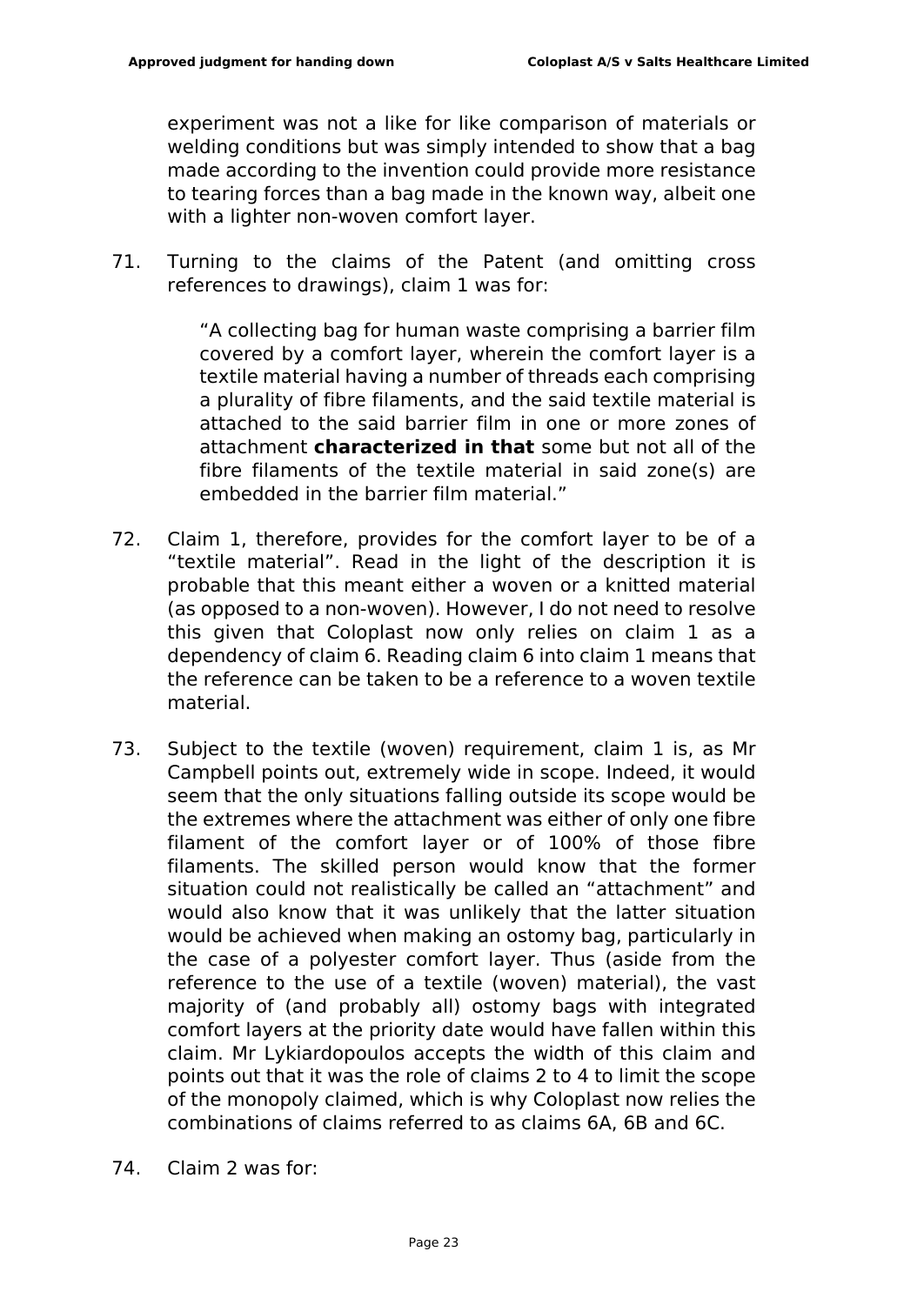"A collecting bag according to claim 1, wherein the peel strength between said comfort layer and said barrier film is above 5N/12.5mm width in said zone(s)."

- 75. As Mr Lykiardopoulos pointed out, this operates to limit the scope of claim 1. It informs the skilled person that the attachment of the comfort layer to the barrier film must be such as to achieve a peel strength above 5N/12.5mm width. The skilled person would know that to achieve this, the attachment would have to involve more than a few fibres and, using his or her common general knowledge, would be able to determine the appropriate combination of welding conditions and materials that would give rise to sufficient embedding to give the necessary peel strength.
- 76. Mr Campbell argued that the figure in claim 2 of 5N/12.5mm width was arbitrary and pointed to the fact that, at paragraph [0010], the description had listed three values for peel strength – "above 5 N/12.5mm width, such as above 6 N/12.5mm width, such as above 7 N/12.5mm width in the zone(s) of attachment". I do not see that this makes claim 2 arbitrary. Claim 2 requires that the attachment made in accordance with claim 1 should be such as to give a peel strength of more than 5 N/12.5mm width and there was no evidence to suggest that this was not a valid technical requirement for an ostomy bag. It is not, for example, like a requirement that the bag be coloured green or blue.
- 77. Claims 3 and 4 can be taken together. They are for:

*Claim 3*

"A collecting bag according to claim 1 or 2, wherein those fibre filaments that are not embedded in the barrier film material provide a surface of the comfort layer having the same tactile characteristics as the surface of the comfort layer outside the zone(s) of attachment".

*Claim 4*

"A collecting bag according to any one of claims 1 - 3, wherein those fibre filaments that are not embedded in the barrier film material provide a surface of the comfort layer having the same visual characteristics as the surface of the comfort layer outside the zone(s) of attachment".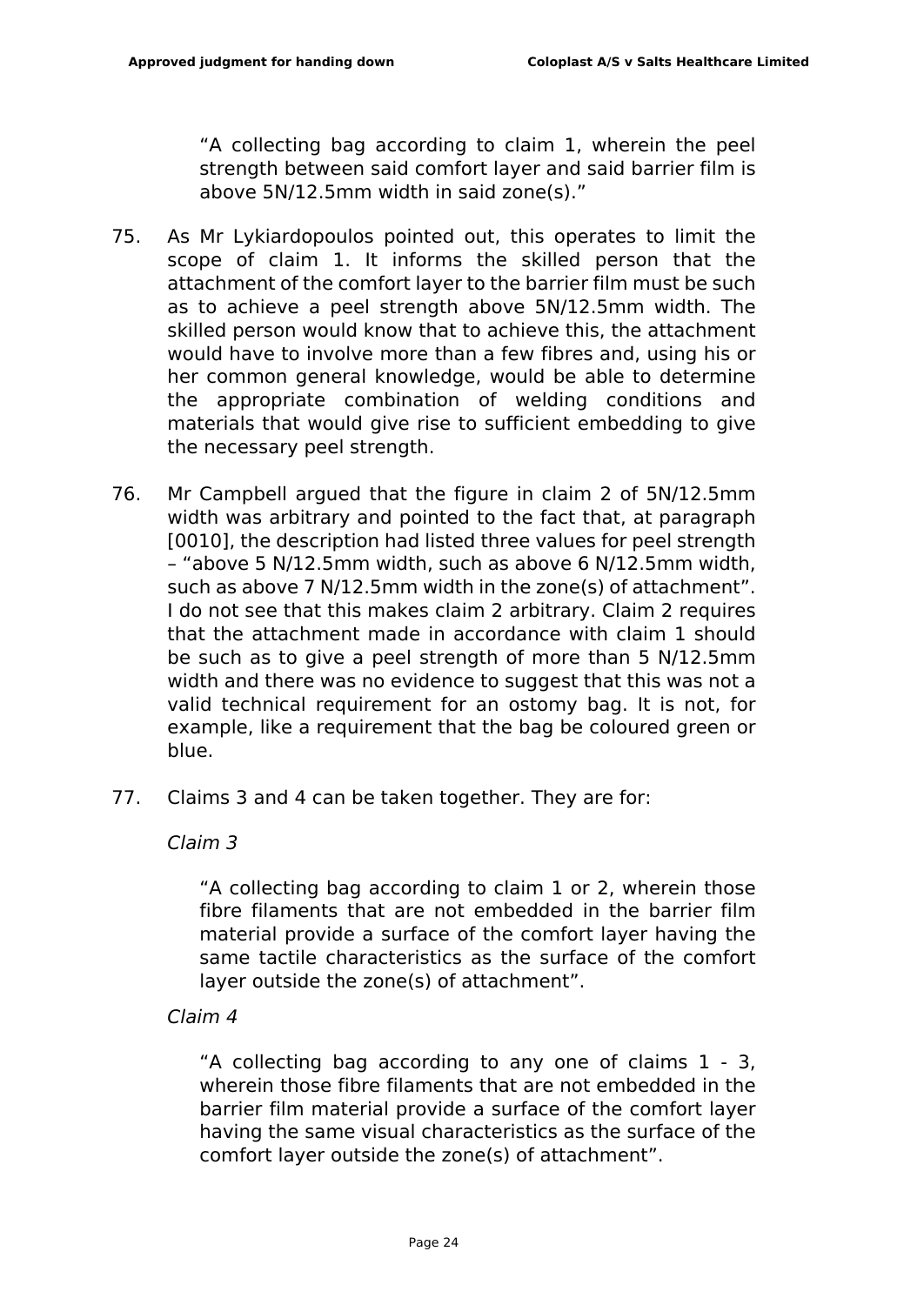- 78. Like claim 2, these claims limit the scope of claim 1. They inform the skilled person that the attachment should be such that the fibre filaments that are left unembedded after the attachment give the surface of the comfort layer in the weld zone the same tactile and visual characteristics as the surface of the rest of the comfort layer. In other words, the skilled person is being told to use his or her common general knowledge of materials and welding conditions to achieve that result rather than the sort of relatively hard, non-flexible, visible weld zone referred to in the description of the Patent that were typical at the time.
- 79. Mr Campbell criticised this saying it is a statement of the obvious to say that the tactile/visual characteristics *of the unembedded* fibres of the comfort layer in the weld zone would be the same as those of the surface of the rest of the comfort layer. In my judgment, that is not how the skilled person would read claims 3 and 4. Under claims 3 and 4, the surface of the comfort layer outside the weld zone is not being compared with the unembedded fibres in the weld zone. Rather it is being compared with the surface of the comfort layer in the weld zone. The skilled person is being told to ensure that there are sufficient unembedded fibres such that the overall surface of the comfort layer in the weld zone will have the same tactile/visual characteristics as in the rest of the comfort layer. If there was any doubt as to this, then the fact that claims 3 and 4 are a statement of the obvious when construed in the way suggested by Mr Campbell is a reason why the skilled person would conclude that that was not its intended meaning.
- 80. In effect, in claims 2 to 4, the skilled person is being told to use his or her common general knowledge to balance between two competing needs; the need for peel strength and the need to maintain the same tactile/visual characteristics of the surface of the comfort layer in and out of the weld zone. The former requires him or her to avoid embedding too few fibre filaments of the comfort layer. The latter requires him or her to avoid embedding too many.
- 81. Finally, lying at the heart of Coloplast's claim as it is now formulated, is claim 6 which is for:

"A collecting bag according to any one of claims  $1 - 4$ , wherein said textile material is a woven material".

#### **Obviousness**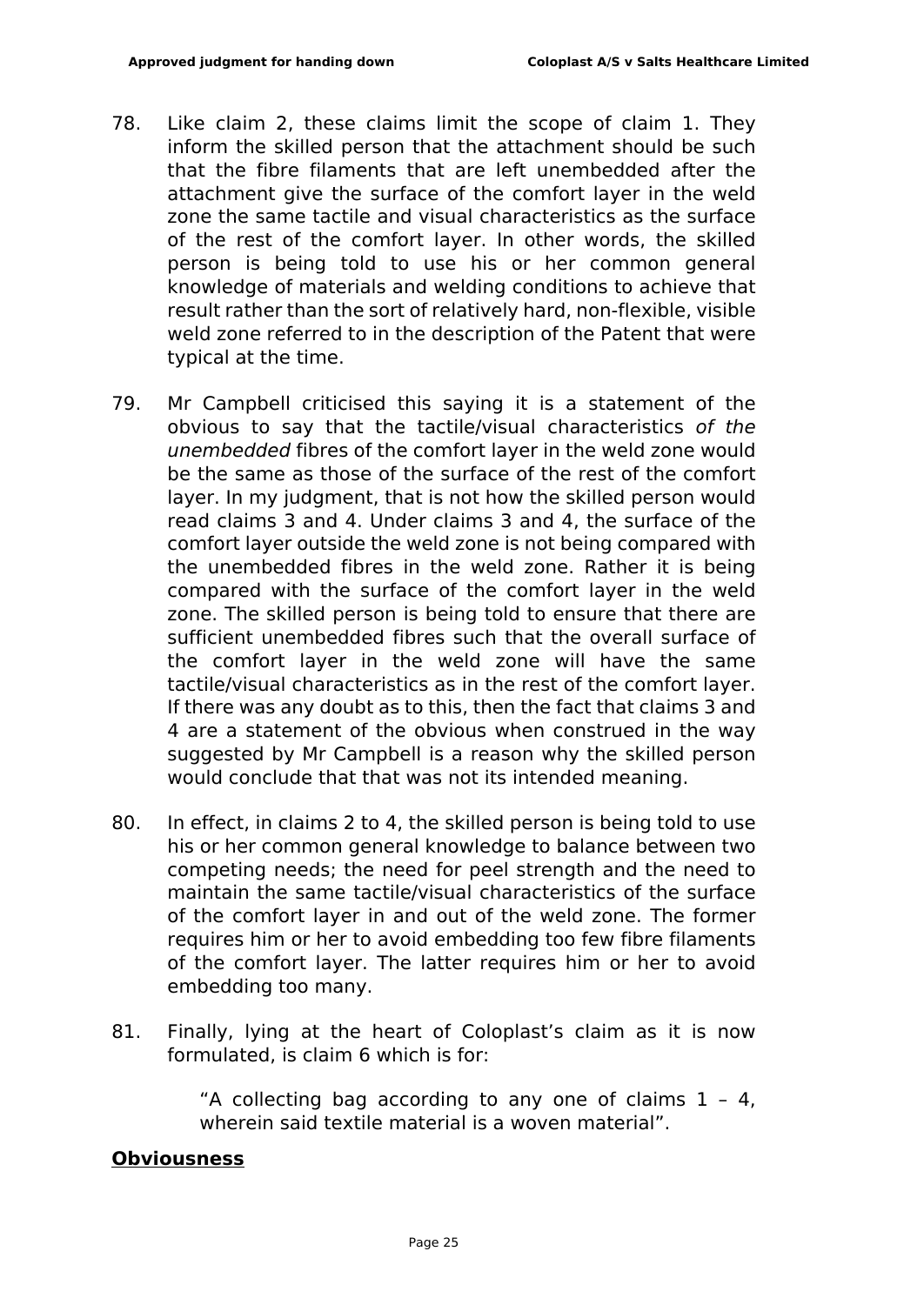82. Turning to the bases on which Salts challenges the validity of the Patent, I will deal first with the issue of obviousness. Here, Salts' pleaded case was that the Patent is invalid because its claims did not involve any inventive step (i.e. they were obvious) having regard to (1) the six pieces of cited prior art (including the five pieces referred to above) and (2) the common general knowledge. I now only need consider this argument by reference to the claims described as claims 6A, 6B and 6C.

#### *The test: inventive step/obviousness*

83. Under s.1(1)(b) of the Patents Act 1977, a patent may only be granted in respect of an invention that "involves an inventive step". In closing, Mr Lykiardopoulos questioned the emphasis that Salts placed on those words and pointed to the fact that s.3 of the Patents Act provides that:

> "An invention shall be taken to involve an inventive step if it is not obvious to a person skilled in the art having regard to any matter that forms part of the state of the art by virtue only of section 2(2) (and disregarding section  $2(3)$ )."

84. Despite this, it seems to me that Salts were right to emphasise that a court must bear in mind that the issue is, ultimately, whether the claims involved an inventive step. The reason for this was explained by Jacob LJ in *Actavis UK Limited v Novartis AG* [2010] EWCA Civ 82 at [36]-[37]:

> "36. Another aspect of obviousness which is not readily answered by the PSA<sup>3</sup> is illustrated by the  $5\frac{1}{4}$ inch plate paradox. This runs like this. Suppose the patent claim is for a plate of diameter 5¼ inches. And suppose no-one can find a plate of that particular diameter in the prior art. Then (a) it is novel and (b) it is non-obvious for there is no particular reason to choose that diameter. The conclusion, that the plate is patentable, is so absurd that it cannot be so.

> "37. What then is the answer to the paradox? It is this: the 5¼ inch limitation is purely arbitrary and nontechnical. It solves no problem and advances the art not at all. It is not inventive. And although "inventive step"

<sup>&</sup>lt;sup>3</sup> The PSA was the problem and solution approach used in the EPO when dealing with the issue of obviousness, see *Actavis* at [25].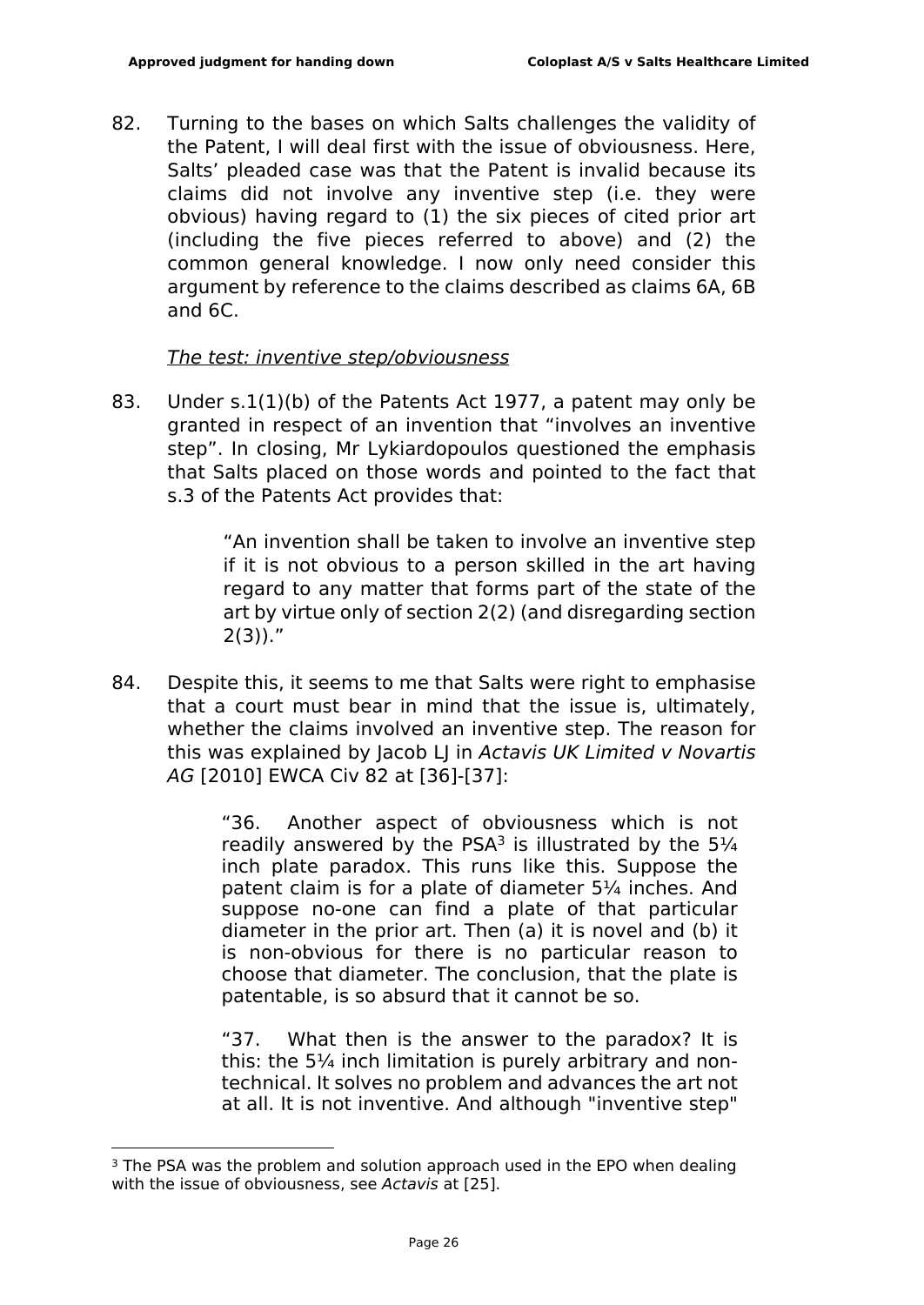is defined as being one which is not obvious, one must always remember the purpose of that definition – to define what is inventive. That which is not inventive by any criteria is not made so by the definition. Trivial limitations, such as specifying the plate diameter, or painting a known machine blue for no technical reason are treated as obvious because they are not inventive."

### *The Pozzoli questions*

- 85. In determining whether the claims would have been obvious to the skilled person having regard to the state of the art at the priority date, it is helpful to follow the so-called *Windsurfing/Pozzoli* approach.<sup>4</sup> This involves asking the following questions:
	- (1) (a) Identify the notional "person skilled in the art"
		- (b) Identify the relevant common general knowledge of that person;

(2) Identify the inventive concept of the claim in question or if that cannot readily be done, construe it;

(3) Identify what, if any, differences exist between the matter cited as forming part of the "state of the art" and the inventive concept of the claim or the claim as construed;

(4) Viewed without any knowledge of the alleged invention as claimed, do those differences constitute steps which would have been obvious to the person skilled in the art or do they require any degree of invention?

86. As noted by Lord Hodge in *Actavis Group PTC EHF v ICOS Corporation* [2019] UKSC 15 at [60], questions (1) to (3) are a means of disciplining the court's approach to the statutory question, which is question (4).

## *Pozzoli question (1)*

87. I have already dealt with *Pozzoli* question (1)(a) and (b), the identity of the skilled person and what constituted the common general knowledge of that person.

*Pozzoli question (2): the inventive concept*

<sup>4</sup> See *Pozzoli SPA v BDMO SA* [2007] EWCA Civ 588 at [23].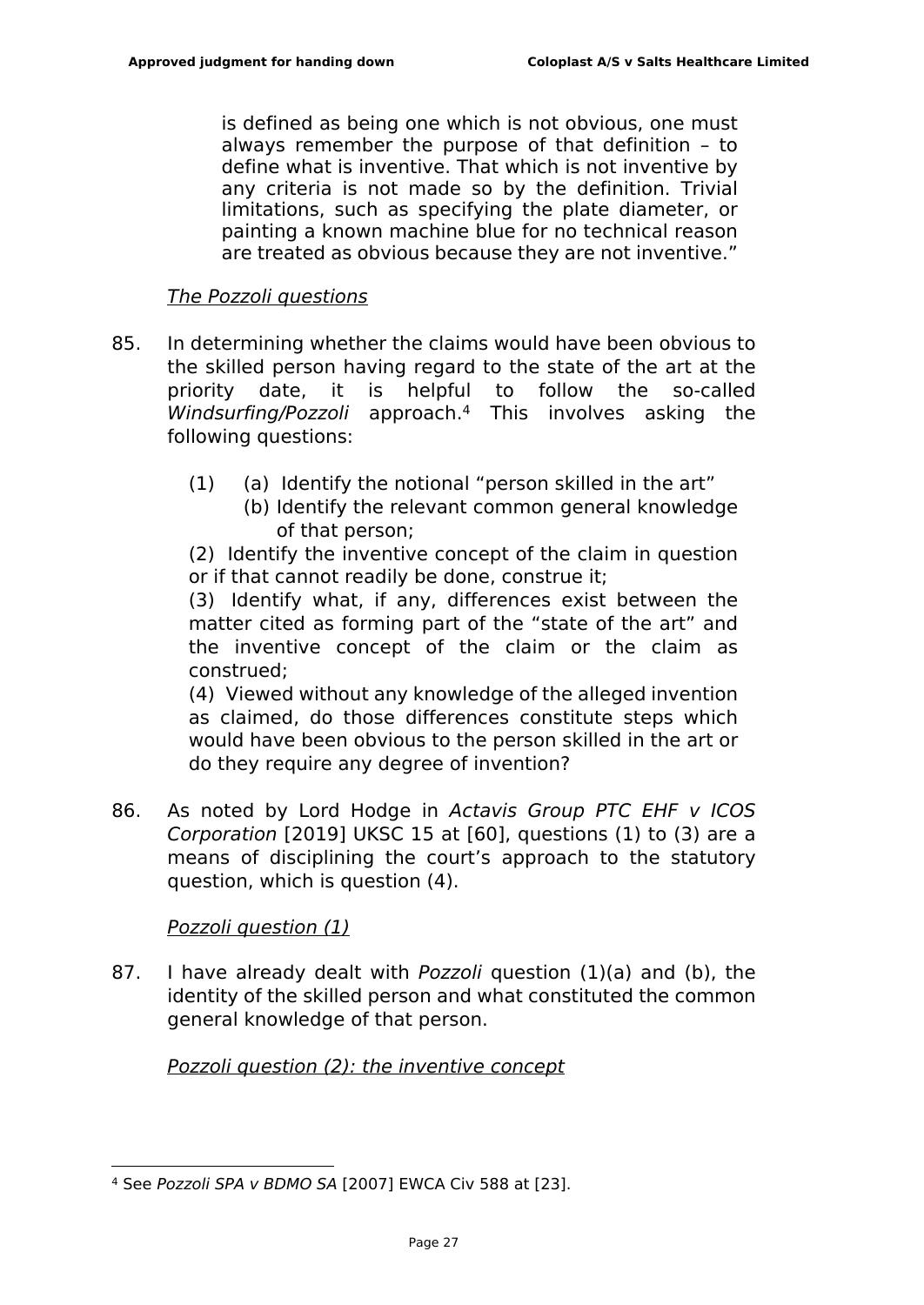88. As to *Pozzoli* question (2), the claimed technical contribution or inventive concept relied on by Coloplast was set out in Mr Lykiardopoulos' closing submissions, namely:

> "The patent for the first time teaches that a woven fabric can be used and welded in such a way to form an integrated comfort layer with improved properties".

89. It was not entirely clear whether this formulation of the inventive concept was accepted by Mr Campbell. In closing he pointed out that Ms Becke, when asked to identify the technical contribution of the claims relied on by Coloplast, had said nothing about the use of a woven fabric but had referred instead to achieving a product that balanced two competing needs (the need to have a sufficient peel strength and the need to have a comfort layer whose tactile/visual characteristics were the same in and out of the weld zone). However, looking at Ms Becke's evidence as a whole, her characterisation of the inventive concept was the same as that of Mr Lykiardopoulos. Indeed, it seems clear to me that in the passage relied on by Mr Campbell, the idea of using of a woven fabric was implicit in her answer given that she was responding to a question about the inventive concept involved in claims 6A, 6B and 6C, which all require the use of a woven fabric.

#### *Pozzoli questions (3) and (4) – the approach*

- 90. The third and fourth *Pozzoli* questions require me to compare that inventive concept with (i) each of the five specific pieces of prior art relied on and (ii) the common general knowledge as at the priority date and to ask (without reference to the alleged invention and without using hindsight) whether any differences identified involved steps that would have been obvious to the skilled person.
- 91. In determining whether the relevant steps were obvious, the court proceeds on the basis that "the skilled person, while having the compendious knowledge of the state of the art which section 2(2) requires, has no inventive capacity." (see *Actavis Group v ICOS* at [59]).
- 92. The approach to be adopted by the court has been explained as follows:

"The question of obviousness must be considered on the facts of each case. The court must consider the weight to be attached to any particular factor in the light of all the relevant circumstances. These may include such matters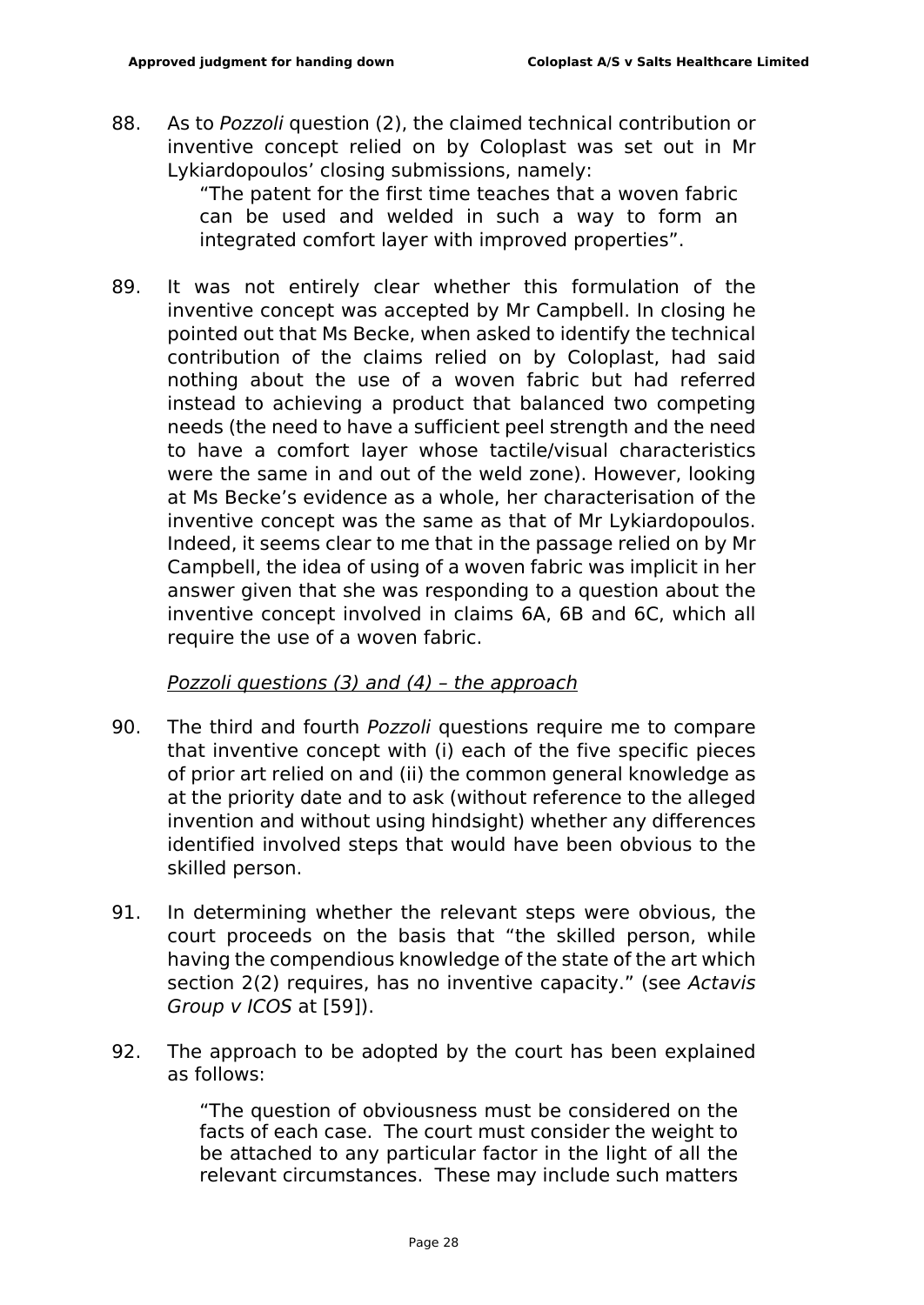as the motive to find a solution to the problem the patent addresses, the number and extent of the possible avenues of research, the effort involved in pursuing them and the expectation of success."

See *Generics (UK) Ltd v H Lundbeck* [2007] EWHC 1040 (Pat) per Kitchin J at [74] and *Conor v Angiotech* [2008] UKHL 49 per Lord Hoffman at [42]. See also *Actavis Group v ICOS* at [63] where Lord Hodge also pointed out that the list of factors set out by Kitchin J was illustrative and not exhaustive.

93. In order to establish obviousness, it is enough to show that the idea said to be an invention would have occurred to the skilled person. It is not necessary to show that the skilled person would actually have implemented that idea. In *Actavis (UK) v Novartis*  AG, Jacob LJ referred to this (at [42]) as "the could/would point" and, having referred to a passage in the EPO's Guidelines for Substantive Examination, he concluded at [46]-[47] that:

> "46. I do not read this as involving a requirement that the notional skilled person would actually physically implement the idea. What the passage is saying, sensibly enough, is that it [is] not enough the skilled man could have arrived at the invention from the prior art, it must be shown that he would have done. Whether he would actually press ahead and implement the idea depends on a host of other, commercial considerations.

> "47. That that must be so seems to me to be self-evident. A requirement that an idea can only be held obvious upon proof that it would actually be implemented would make many self-evident ideas non-obvious. For many obvious ideas may not be worth implementing commercially."

94. The same point was made by Birss J in *Hospira v Genentech* [2014] EWHC 3857 (Pat) at [229]:

> "… the word "would" is not always straightforward. Sometimes asking simply if a skilled person "would" do something risks placing too much weight on what are really minor or irrelevant factors like cost, instead of focusing on the technical issues. Moreover, the wellknown  $9\frac{1}{2}$  inch plate<sup>5</sup> is not something a skilled person would make. It is more accurate to say that it is not patentable because the skilled person could make it without any inventive step."

 $5$  Birss J presumably intended to refer to the  $5\frac{1}{4}$  inch plate referred to by Jacob LJ in *Actavis v Novartis* – see above.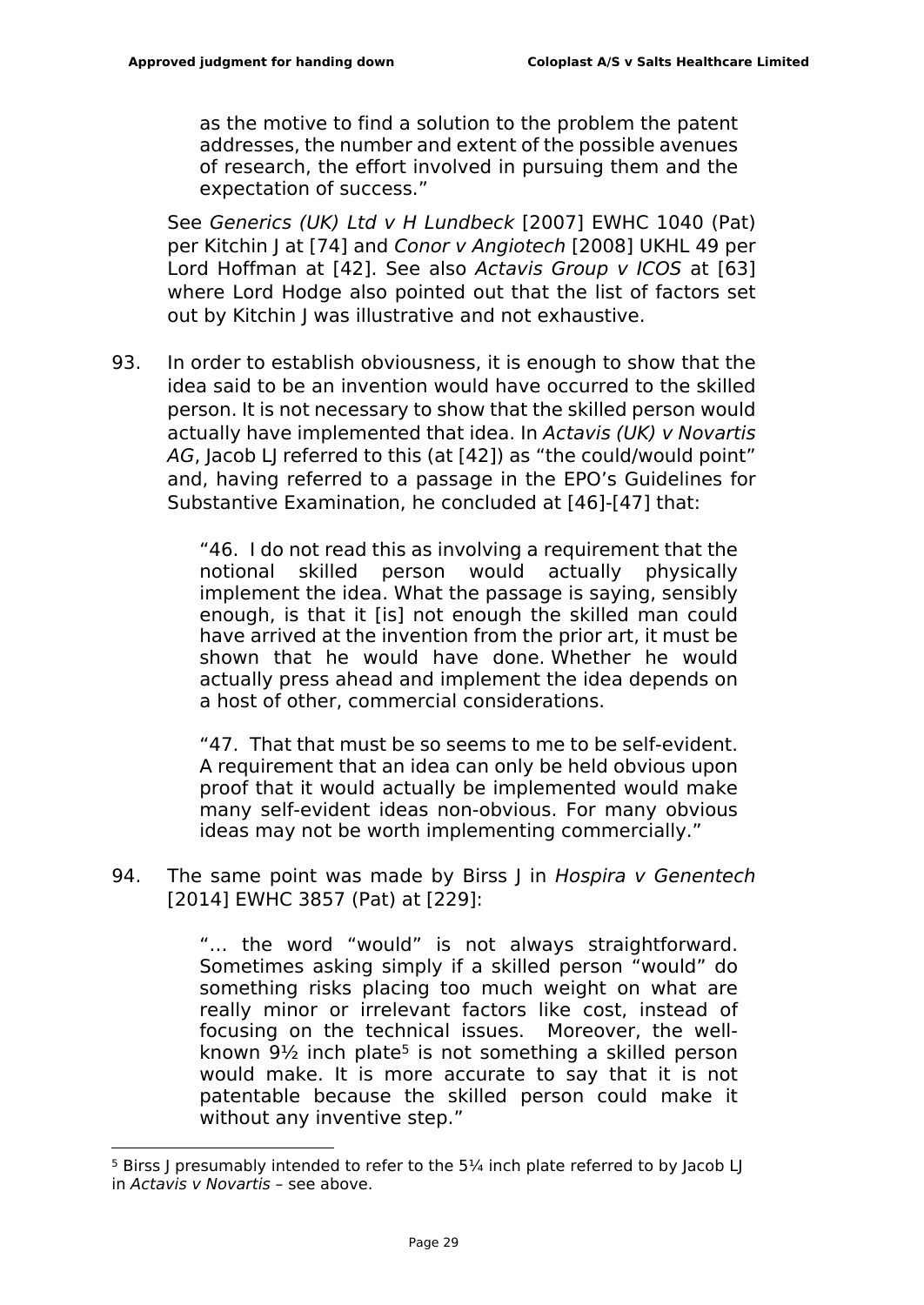95. Further assistance as to the correct approach to the issue of obviousness was provided by the Court of Appeal in *Asahi Medical Co Limited v Macopharma (UK) Limited* [2002] EWCA Civ 466. There Aldous LJ made the following points: first, at [21]:

> "I… must first make it clear that a decision on obviousness does not require a conclusion as to whether or not the skilled person would be slightly, moderately or particularly interested in any document. The court has to adopt the mantle of the skilled person. That mantle will include the prejudices, preferences and attitudes that such persons had at the priority date. Thereafter the court has to decide whether the step or steps from the prior art to the invention were obvious."

At [23]:

"[Counsel] submitted that an invention would not be obvious unless there was some motivation to implement the disclosure in the prior art and to take the steps required to arrive at the invention. In certain cases that can be right. Such cases are usually those where the invention lies in the idea of taking a step. However, motivation may not be a requirement. The fact that nobody would dream of making a plate one inch bigger than the standard size does not mean that there would be invention in making one."

Then, at [25], Aldous LJ referred to the submissions of counsel to the effect that "it was not obvious because the skilled person would not in practice have thought of implementing it". He rejected those submissions on the basis that:

"If the step from the prior art lacked invention, then it mattered not whether anybody would have thought of implementing it. The public are entitled to make obvious modifications. Whether they would want to do so will depend upon a variety of factors which could include such things as cost and the attitudes of users."

Finally, at [26], Aldous LJ set out counsel's submissions, namely that the correct question was "what the skilled person 'would' have done having read the prior art. No doubt he 'could' have made modifications, but there was no perceived useful purpose in either implementing the prior art or making modifications to it." At [27], Aldous LJ rejected those submissions and counsel's attempt to put cases into either a "would" category or a "could" category. He said: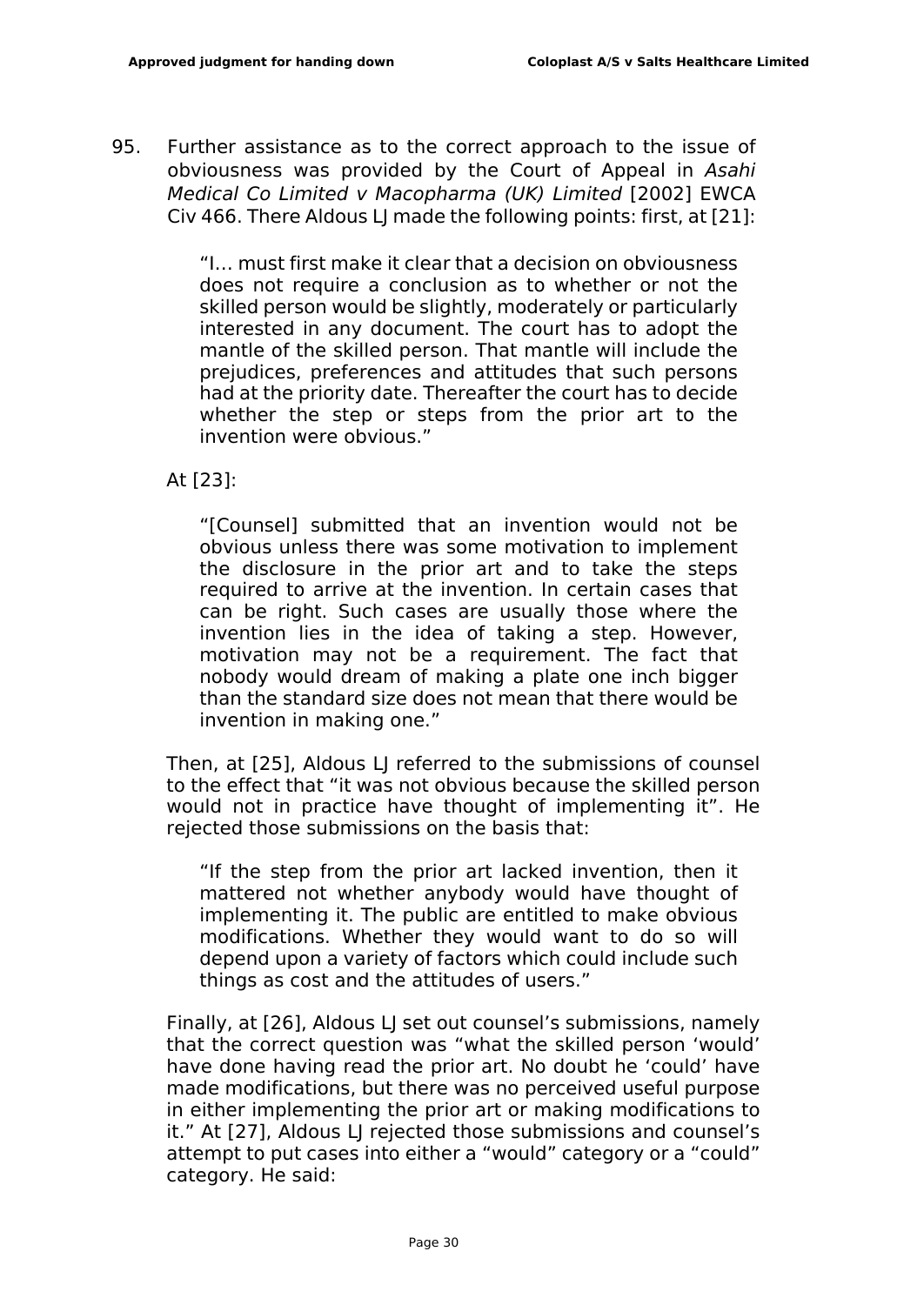"… provided the structured approach in *Windsurfing<sup>6</sup>* is adopted there is no need for the Court first to decide whether the invention falls into one of those categories and then to decide which one. The isolation of the inventive concept in the first step and the ascertainment of the difference between that and the prior art in the third step, naturally lead the court to answer the correct question: namely, whether the invention was obvious. Evidence as to what could or could not or what would or would not be done can be relevant, but the correct question is that laid down in the statute."

- 96. In answering the statutory question, it is important to bear in mind what inventive means. An idea may be technical and may achieve a technical result. However, to be inventive, it must be adding something to the existing stock of knowledge. This addition might be the idea of using an existing technique to do something which no-one had previously thought of doing. Or it might involve finding a way to do something which people had wanted to do but had not been able to think how. Or it might be finding a way of solving a problem standing in the way of achieving a goal (see Lord Hoffmann in *Biogen Inc. v Medeva Plc* [1997] RPC 1 at 34).
- 97. The fact that an idea had not previously been implemented, or that there had been an unexplained delay in adopting an idea, can help show that that idea was inventive. This is the argument that: "if obvious, why was it not done before?" on which Coloplast relies in this case. However, some care is needed in this regard. In particular, as Laddie J pointed out in *Brugger v Medic-Aid Ltd* [1996] R.P.C. 635 at p.654,

"The court has to be alert to the difference between commercial attractiveness and technical obviousness. They are not always the same. Failure to modify a piece of prior art, even if that delay extends over a long period, may be due to commercial factors rather than perceived technical obstacles."

Laddie J went on to note that there may be numerous explanations as to why a particular step had not been taken, such as, for example, a "commercial constraint" caused by a reluctance to change existing tooling, or "complacency in

<sup>6</sup> Now *Pozzoli*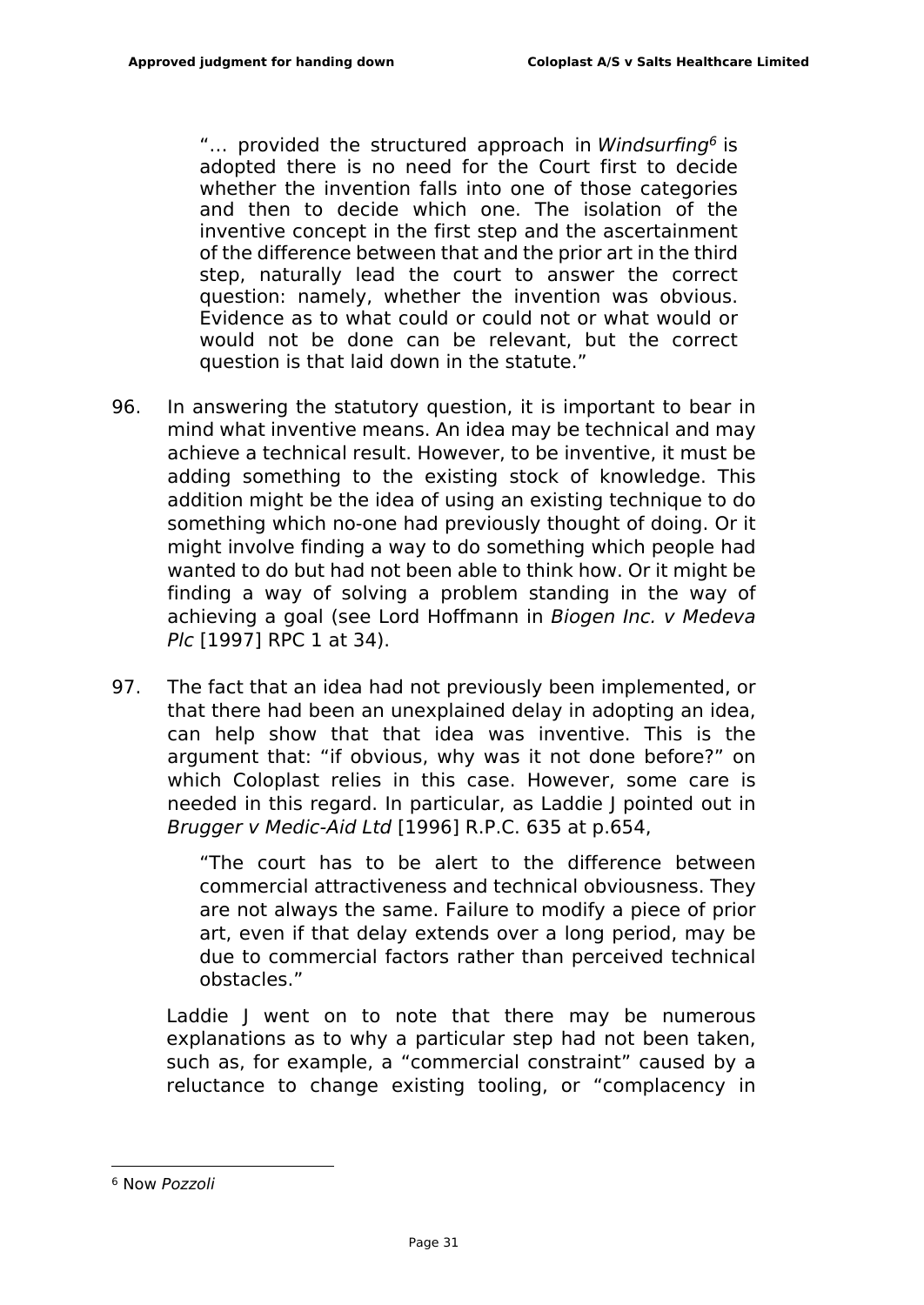relation to existing products or processes", or the "adequacy of existing products". He concluded (on p.655) that:

"It is only when the answer to the question 'why was this not developed earlier' is 'a likely and reasonable explanation is that people looking for a way around an existing problem did not see this as the answer' that the age of the prior art should play a part in meeting an obviousness attack. If it is likely that in the real world no one was looking for an answer the fact that none was found says nothing about whether the answer proposed by the patent under attack was obvious."

Finally, in response to an argument that because of the success of existing products it had not been obvious to make any modifications to the existing prior art, Laddie J stated that:

"That, it appears to me, is a non sequitur. The fact, if it be one, that existing commercial products are highly successful and satisfactory does not indicate that there are no obvious modifications to make to them. It merely demonstrates that there may be little incentive to those already making those products to change the design—a quite different matter."

*Pozzoli questions (3) and (4): the present case*

- 98. Turning then to the present case, I am satisfied that the concept relied on by Coloplast in its claims (i.e. the use of a woven to make a comfort layer with improved properties) was not inventive as at May 2012 when viewed in the light of the common general knowledge at that time. In reaching this conclusion, it seems to me that the following points are relevant.
- 99. First, as I have found, it was common general knowledge that a woven fabric could be used to make an integrated comfort layer. This is not a case where the idea was to use a material in an unanticipated or unexpected way. Rather, the idea was to use a material (a woven) that was well known to the skilled person and to use it in a way that was known to be possible, a way that had, in fact, been expressly anticipated by persons involved in the design of ostomy bags (as evidenced by the Watkins, Dircks and Willis prior art). This suggests that the idea was not inventive.
- 100. Second, the skilled person would not have seen the use of a woven material for an integrated comfort layer as being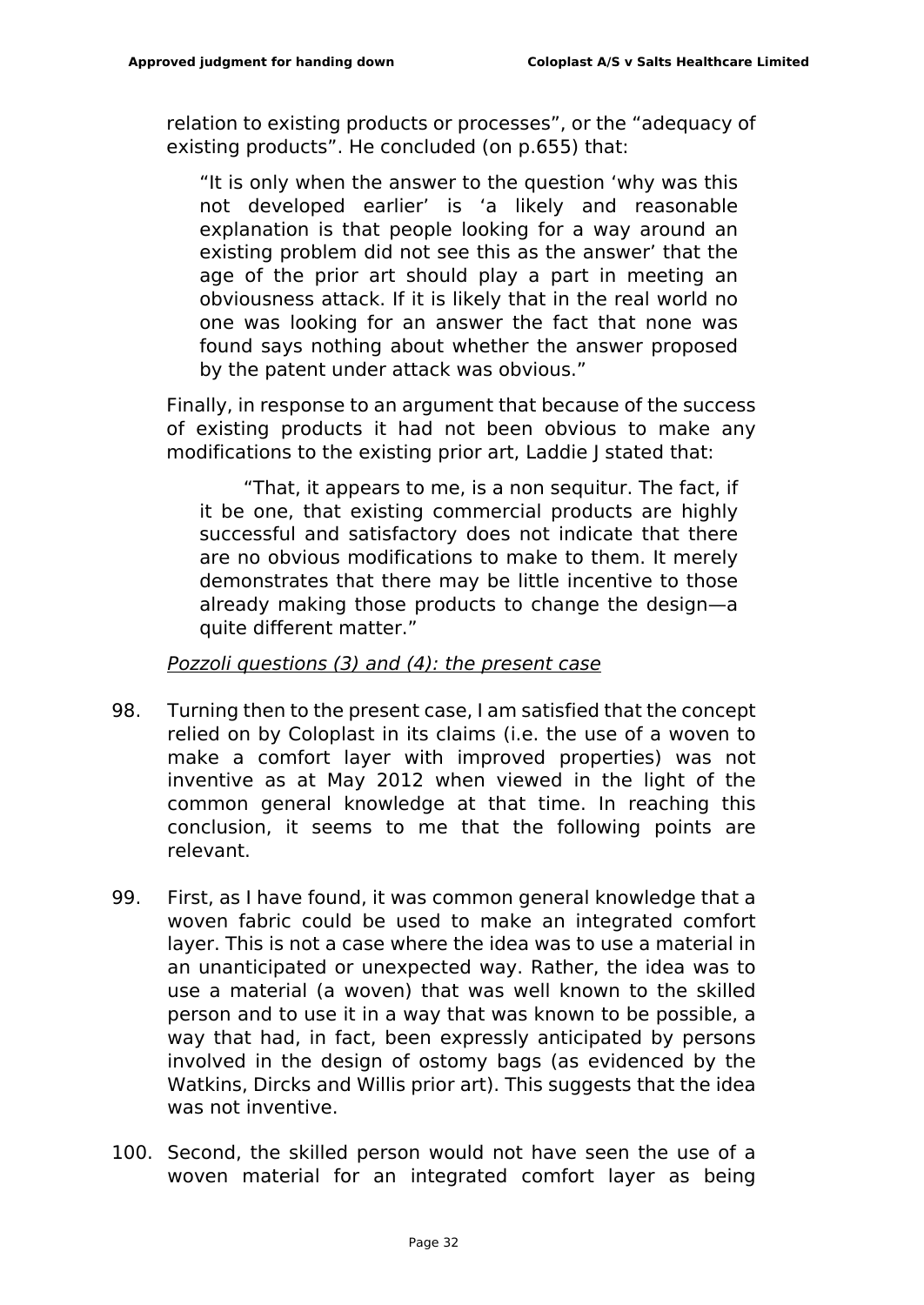unlikely or difficult to achieve in technical terms. There was no suggestion that the techniques used to weld a non-woven material would not have worked in respect of a woven material with, if necessary, some adjustments and experimentation in order to ascertain the appropriate combination of material (e.g. polyester, polyethylene or polypropylene) and welding methods (heat, RF or ultrasound) and welding parameters (temperature, time and pressure). Those techniques were common general knowledge. Indeed, the Patent does not set them out and must therefore proceed on the assumption that the skilled person would be well aware of them and would be able to use them in respect of a woven material to achieve a product meeting claims 1 to 4. Using those techniques, it was routine to achieve partial embedding (i.e. less than 100%) of the fibres of the comfort layer in the barrier film (claim 1) and a peel strength of more than 5N/12.5mm width (claim 2). Further, as I have found, the skilled person would have known that the weld zone did not have to be glossy and rigid and that it was possible to achieve a comfort layer surface with the same tactile and visual characteristics in and out of the weld zone (claims 3 and 4) by adjusting the choice of materials and welding conditions (for example, by using a woven polyester welded at a temperature below its melting point or by RF welding). Again, this suggests that the use of a woven in the way described in the Patent was not inventive.

- 101. Third, the reasons why woven materials had not been used previously were not technical but were commercial. They were the greater cost of woven materials over non-woven, the costs associated with changing machinery and systems set up to deal with non-wovens so as to deal with wovens and (probably, to a lesser extent) environmental concerns because the use of wovens typically involve a larger quantity of plastic. For the reasons set out by Laddie J in *Brugger*, the fact that, for commercial reasons, people had not previously used wovens for integrated comfort layers does not suggest that such use would be inventive. It simply shows that such use was commercially unattractive (see also Jacob LJ's "could/would point" referred to in paragraph 93 above).
- 102. Mr Lykiardopoulos submitted that these commercial reasons would still apply now and yet woven products sold by Coloplast and Salts now account for 24% of the UK market. On that basis, he submitted, the question had to asked "what has changed?" The answer, he said, was two-fold. First, that no-one had previously thought of using a woven in this way and that "using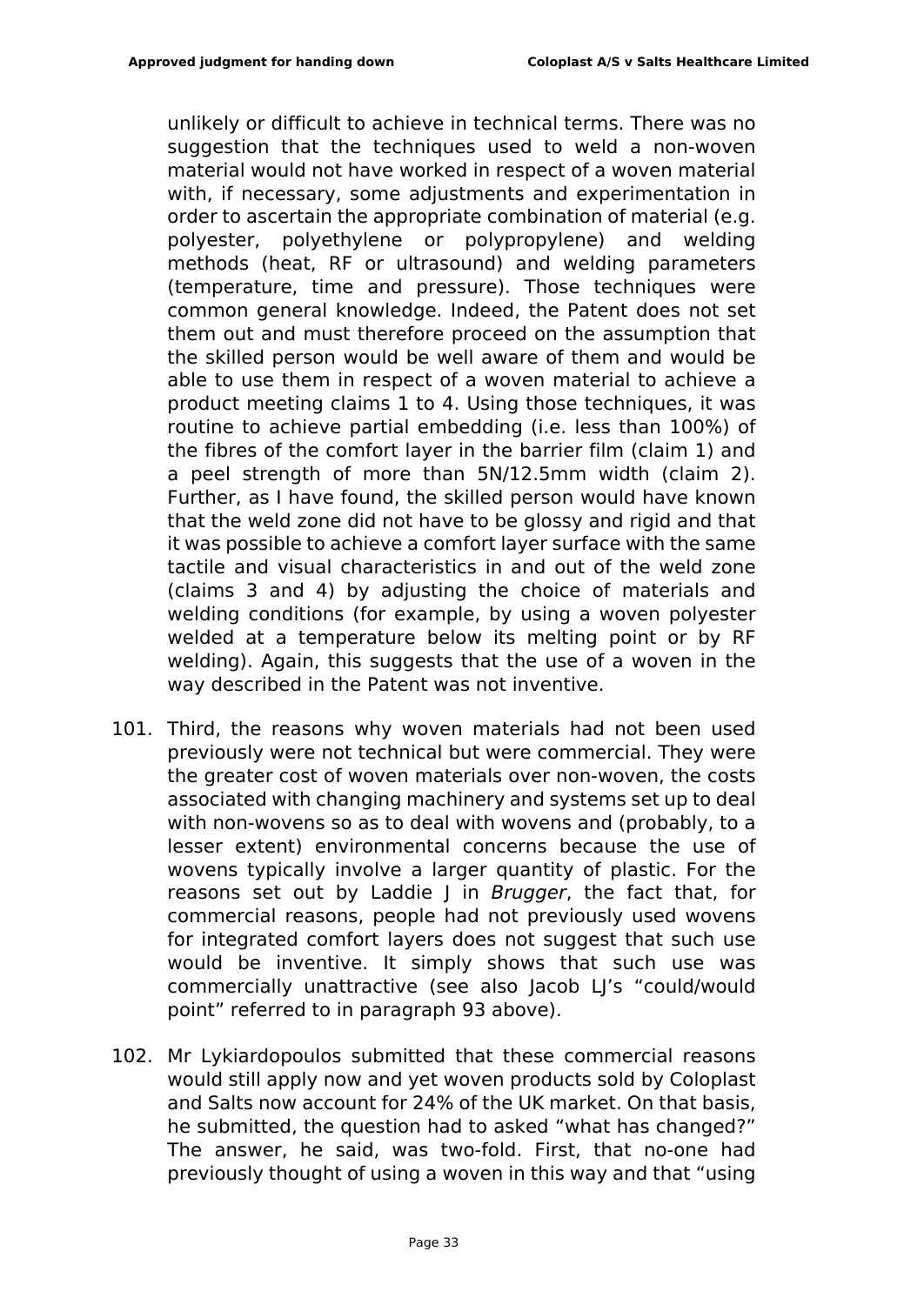very well-known materials in a way not thought of before is the stuff of invention". Second, that the Patent had disclosed that there were advantages associated with the use of a woven material, advantages that had previously not been appreciated.

- 103. I reject these arguments. In my judgment, on the basis of Mr van der Leden's evidence, it appears that companies such as Coloplast and Salts are now prepared to use a woven fabric because, with appropriate marketing in more affluent markets such as the UK, they have decided that the commercial disadvantages of using a woven could be overcome. As regards Mr Lykiardopoulos' reference to the 24% figure, even assuming that was not an attempt to raise an unpleaded "commercial success" argument, I do not see how it helps Coloplast. Again, on the basis of Mr van der Leden's evidence, the current success of the parties' woven products could well be due to commercial factors such as marketing and to the efforts of sponsored stoma nurses. It does not mean that the idea underlying the Patent must have been inventive.
- 104. As to the argument that previously no-one had thought of using a woven in this way, I have already found that the possibility of using wovens in this way was common general knowledge. Indeed, people skilled in the art had expressly thought of exactly such use, as evidenced in Watkins (application published in 1981), Dircks (published December 2005) and Willis (published September 2008). Against this, Mr Lykiardopoulos pointed out that Mr van der Leden, when asked about attaching a woven material to an ostomy bag, had said: "No, I have never done it, and also have never thought of doing it". In my judgment, Mr van der Leden was not suggesting that he (or the skilled person) was unaware of the possibility of using a woven. Rather, he was saying that it did not occur to him actually to use it given the cost and environmental concerns (of which he was very aware) and given that non-woven materials were in his view performing perfectly adequately. He was certainly not saying that the idea of switching to a woven would have been seen as inventive. Indeed, he made it very clear that in his view the skilled person in 2012 would not have regarded that idea as inventive.
- 105. Turning to the argument that the Patent was inventive because it disclosed previously unappreciated advantages associated with the use of a woven. The first such advantage relied on by Mr Lykiardopoulos related to the strength of the bond between the comfort layer and the barrier film and was that "The Patent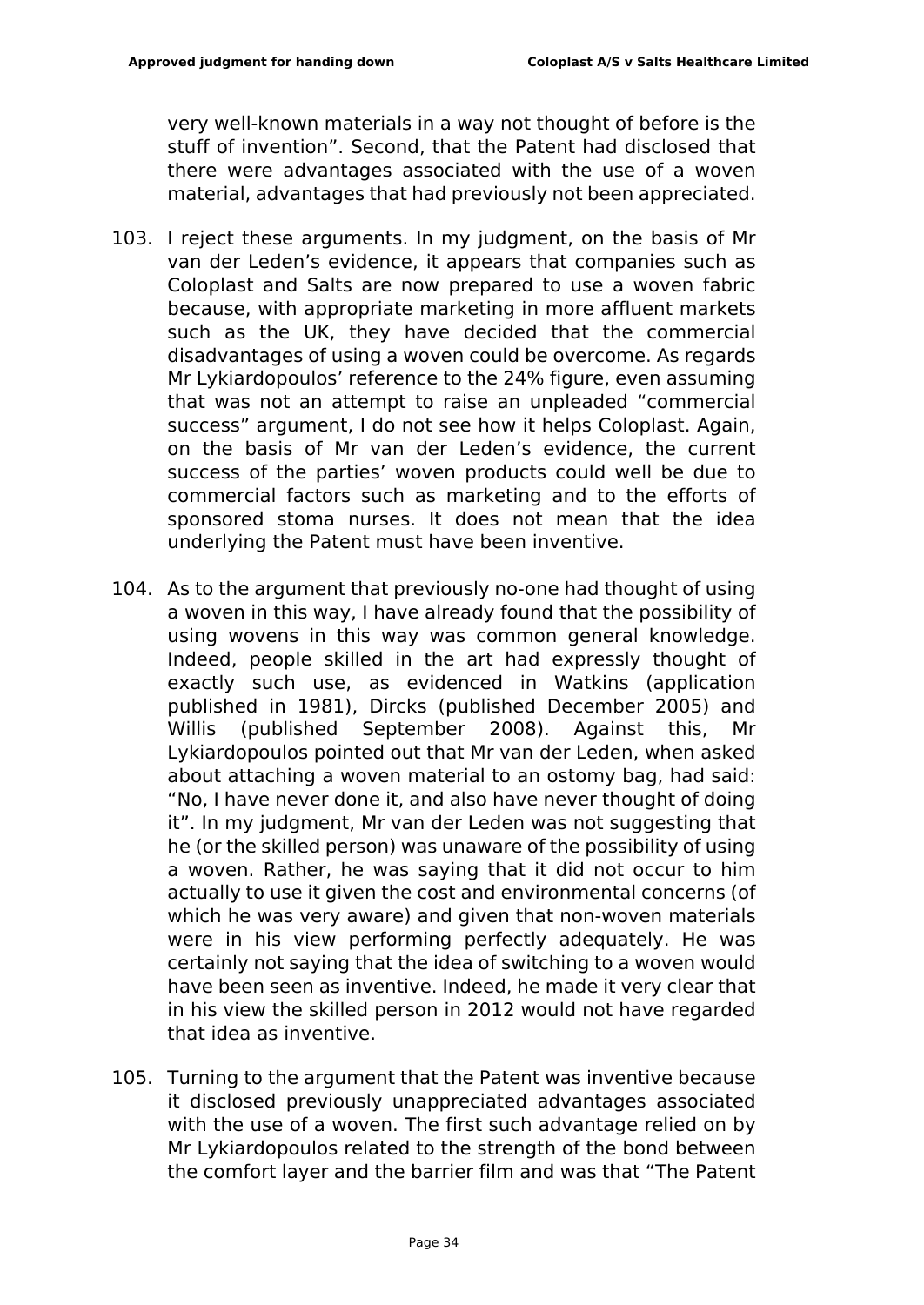teaches that a skilled person can do away with the hard, glossy weld, but still maintain the strength". I do not accept that this was inventive. In my judgment, the skilled person would have been well aware that, whether using a woven or a non-woven material, it was possible to achieve a weld with a sufficient peel strength and without the need for a hard and glossy weld zone. It was a relatively simple matter and depended on the nature of the particular material and the welding parameters used. The reason why the weld zones of ostomy bags before May 2012 had typically been hard and glossy (and had typically involved a greater degree of embedding of fibres of the comfort layer) was not because the skilled person thought that they had to be hard and glossy in order to achieve sufficient peel strength. Rather, it was because, as Mr van der Leden said, "patients, in general, like to have a glossy weld because the pouch looks safe to them. They can see that it is welded".

106. The second technical advantage said to have been disclosed by the Patent was that by using a woven material it was possible to achieve a weld zone whose surface retained the same tactile and visual characteristics as the surface of the rest of the comfort layer and, in particular, a surface that was softer. In this regard, I accept Ms Becke's evidence that such objectives could be seen as desirable. Indeed, Salts' own advertisements from 2010 and 2011 referred to its ND13 ostomy bags as having "soft edges for increased comfort" and a "new softer weld along edge of pouch". Similarly, Coloplast's advertisement for its SenSura Mio product made with a woven integrated comfort layer included what Ms Becke referred to as a "beautiful" photograph of the surface of the comfort layer demonstrating more clearly than words the attractive visual effect where the surface of the weld zone matches that of the rest of the comfort layer. Having said this, I do not accept that the idea of using a woven material to achieve these objectives was inventive or that the Patent taught the skilled person anything in this regard. In my judgment, the skilled person would have been well aware that, whether using a woven or a non-woven material, it was perfectly possible to change the tactile or visual characteristics of the weld zone depending on his or her choice of material (polyester, polypropylene or polyethylene) and of welding parameters. For example, Mr van der Leden's evidence (which I accept) was that avoiding having too sharp or rigid a weld "was easy to manage, by changing the temperature, dwell time and pressure".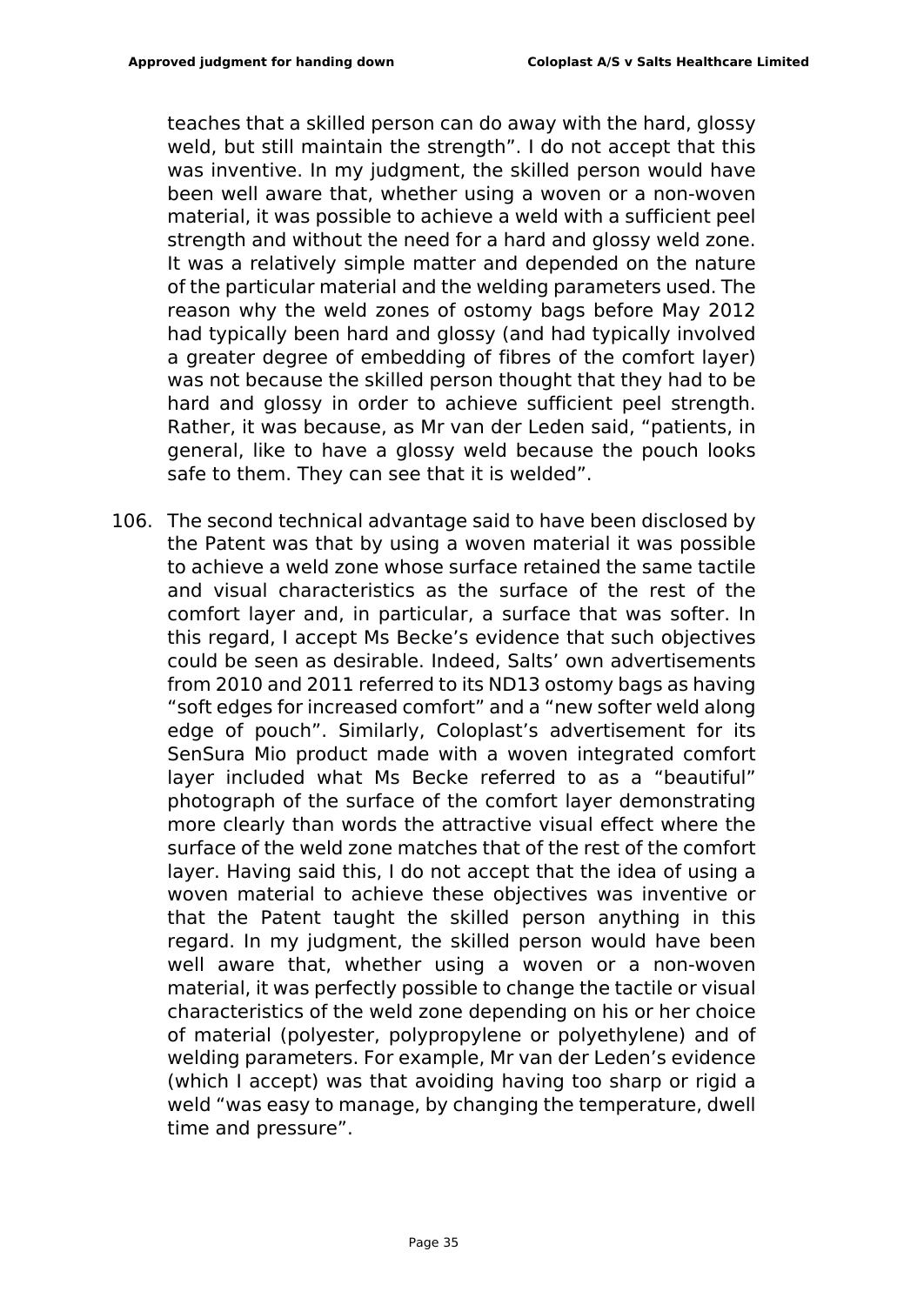- 107. Further, in my judgment, the fact that no-one had previously used a woven to achieve these objectives does not mean such use was not obvious. Rather, such non-use was far more likely to be referable to the fact that there was not thought to be any problem associated with the tactile or visual characteristics of existing bags with non-woven comfort layers. In this regard, Ms Becke admitted that, despite her researches, she had been unable to find any evidence of any complaints based on a lack of softness. Mr van der Leden's evidence was that "I have never seen anyone who was interested in the appearance of the weld" and that "there has never been so much attention about the weld zone as I saw in the past week here".
- 108. The third technical advantage said to be disclosed by the Patent was that the use of a woven fabric for an integrated comfort layer gave the bag a greater resistance to external forces, such as tearing, snagging and pilling forces (pilling being where due to wear small balls of fibre form on the surface of a material). It was unclear whether Salts accepted that a woven integrated comfort layer did offer greater resistance to external forces given that, in closing, Mr Campbell pointed to Professor Barron's evidence that:

"I make a composite on a polymer, a non-woven could be stronger than the woven, not because I have got more interactions, but because the fibres are actually more embedded".

It is possible that Professor Barron was here simply talking about the peel strength of the composite, but if he was talking about the ability of the composite material to resist tearing, then I do not accept this evidence. The experts agreed that wovens have a greater inherent ability to resist tearing than non-wovens. If this is so, I cannot see how that position would be reversed simply as a result of their being bonded to a barrier film. Further, if that was Professor Barron's view, then it was not supported by the other experts. Mr van der Leden (Salts' other expert) stated that "I fully agree that this woven comfort layer is stronger, is more resistant to anything…" and Ms Becke was also clear that non-wovens were less strong than wovens. It would also be contrary to the evidence of Ms Becke and Mr van der Leden to the effect that an ostomy bag with a woven integrated comfort layer would stay in better condition than one with a non-woven integrated comfort layer. Finally, it would be difficult to reconcile with Salts' advertisements for its Confidence BE product which, as Mr Lykiardopoulos pointed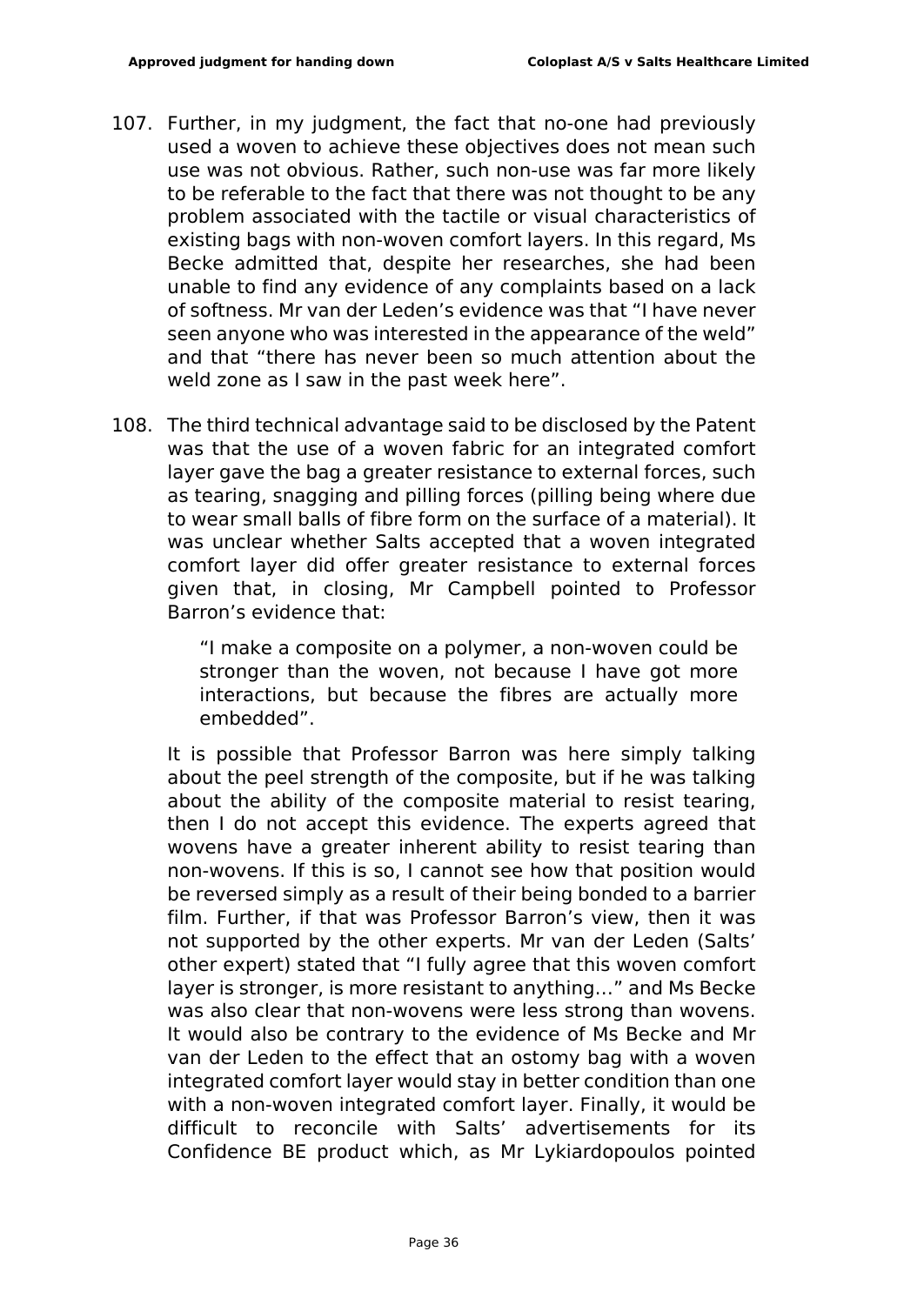out, mentioned that "The new and improved textile fabric has been designed to look great, no matter how long it's worn".

- 109. Whilst I accept that a woven material for an integrated comfort layer did offer greater resistance to tearing, I do not accept that this shows that the idea to use a woven to achieve this greater resistance was inventive. This was not a case of the discovery of an unexpected benefit for, in my judgment, the skilled person would have been well aware from his or her common general knowledge that a woven material offers a greater resistance to external forces due to its interlaced structure. The claimed benefit was, in my judgment, the obvious consequence of the use of a woven material. I cannot see that it involved any inventive step.
- 110. Further, in my judgment, the fact that wovens had not previously been used to provide this increased resistance to external forces does not suggest that the idea to use a woven to achieve that objective was inventive. This was not a case where the idea solved an unrecognised problem. Rather, the reason for such non-use was that there was no real need to provide for a greater resistance to such forces. The only documentary evidence suggesting that there was any problem with existing comfort layers was the comment in Dircks (at [0007]) that non-woven comfort layers "can snag on clothing at times" and Salts' advertisement referred to above suggesting (indirectly) that ostomy bags with non-woven integrated comfort layers did not stay in as good a condition as those with woven integrated comfort layers. It is true that Ms Becke said that she believed (based on her experience with other products) that snagging and pilling in particular were an issue. However, she accepted that, despite her efforts, she had been unable to find any evidence of tearing, snagging or pilling occurring in real life but simply general references to "user comfort". In my judgment, the reason for this lack of evidence of a problem is that there was no real problem. In this regard, I accept Mr van der Leden's evidence that:

"There is nothing wrong with the comfort layer. I am more than 40 years in the business. I have never seen these problems that you say here."

He went on to qualify this slightly by referring to a single exception when, as a result of using a non-woven of a lower density, he had received complaints (albeit only of pilling). He also said that he had seen users in psychiatric hospitals trying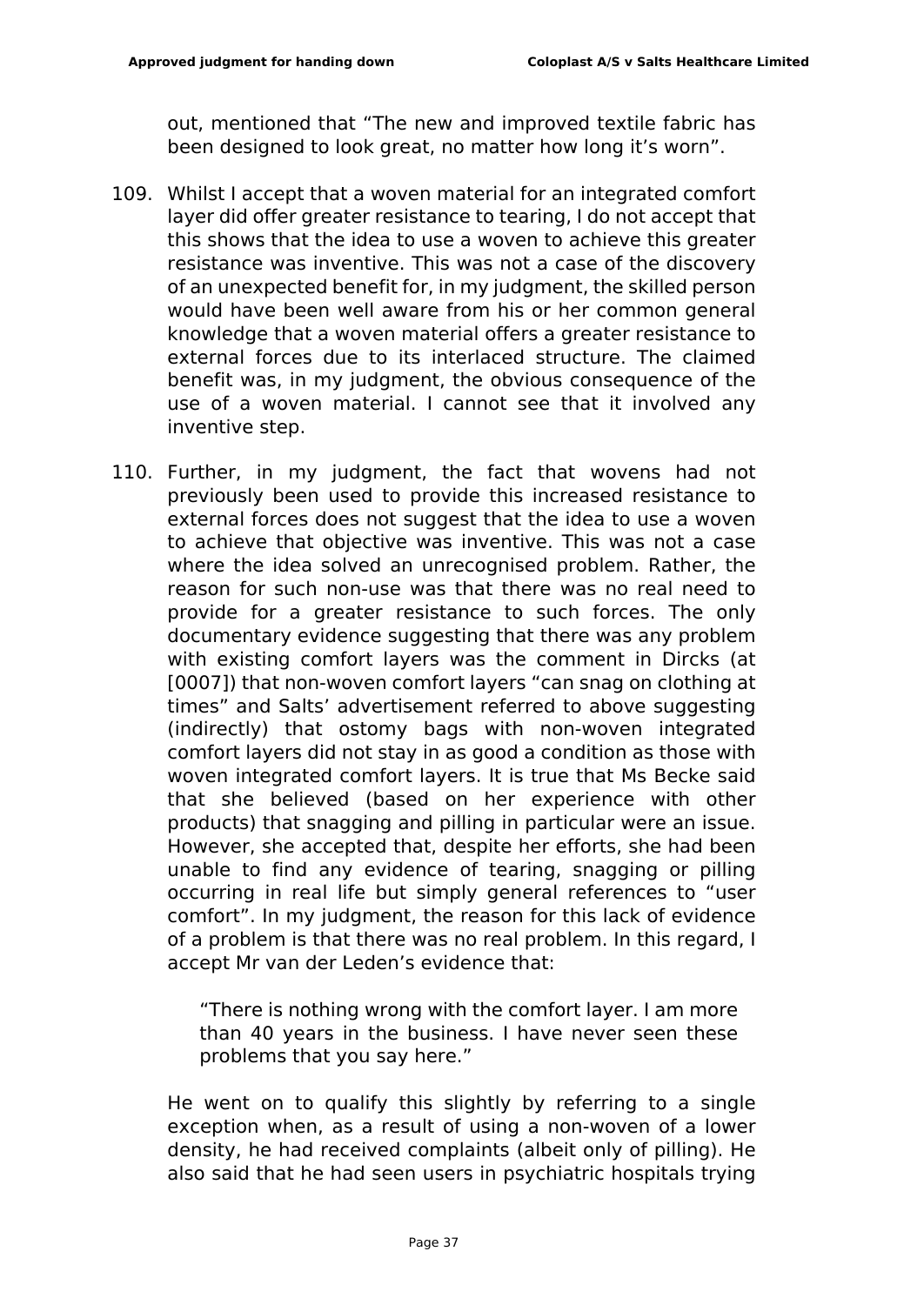to remove a stoma and destroying a pouch and he suggested (in my view, with his tongue firmly in cheek) that there may be a problem if a user wished to wear "clothes with sharp edges". However, otherwise and in normal use, he was clear that he could see no advantage in the use of a woven to give an ostomy bag greater resistance to external forces. It was, he said "simply not a problem". He concluded that:

"I deny that before that there was a lot of problem with bobbling, fraying, snagging, pilling… I have not seen them".

- 111. For these reasons, I have concluded that the claims of the Patent did not involve any inventive step. I should note, however, that I do not accept Mr Campbell's argument that the Patent is invalid insofar as claim 4 was referring to a characteristic that was aesthetic rather than technical. As Mr Lykiardopoulos said, the technical contribution was the use of a woven material. If that contribution had been inventive, then the fact that it had only had an aesthetic result would not have prevented the grant of the Patent. The Patent would have been to protect the technical idea that led to that aesthetic result and not the result itself. It is not like, for example, an idea that a bag should be blue in colour. Similarly, I do not see that it matters that the claims themselves do not expressly suggest that use of a woven integrated comfort layer provides greater user comfort and/or resistance to tearing, snagging and pilling. Again, had the technical contribution (the use of a woven) been inventive, there was no need to spell out in the claims the benefits that that contribution would provide.
- 112. I turn now to consider obviousness in the light of the particular pieces of prior art relied on by Salts. I will deal with these in the order in which Mr Campbell relied on them in his closing submissions, namely, Watkins, the Dansac Novalife, the ND13, Dircks and, finally, Willis.

## **Obviousness in the light of the prior art - Watkins**

113. Watkins was a UK patent published on 23 January 1985 and based on an application which had been filed on 9 December 1980 and published on 17 June 1981. It was, therefore, around 30 years old at the priority date of the Patent. It was for an "ostomy device" and was described by Mr van der Leden as "brilliant" and as "the basis of modern pouches". In closing, Mr Lykiardopoulos said that Watkins "would have been considered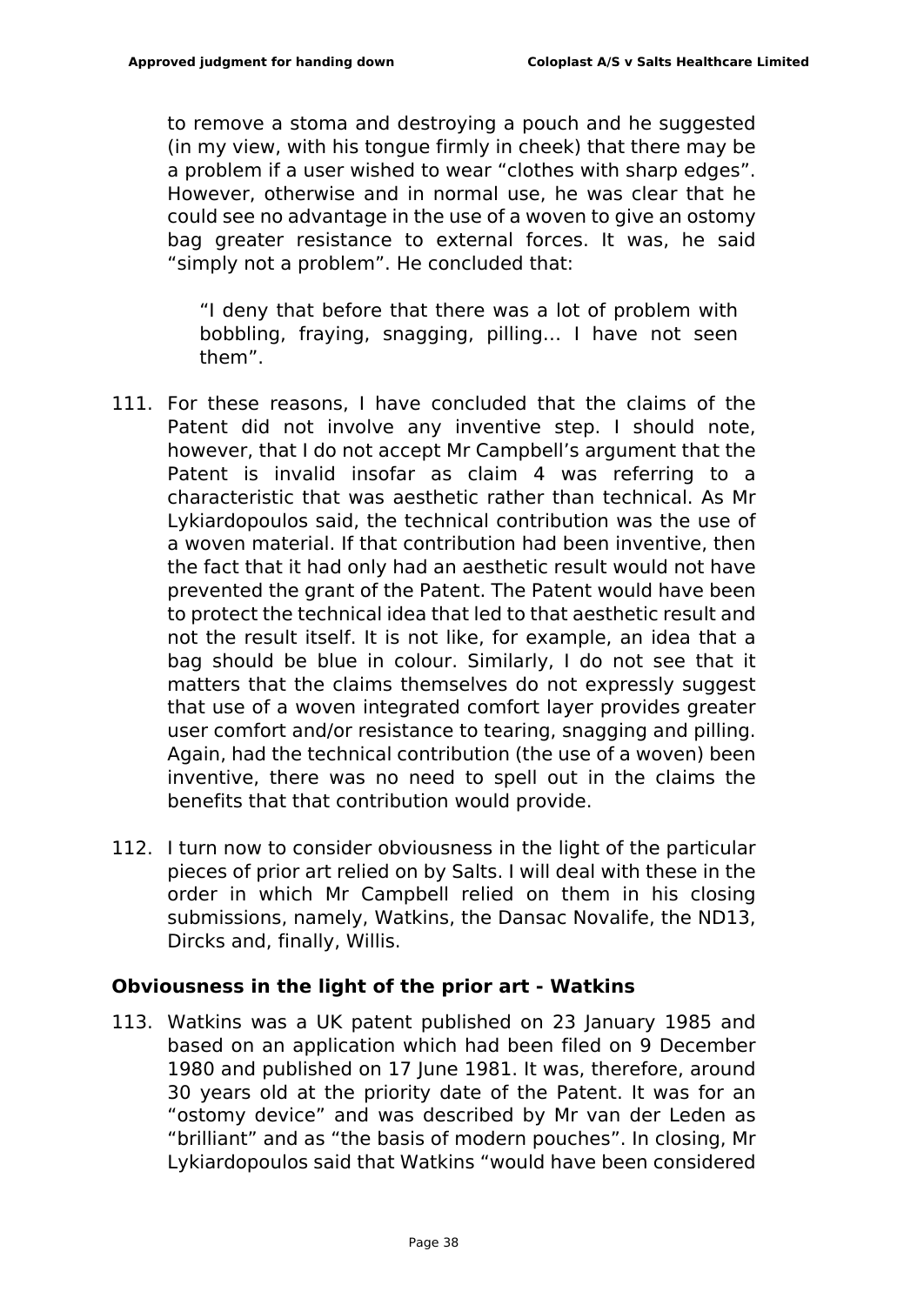a foundational patent in the ostomy industry" and that it had "effectively predicted where the industry would go over the next 30 years".

- 114. The first aspect of the invention in Watkins (see pages 2 to 6) related to an adhesive flange to connect the device to the stoma. Nothing turns on this. However, it is worth noting that Watkins only contemplated the use of a non-woven fibre material for the flange.
- 115. The next aspect of the invention in Watkins was intended to address the problems described at pages 6 – 7, namely that the main body of ostomy devices, being made of an impermeable material, suffered from moisture and perspiration and could feel unpleasant against the skin and could "emit an embarrassing rustle when flexed". Having described earlier attempts to solve these problems by the use of removable fabric covers or of integral covers attached to the device by adhesives, Watkins went on (at page 7) to teach a different solution (reflected in its claims 5 and 6). This was that the impermeable plastic film should have:

"a cover… made from one of two sheets of a woven or non-woven material in which the fibre and any binder used is non-dielectric, the film and the one or two sheet of fibre material being all united together at their edges with a radio frequency welded seam."

The reference to this cover being made from "a woven or nonwoven fibre material" was repeated (twice) on page 8, where the point was also made that the material should be "not dielectric" and "not thermoplastic at the heat sealing temperature of the film".

- 116. On page 9, Watkins provided for a variant on the invention whereby the cover (yet again said to be made of a "woven or non-woven fibre material") should be similarly bonded to "a composite element" (rather than to just a film). However, the essence of the invention remained the use of a woven or nonwoven integral cover.
- 117. Finally, on page 10, Watkins noted that:

"The only requirements for the woven or non-woven fibre material is that it shall be made from a non-dielectric fibre and that any binder shall also be non-dielectric. Non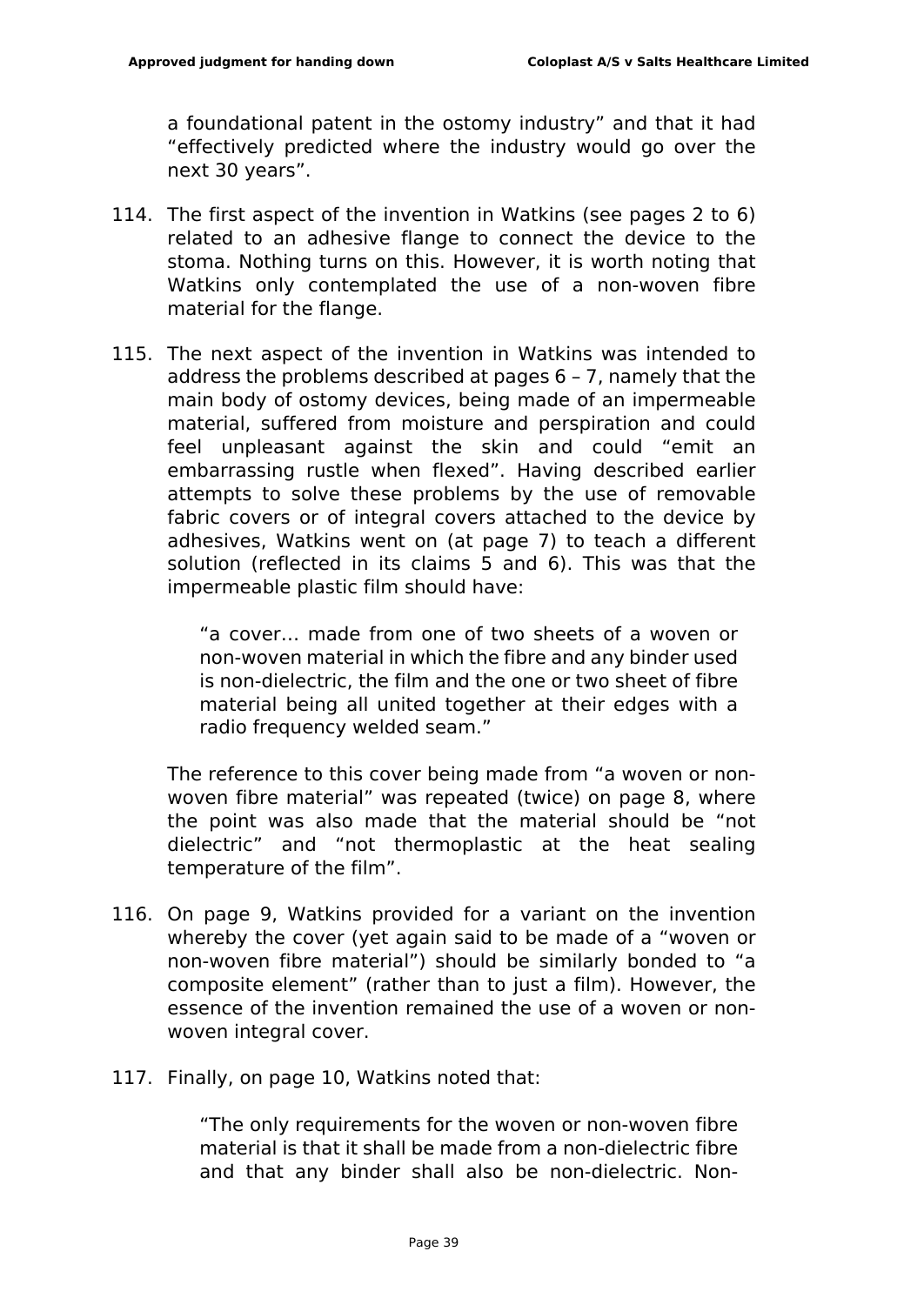woven materials are preferred for costs reasons. Examples of suitable materials are those made from polyester fibres or cellulose fibres, for example viscose rayon fibres."

118. Turning then to *Pozzoli* questions (3) and (4). The two sides adopted different approaches to these questions. Mr Campbell sought to identify differences between Watkins and the individual claims of the Patent and to explain why, in his submission, those differences did not involve an inventive step. In contrast, Mr Lykiardopoulos submitted that:

> "In terms of the *Pozzoli* analysis, Watkins discloses the use of a polyester woven material to form the comfort layer and teaches welding it around the periphery of the pouch with RF welding. The question remains (a) whether a Skilled Person would be motivated to do anything differently from the CGK on being shown Watkins and, if so, what that might be."

He then went on argue that, although Watkins disclosed the use of a polyester woven material, those were simply options. He noted that, in the 30 years since Watkins, wovens had not been used and that there was nothing in Watkins to tell the Skilled Person *why* he may want to change this and nothing which might encourage the Skilled Person "to think of giving wovens a try". He also argued that if the skilled person did decide to follow Watkins, the obvious material to use would have been a non-woven polyester given that "Watkins teaches that the same material should be used for the comfort layer as for the flange… and only a nonwoven material is disclosed for the flange". However, he then submitted that most manufacturers (Coloplast and Dansac being the exceptions) were not interested in using polyester because "it would not fit their existing processes". Overall, his position was that there was "no reason on reading this 30-year-old document why the Skilled Person would switch to using a polyester comfort layer".

119. It seems to me that Mr Lykiardopoulos' approach is contrary to that set out in *Pozzoli* and contrary to the guidance from the authorities that I have summarised in paragraphs 93 to 97 above. The question is not whether or not the skilled person reading Watkins would have been led or motivated actually to take the step in question (or, in Mr Lykiardopoulos' words "to do something differently" or to give it "a try" or to make "a switch"). Rather, the question is whether, on reading Watkins,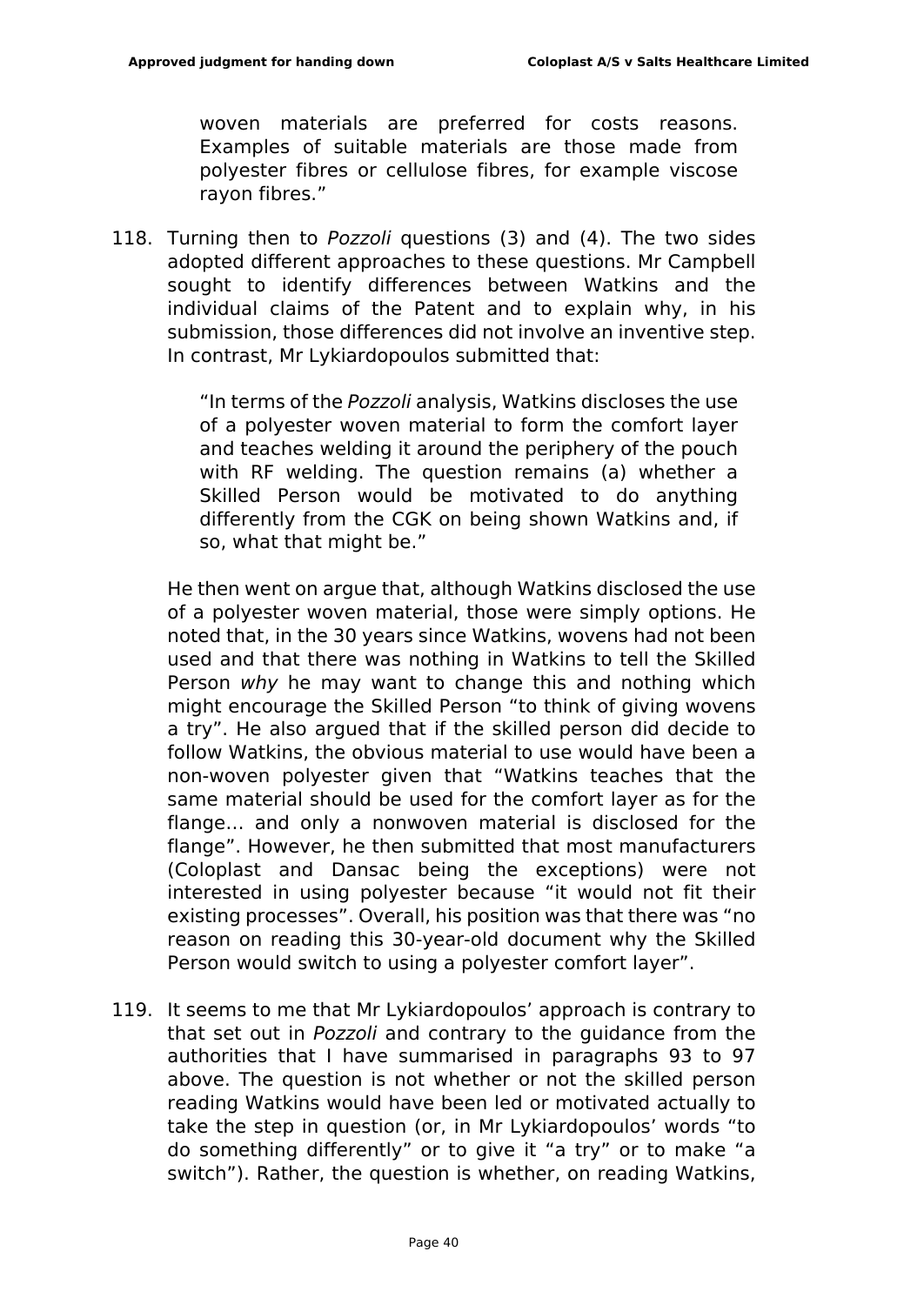the relevant step would have appeared obvious to the skilled person or whether it required any degree of invention and, in answering that question, the focus must be on technical issues and on whether the step had added something to the existing stock of knowledge. As Birss J pointed out in *Hospira* (see paragraph 94 above), "… the well-known 9 ½ inch plate is not something a skilled person would make. It is more accurate to say that it is not patentable because the skilled person could make it without any inventive step." Similarly, as Aldous LJ pointed out in *Asahi* (see paragraph 95 above), "If the step from the prior art lacked invention, then it mattered not whether anybody would have thought of implementing it."

- 120. In my judgment, the step involved in this case (the idea of using a woven material for the comfort layer) was not inventive over Watkins and it added nothing to the existing stock of knowledge. A skilled person looking at Watkins (a "brilliant" or "foundational" patent) on the priority date in May 2012 would have noticed that Watkins specified the use of a non-woven for the flange but repeatedly referred to the use of a "woven or non-woven fibre material" for the integral cover. In view of this, it is difficult to argue that the idea of using a woven material (something expressly disclosed in Watkins) was nevertheless inventive. That difficulty is all the greater given that Watkins did not suggest that were any technical difficulties in using a woven and instead made clear that the only reasons for preferring non-wovens were "costs reasons". It seems to me that Mr Lykiardopoulos' approach requires the skilled person to ignore the teaching of Watkins and I do not accept that that would be what the skilled person would have done, particularly given the foundational status of that Patent and the fact that its teaching with regard to wovens would have accorded with what was common general knowledge as at May 2012. In this regard, I reject Mr Lykiardopoulos' submission that, in using a woven (or for that matter a polyester), the skilled person would be doing something differently from the common general knowledge and, hence, that such use was inventive. As I have found, the possibility of using a woven was common general knowledge and the skilled person would have known that the reason why it had not actually been tried in the 30 years since Watkins was because there were commercial disadvantages and because there was no particular problem with existing ostomy bags with non-woven integrated comfort layers.
- 121. A further point made by Mr Lykiardopoulos was that Watkins: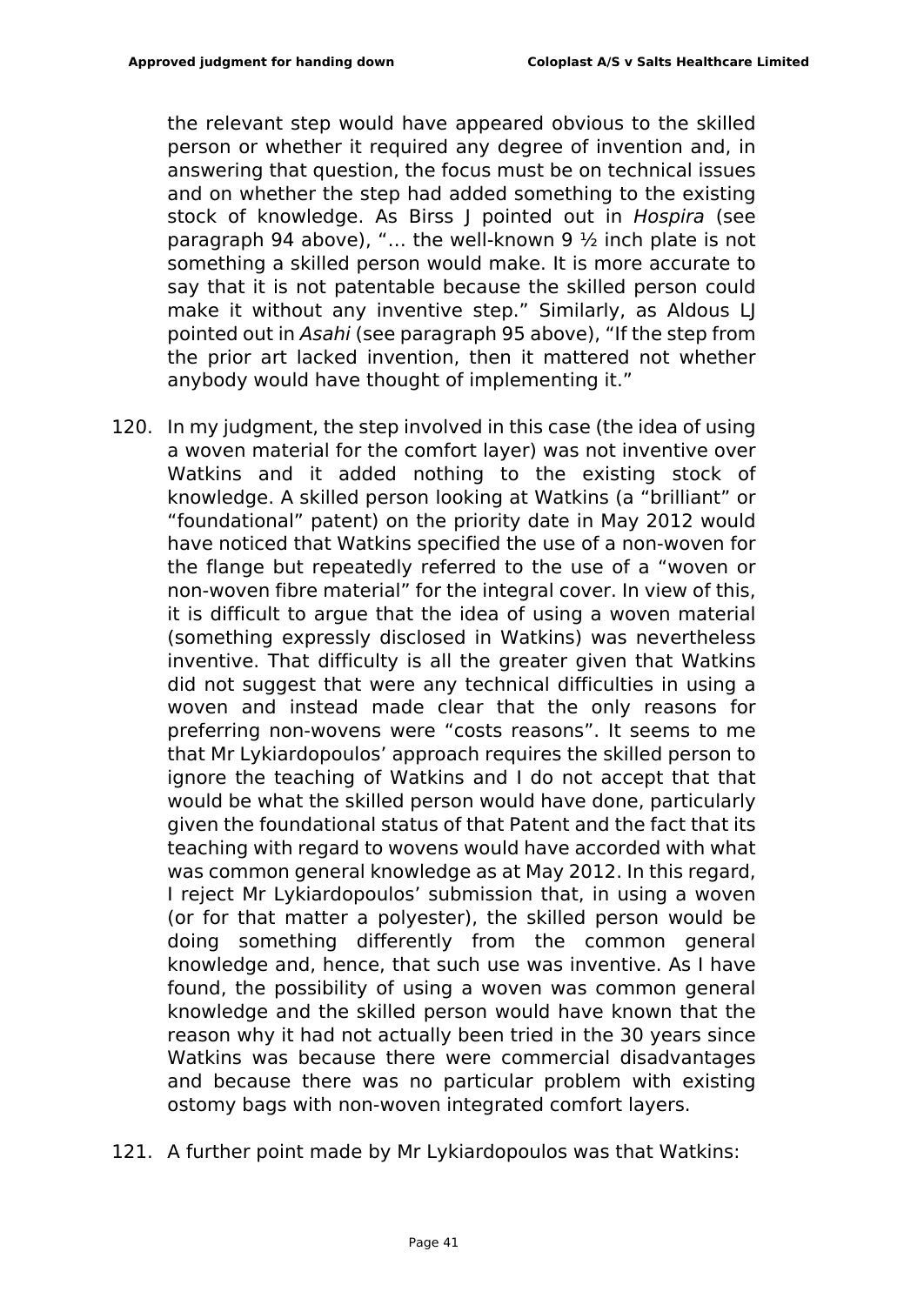"does not tell the Skilled Person what weld zone characteristics he should be aiming for. There is therefore no reason to think that he would achieve the tactile or visual characteristics of integers 3.1 and 4.1."

Ms Becke made the same point, asserting that Watkins had not disclosed the inventive concept relied on because it did not teach the skilled person how to meet the objectives of the Patent. Again, I do not agree. In my judgment, the skilled person would have known that, in implementing Watkins using polyester and RF welding (as envisaged by Watkins), the resulting product would meet the requirements of integers 3.1 and 4.1 because the fibres of the comfort layer would not melt and would only be partly embedded. In this regard, Mr van der Leden said when using polyester and RF welding (as per Watkins):

"…you have a higher chance that in the welding zone the tactile and the visual characteristics are the same or about the same as the rest of the pouch than the case that they are not."

Although he was referring here to a non-woven polyester, his point would apply equally to a woven polyester. Similarly, the skilled person would have known from his or her common general knowledge how to achieve these objectives using different forms of material or welding. Either way, given the common general knowledge of the skilled person as at May 2012, the difference between the disclosures in Watkins and the idea of using a woven material to meet integers 3.1 and 4.1 of the Patent did not involve any inventive step.

122. Finally, as regards Watkins, Coloplast (rightly) does not rely on the fact that Watkins provides for the comfort layer to be attached by means of peripheral welding, whereas the inventive concept of Patent involves a comfort layer with a welding zone(s) or "zone(s) of attachment" and does not refer to the periphery. Nor does Coloplast rely on the fact that Watkins provides for the comfort layer to be attached by RF welding whereas the claims of the Patent simply require it to be "attached". I cannot see that these differences involve any inventive step. In both cases, the Patent is simply less specific than Watkins and in implementing Watkins, the skilled person would end up within the claims of the Patent.

## **Obviousness in the light of the prior art – Dansac Novalife**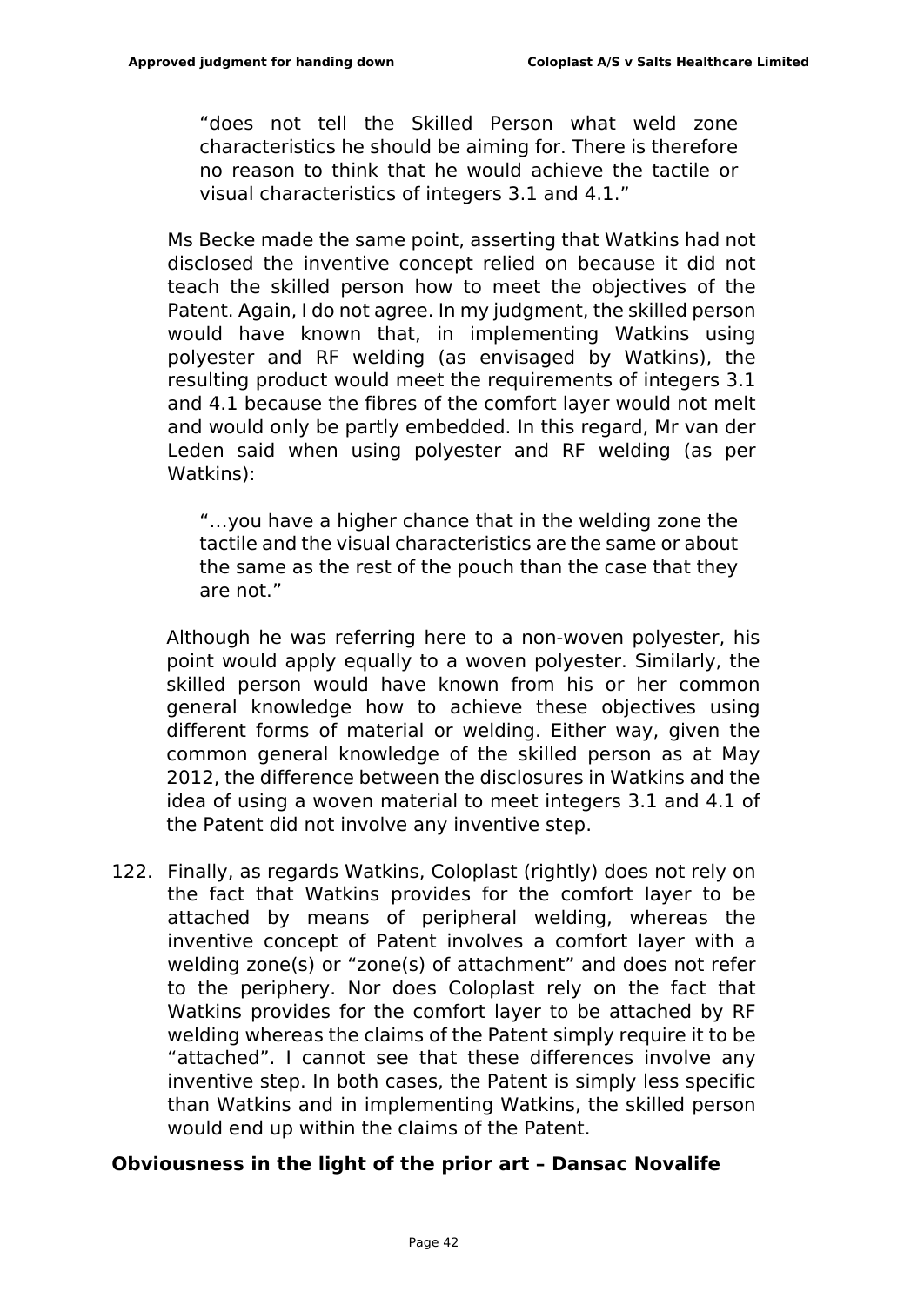- 123. The second piece of prior art relied on by Salts was the Dansac Novalife product. This was a drainable ostomy pouch with a non-woven comfort layer peripherally welded on both sides of the pouch and made (as was common ground in closing) of polyester. It was common ground that it meets the peel strength requirements of claim 2 and that the surface of the comfort layer in its weld zone had the same tactile and visual characteristics as its surface outside the weld zone and would, therefore, also meet claims 3 and 4 of the Patent.<sup>7</sup>
- 124. On this basis, the only issue as regards obviousness over the Dansac Novalife was whether the step from using a non-woven to using a woven as the material for the integrated comfort layer was an inventive step. As Mr Lykiardopoulos submitted, this really raises two separate questions; first, whether it was obvious to change from a non-woven to a woven and, if so, second, whether it was obvious to do so in such a way as to ensure that the tactile and visual characteristics of the comfort layer remained the same in and out of the weld zone (i.e. whether in a way that still satisfied claims 3 and 4).
- 125. As to the first of these questions, Mr Lykiardopoulos argued that the skilled person would not think of making any such change and would not want to make such a change. Indeed, he submitted that the only reason to make a change would be to meet the claims of the Patent which would involve improperly applying hindsight. He relied on Ms Becke's evidence that the skilled person would have had no motivation to make a change from a non-woven to a woven and on Mr van der Leden's evidence that neither he (Mr van der Leden) nor the skilled person would have considered changing the Dansac Novalife so as to use a woven.
- 126. It seems to me that, as was the case with regard to Watkins, this approach places too much emphasis on whether the skilled person would have made a change (i.e. on what he would have done or not done) rather than on asking the statutory question, namely whether the step involved was inventive. Given my finding that it was common general knowledge that a woven fabric could be used for an integrated comfort layer, I do not accept that the skilled person would have seen this change as inventive. I accept that Mr van der Leden said that he (and in his view the skilled person) would not have thought of changing

 $<sup>7</sup>$  In cross examination. Ms Becke said that there was a difference in one small</sup> area at the bottom of the clothes facing side of the bag. However, it appears that Coloplast are not taking any point on this.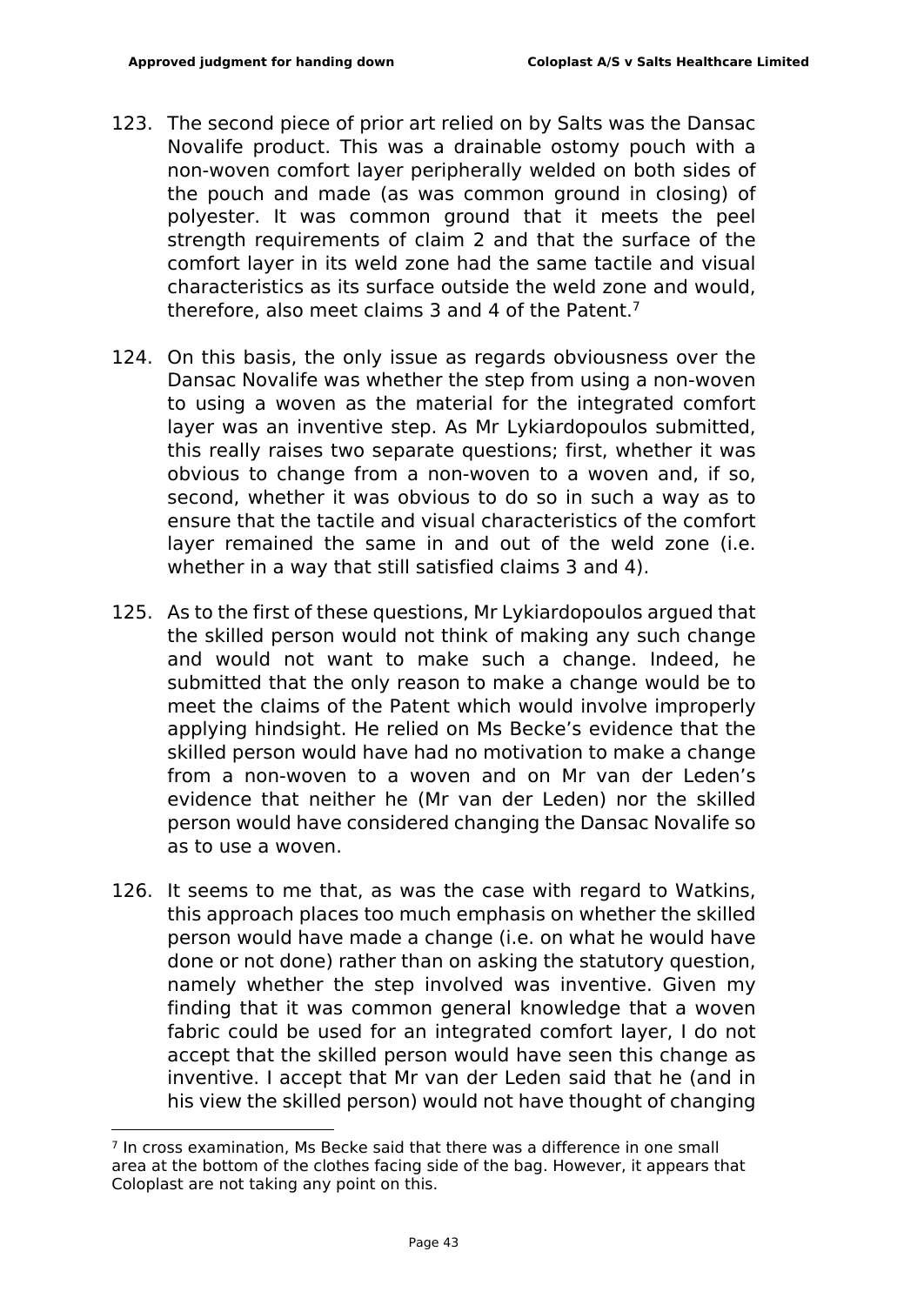the Dansac Novalife and would not have wanted to change it. However, he also made it very clear that this was because the existing product was perfectly satisfactory ("so nice, so soft", "the softest pouch in the business"), because a change would involve time and expense and because wovens were more expensive. In other words, for commercial reasons. In giving her evidence as regards the Dansac Novalife, Ms Becke accepted that using a woven would be more expensive and that existing examples where wovens were used involved using more plastic and to that extent were less environmentally friendly. In these circumstances, the fact that the skilled person would not have thought of changing and would not have wanted to change the Dansac Novalife product does not mean that he or she would have regarded such a change as inventive. It was simply that he or she would have seen a change as commercially unattractive and unnecessary.

- 127. I should also note that I reject Mr Lykiardopoulos' argument that the case for obviousness is based on a knowledge of what the claims of the Patent involve and, therefore, hindsight. The *Pozzoli* approach requires one to look at the claims of the Patent in order to identify how they differ from the prior art. Without doing so, it is impossible to determine the issue of obviousness. Simply doing this cannot amount to impermissible hindsight.
- 128. The second question identified by Mr Lykiardopoulos (see paragraph 124 above) was that, assuming it was obvious to modify Dansac so as to use a woven, was it also obvious to do so in such a way that the resulting product would still satisfy claims 3 and 4.
- 129. In this regard, Mr Lykiardopoulos pointed to Ms Becke's evidence that, if a woven was used, it would not automatically follow that claims 3 and 4 would be satisfied; it would require experimentation. He also referred to Mr van der Leden's evidence that to change the comfort layer of the Dansac Novalife from a non-woven to a woven would require tests as well as changes to production lines. He argued that it was only the teaching of the Patent that would tell the skilled person that he or she should seek to satisfy claims 3 and 4 and that, without that teaching, it would not have been obvious to use a woven in such a way as to satisfy claims 3 and 4.
- 130. Again, I reject these arguments as they again focus on what the skilled person would have done rather than on whether the step involved could properly be called inventive. In my judgment,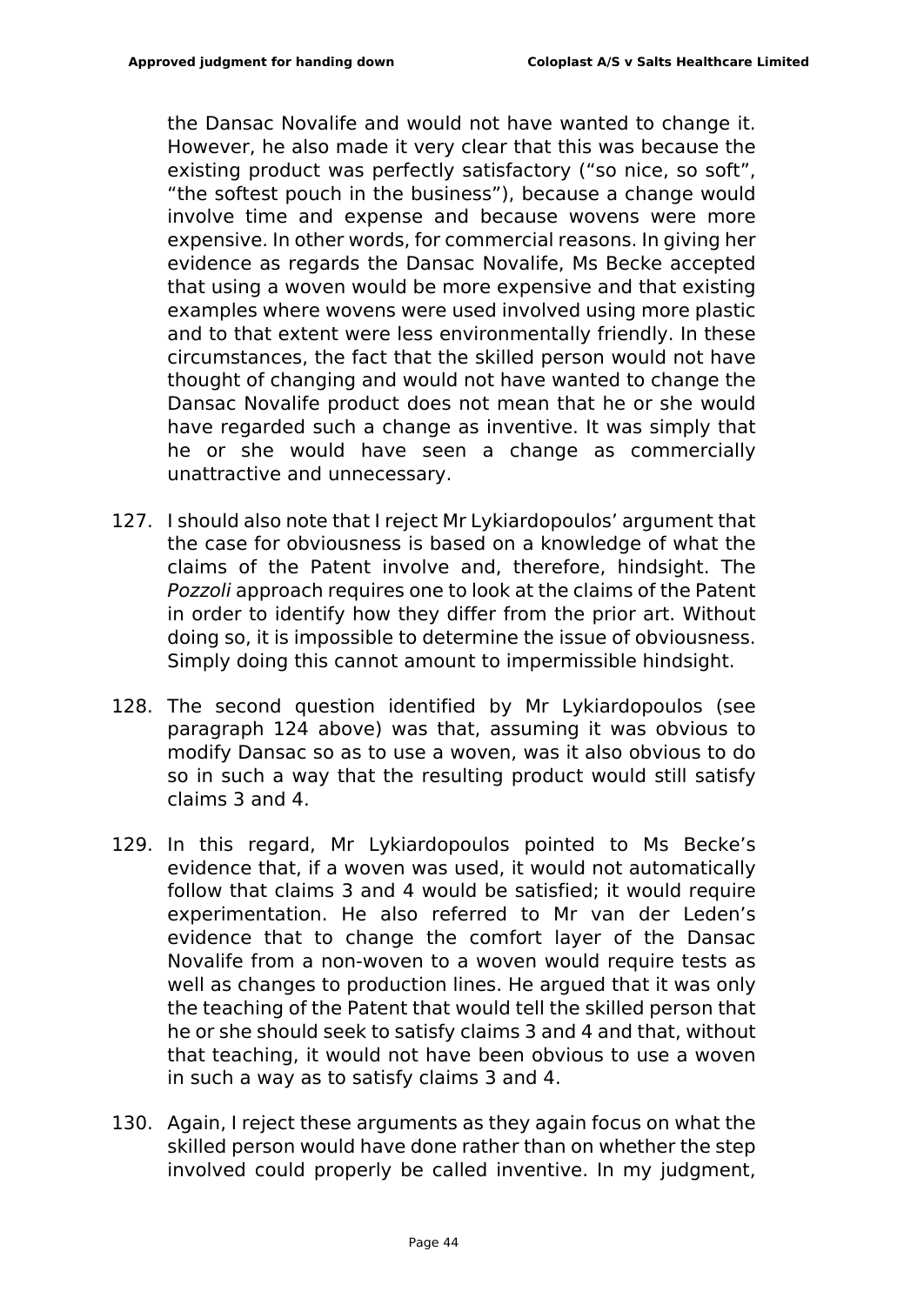the idea of using a woven in way to satisfy claims 3 and 4 was not inventive. As I have already found, the skilled person would have been well aware that it was possible to change the tactile or visual characteristics of the weld zone depending on his or her choice of material (e.g. polyester, polypropylene or polyethylene) and of welding parameters (heat, pressure, time). The skilled person would have known that if the woven material was made of polyester, then under normal welding conditions, the result would satisfy claims 3 and 4.

- 131. Further, I do not accept that it was only the teaching of the Patent that would have led the skilled person to look to satisfy claims 3 and 4. This is because the Dansac Novalife as it stood clearly satisfied those claims. Even if the skilled person was motivated to change one aspect of the prior art (i.e. to change the non-woven for a woven), that does not mean that he or she has to change another aspect. There is no reason to assume that in deciding to change to a woven, the skilled person would also decide to abandon the existing (attractive and notable) characteristics of the surface of the comfort layer in the weld zone, let alone to decide to go back to the hard glossy surface that was typical in bags other than the Dansac Novalife. Whilst it may have taken experimentation to ensure that the new woven material produced a result that would still satisfy claims 3 and 4, such experimentation would have involved techniques that were well known to the skilled person. They may have required time and effort, but there is no suggestion that they would have required inventiveness.
- 132. For these reasons, I conclude that the Patent was also obvious over the Dansac Novalife product.

## **Obviousness in the light of the prior art – ND13**

- 133. The third piece of prior art is Salts' own ND13 product. This was a drainable ostomy bag made with a non-woven comfort layer made from polyethylene. At the edge of this bag, there were three distinct sections to the weld zone:
	- a. An outer section of varying width, never more than about a millimetre wide and, in places, almost non-existent. The surface of the comfort layer in this outer section was glossy and plastic-like.
	- b. Next in from the edge was a raised section some 2.5mm wide and referred to during the trial as the ridge. The surface of the comfort layer in this section was similar in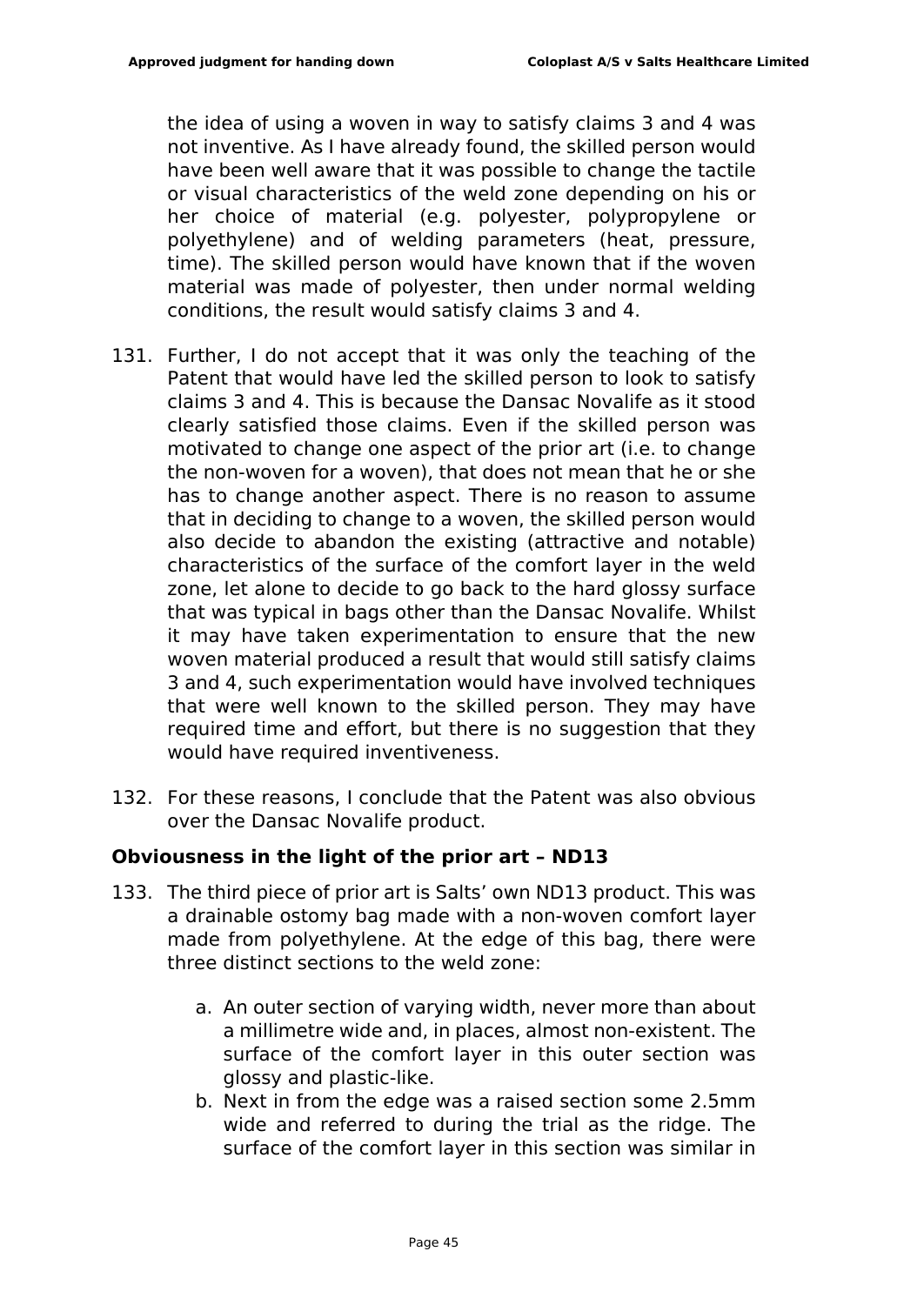terms of look and feel to the surface of the rest of the comfort layer outside the weld zone.

- c. An inner section furthest in from the edge. This was roughly 1.5mm wide and the surface of the comfort layer in this inner section was (like that of the outer section) glossy and plastic-like.
- 134. There was a dispute as to the nature of the welding process which gave rise to these 3 sections and, in particular, whether it involved using 2 heating bars (as Ms Becke suggested in her written evidence) or a single "U" shaped heating bar (as Mr van der Leden said in the course of cross examination based, it seems, on a conversation he had had with a representative of Salts). To the extent that it matters, I think that Mr van der Leden is more likely to be correct. But, so far as I am aware, nothing actually turns on this.
- 135. Further, whilst it was common ground that the inner and outer (glossy) sections had been welded and that some but not all of the fibres of the comfort layer in these sections had been embedded in the barrier film material, there was a dispute as to whether any of the fibres of the comfort layer in the ridge section had become so embedded. Ms Becke's evidence was they had not. In contrast, Mr van der Leden said in oral evidence that there had been embedding and that his view in this regard had been confirmed when, sitting his hotel room during the trial, he had cut up a sample ND13 with scissors, evidence to which Mr Lykiardopoulos objected on the basis that it was an impermissible experiment.
- 136. In my view, it seems likely that some of the fibres in the ridge section would have been embedded, particularly in the areas which had been nearest to the heating bars. However, I do not think that I need to resolve this. I can see that whether the ridge was part of the zone(s) of attachment and whether the fibres in that section had become embedded in the barrier film would be relevant if the ND13 was being used to challenge the novelty of the Patent. However, although that was pleaded, it was not argued in Salts' opening or closing submissions, presumably because any novelty claim based on the ND13 must fail given that the ND13 did not disclose the use of a woven comfort layer. Further, as set out below, I cannot see that this dispute is relevant to the issue of obviousness.
- 137. As regards obviousness in relation to the ND13, both parties submitted that the position was the same as for the Dansac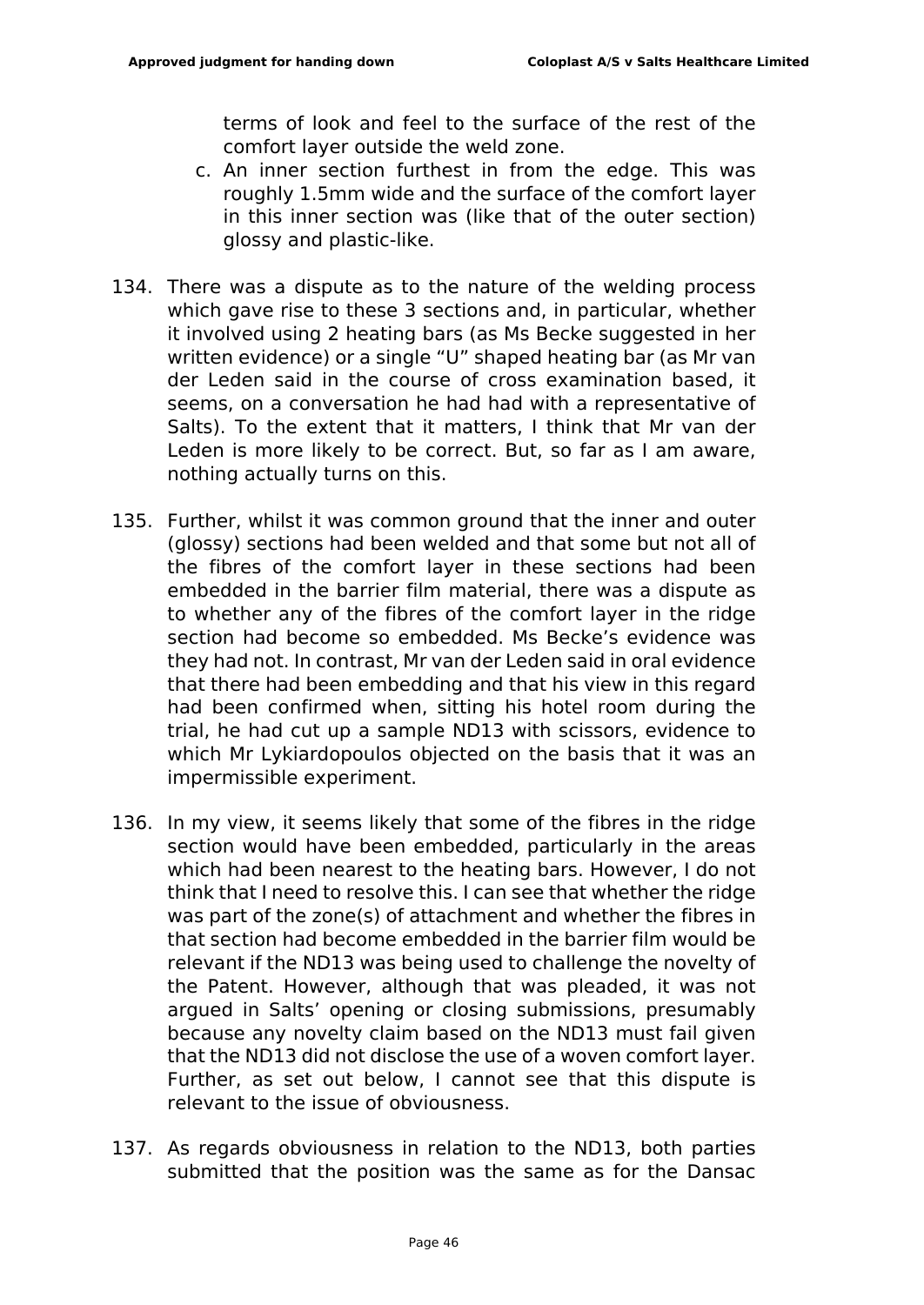Novalife. Subject to one point, I agree. On that basis, as with the Dansac Novalife, I find that there was nothing inventive in the idea of changing from the non-woven polyethylene of the ND13 to the woven material of the Patent. I also find that there would have been nothing inventive in the idea of carrying out the welding in a way that would satisfy claims 3 and 4. That was simply a matter of applying the common general knowledge and was relatively simple to achieve, particularly in the case of a polyester comfort layer under typical welding conditions. Given this, I do not think that it matters which welding method had been used to make the ND13 or how many fibres in the ridge section of the ND13 had been embedded. Either way, achieving claims 3 and 4 was a matter of applying techniques that were common general knowledge.

- 138. For these reasons, I conclude that the Patent was also obvious over the ND13 product.
- 139. The one point of difference between the positions as regards the ND13 and the Dansac Novalife was that in looking at the ND13 bag (unlike the Dansac Novalife) the skilled person was not starting from a product which already satisfied claims 3 and 4. Accordingly, the point which I made in paragraph 131 above does not apply to the ND13.

## **Obviousness in the light of the prior art - Dircks**

- 140. Dircks was a US patent application filed on 4 June 2004 and published on 8 December 2005. As Mr Lykiardopoulos says, the skilled person looking at Dircks in May 2012 would have seen that it departed from much of what was conventional in ostomy pouch design. In particular, at [0013]-[0014] it taught the use of a laminated structure consisting of "three distinct material layers", a fabric layer, an adhesive layer and a film layer. It stated that "the adhesive layer is between and preferably coextensive with the facing surfaces of the film layer and the fabric layer. The suitably thick, co-extensive adhesive layer adds bulk to the thin film layer and penetrates the fibers of the fabric layer." In effect, unlike most bags, in which the comfort (fabric) layer was attached around the edge of the bag, Dircks taught full face attachment of the comfort layer and the use of an adhesive layer.
- 141. Significantly, Dircks also taught that the fabric layer (i.e. the comfort layer) "can be formed of a knit fabric, a woven fabric or a non-woven fabric…. preferably composed of fibers or filaments of a synthetic material such as nylon, polypropylene,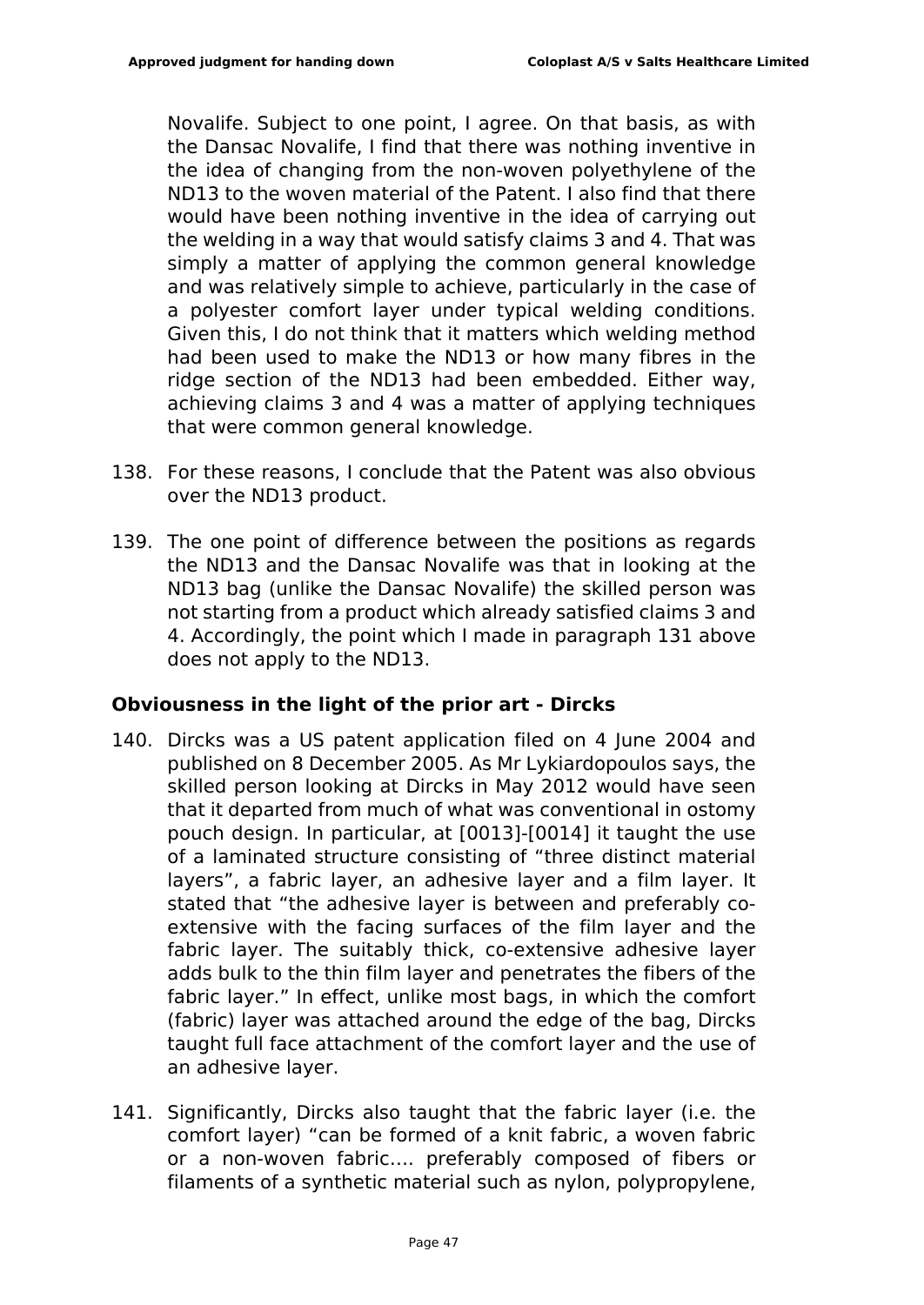polyester, low density polyethylene…" (see Dircks [0016] and [0041]). Clearly, therefore, Dircks disclosed the possibility that an integrated comfort layer could be made using a woven fabric.

142. The advantages of Dircks were said to be that it had "low noise characteristics, excellent 'hand' or 'feel' and significantly reduced water cling characteristics" (see Dircks [0015]). However, in reality, it was not a success. Mr van der Leden said he had seen a similarly constructed pouch some 15 years earlier and had thought it to be a "lousy pouch". He was clear that the skilled person looking at the idea would have concluded that:

> "The skilled person in our company in 1990, when we were approached with this type of pouch, we immediately say, 'This is not going to work'. It limits the noise and it limits the water cling from the front of the pouch, which is excellent when you have a shower to just put a towel on and it is dry, perfect. But the back of the pouch, that will be a disaster for patients."

#### *The differences – Pozzoli (3)*

- 143. In relation to *Pozzoli* (3), Mr Lykiardopoulos submitted that the differences between Dircks and the inventive concept of claims 6A, 6B or 6C of the Patent were that:
	- a. Under Dircks, the fibres of the comfort layer would become partially embedded in the adhesive layer and not (as required under claim 1 of the Patent) in the barrier film, and
	- b. Due to the full-face attachment of the comfort layer in Dircks, there could be no surfaces of the comfort layer outside the zone of attachment as required under claims 3 and 4 of the Patent. The whole comfort layer was in the zone of attachment.
- 144. Mr Campbell submitted that there were no such differences and that Dircks had disclosed the substance of each of claims 1, 3 and 4.
	- *(a)The partial embedding issue*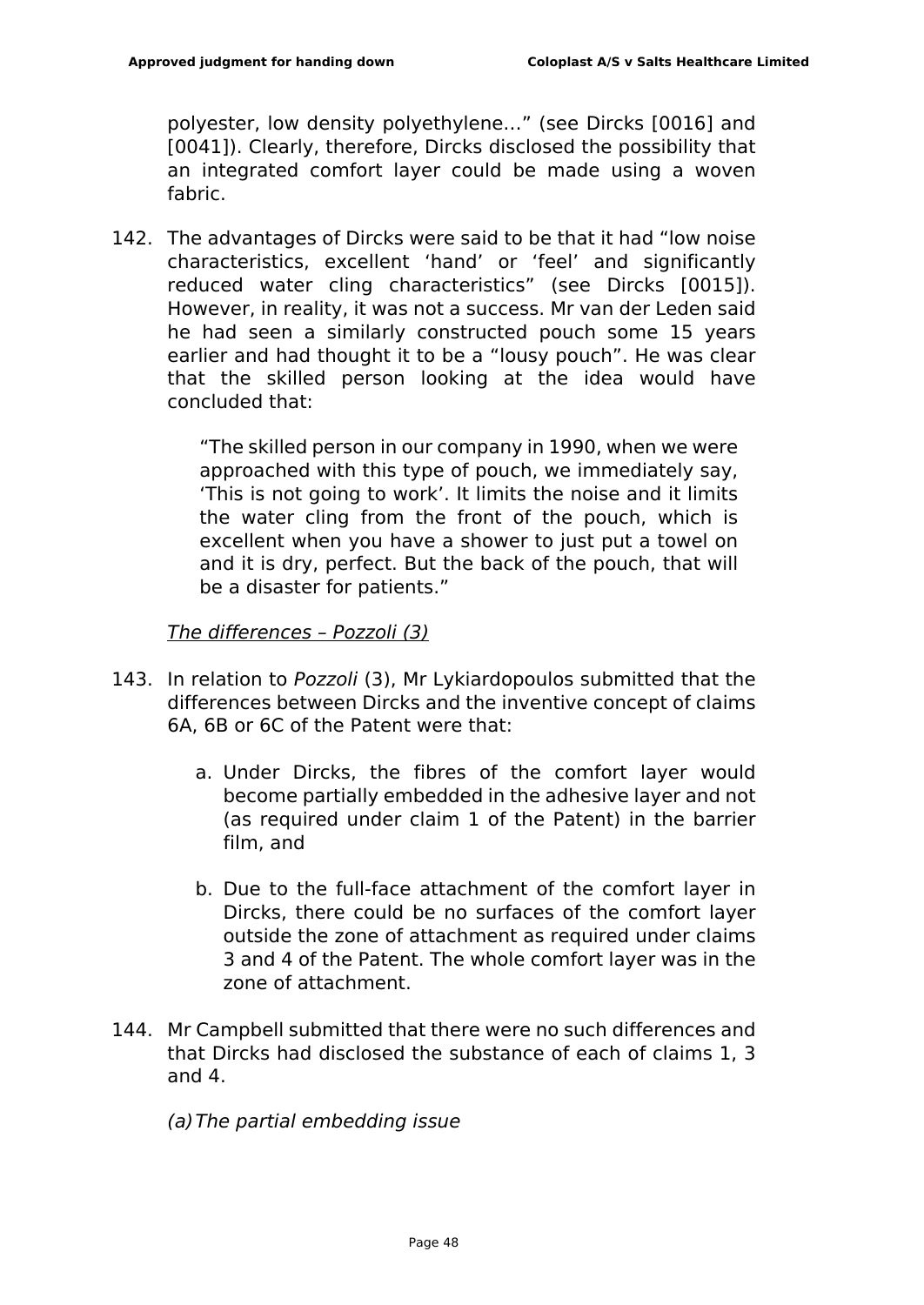- 145. As regards the partial embedding issue, Mr Campbell had two bases for arguing that Dircks had disclosed partial embedding of the fibres of the comfort layer in the barrier film material, such that there was no difference between that and claim 1 of the Patent.
- 146. Mr Campbell's first basis was that at [0005]-[0009] Dircks described earlier attempts to solve the problems that it identified, attempts that had involved comfort layers (sometimes peripherally attached) whose fibres had been embedded in the barrier film. There was, he said, no material difference between Dircks [0006] with the Patent [0009]. The former said:

"[0006] In a perhaps more accurate description, the interstices of the non-woven or other fibrous layer are filled with melted and solidified ostomy film material as a result of the thermal bonding process."

Whereas the latter ended with the words:

"….. The melted barrier film material at least partly flows into the interlaced fibre filament structure of the threads of the textile and thereby creates a physical anchorage between the two layers without destroying the structure of the textile material."

- 147. I agree. In my judgment, the skilled person seeing this would conclude that those passages were describing the same result. Indeed, when asked about Dircks [0006], Ms Becke accepted that it did reinforce the conclusion that the earlier attempts had resulted in some but not all of the fibres of the comfort layer becoming embedded in the barrier film, although she maintained that whether this would actually have occurred would depend on the method of thermally securing used.
- 148. Mr Campbell's second point was that the invention claimed in Dircks also disclosed partial embedding of comfort layer fibres in the barrier film. This was a matter of dispute between the experts. Ms Becke's evidence was, in effect, that although material from the adhesive layer would have bonded with adhesive outer layer of the barrier film, it would not have mixed with it (there would still have been a "distinct line" between them). Hence, the material in which fibres from the comfort layer would have become embedded was material from the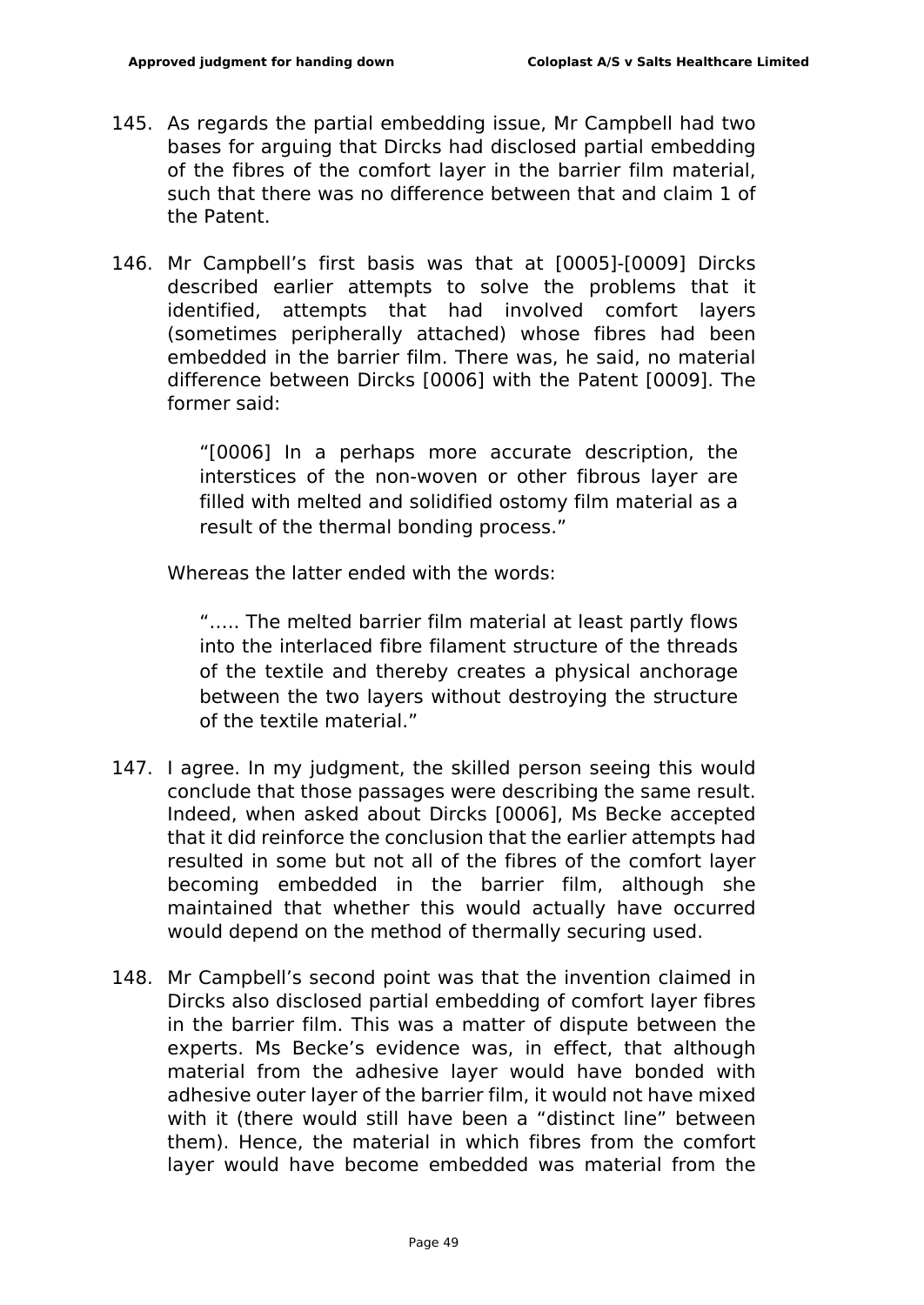adhesive layer and not from the barrier film. In contrast, Mr van der Leden (whilst admitting that Ms Becke knew "much more about how polymers are made and how they react to each other") believed that, in implementing Dircks (particularly in the case of a thin adhesive layer), fibres of the comfort layer could end up embedded in the barrier film.

- 149. In support of Mr van der Leden, Mr Campbell referred to the SEM images of a sample product known as the "D1" which had been made for the purposes of this litigation according, Mr Campbell said, to the method of Dircks. Professor Barron's evidence was that these SEM images showed three layers; 2 outer woven layers and between them a central layer made up of five sub-layers of two types ("A" and "B") in an A,B,A,B,A sequence of varying widths (as shown in image 2 in the Appendix to his first report). His conclusion was that these images showed the outer woven layers partially embedded in that central layer which he said was the barrier film.
- 150. Mr Lykiardopoulos argued that the SEMs were of no value. He argued, first, that the sample had not been made according to Dircks and was therefore irrelevant. In my judgment, whilst it is true that the materials used for the sample were not those specified in the preferred embodiment of Dircks, they were within the parameters of the Dircks disclosure. Mr Lykiardopoulos also argued that it was impossible to draw any reliable conclusions from these SEMs. Whilst I agree that (as I have already mentioned) the process leading to the creation of this SEM image was very much less than ideal, I do not feel that I can reject Professor Barron's evidence as to what they show. In this regard, I note that the A,B,A,B,A sequence which he was able to discern was consistent with what might occur if 2 pieces of barrier film material made up in accordance with Salts' Notice of Experiments were welded together.<sup>8</sup> The fact that the adhesive layer cannot be separately discerned is, presumably, because it had become mixed with the EVA of the barrier film as a result of the heat welding process.<sup>9</sup>

<sup>8</sup> i.e. a barrier film made of 5 layers - (i) EVA (an adhesive); (ii) EVA; (iii) PVDC; (iv) EVA and (v) EVA. Assuming the EVA is type "A" and the PVDC is type "B", then the film has an A,A,B,A,A sequence. If 2 pieces of barrier film are placed together, the sequence would be A,A,B,A,A,A,A,B,A,A. On being heat welded, the adhesive layers (A) will merge to form the sequence of A,B,A,B,A to which Professor Barron referred.

<sup>9</sup> Possibly supported by the fact that in image 2, the outer "A" sub-layers in the central layer are slightly wider.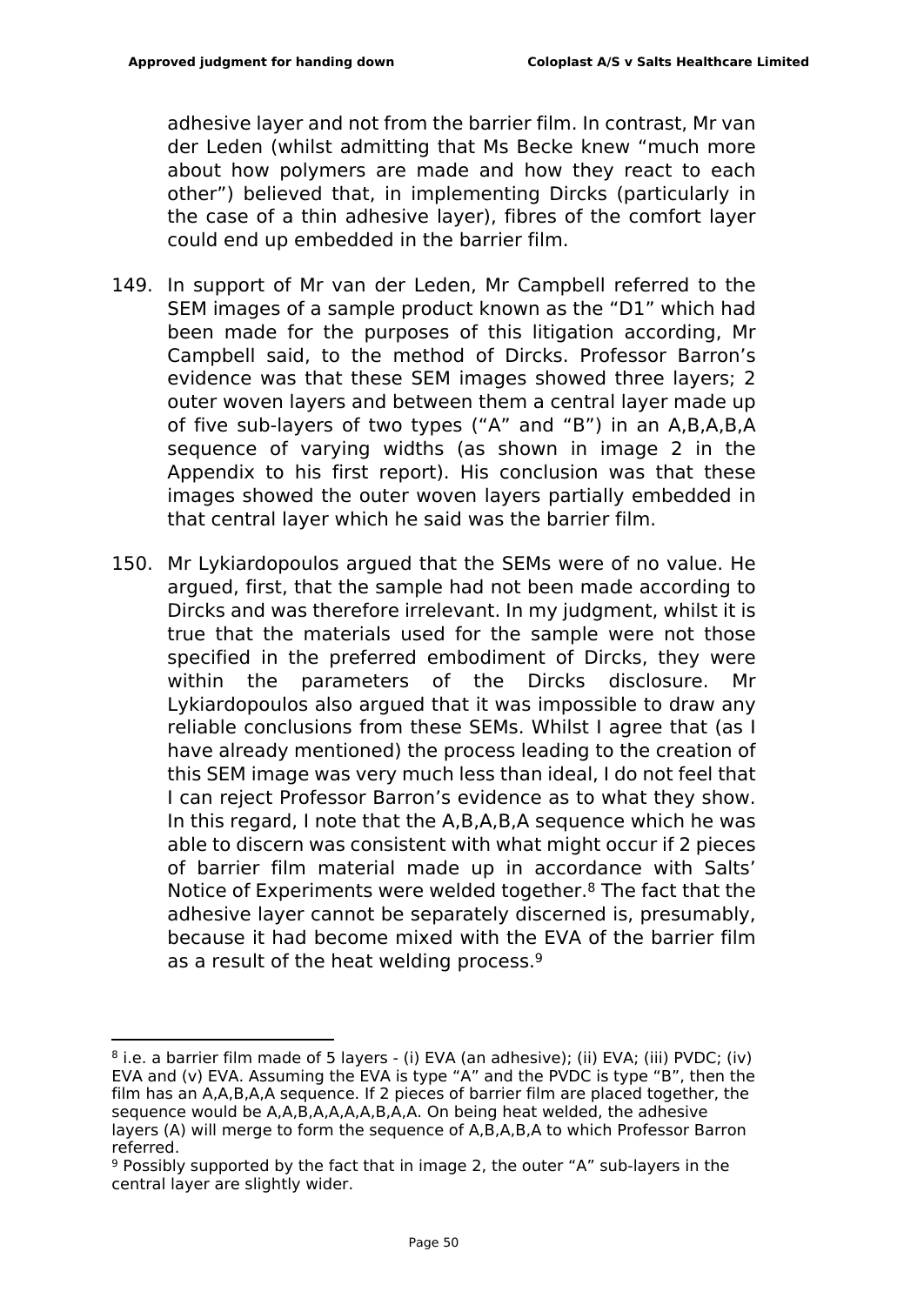151. On these reasons, I agree with Mr Campbell that there was no difference between the disclosures contained in Dircks and the claims of the Patent as regards the partial embedding of fibres of the comfort layer in the barrier film material.

*(b)The difference as regards claims 3 and 4*

- 152. As regards the second suggested difference between Dircks and the claims of the Patent, the issue here is whether the fact that Dircks envisages a full-face attachment of the comfort layer, means that it had disclosed something different to claims 3 and 4, which envisage there being zone(s) of attachment and require a comparison between the tactile and visual characteristics of the surface of the comfort layer in such zone(s) and of its surface outside such zone(s).
- 153. In my judgment, there is clearly a difference in this regard. Moreover, I reject Mr Campbell's argument that the requirement in claims 3 and 4 that there be a comfort layer surface outside the zone(s) of attachment is merely a semantic point. The skilled person would not see this requirement as semantic particularly given that the entire point of Dircks was to move away from the existing practice that involved comfort layers with zone(s) of attachment and, instead, to comfort layers with full face attachment.

*Did the differences involve steps that were obvious – Pozzoli (4)*

- 154. Under *Pozzoli* (4), the issue is whether the differences between Dircks and the claims of the Patent involved an inventive step.
- 155. In my judgment, the difference which I have found existed (the difference between a comfort layer attached with full face welding and a comfort layer with zone(s) of attachment) was not inventive. Indeed, as the latter was what Dircks was teaching the skilled person to move away from, it might seem surprising to go back to it, but it could hardly be said to involve an inventive step. Mr Lykiardopoulos may well be right in saying that the skilled person would not have thought of taking Dircks forward (in the sense that he or she would have done nothing with it) but that is not the test. The test is whether, having read Dircks with interest, the skilled person would have seen this difference as involving an inventive step.
- 156. I should note that if (contrary to my finding in paragraph 151 above) there had been a difference between the disclosures in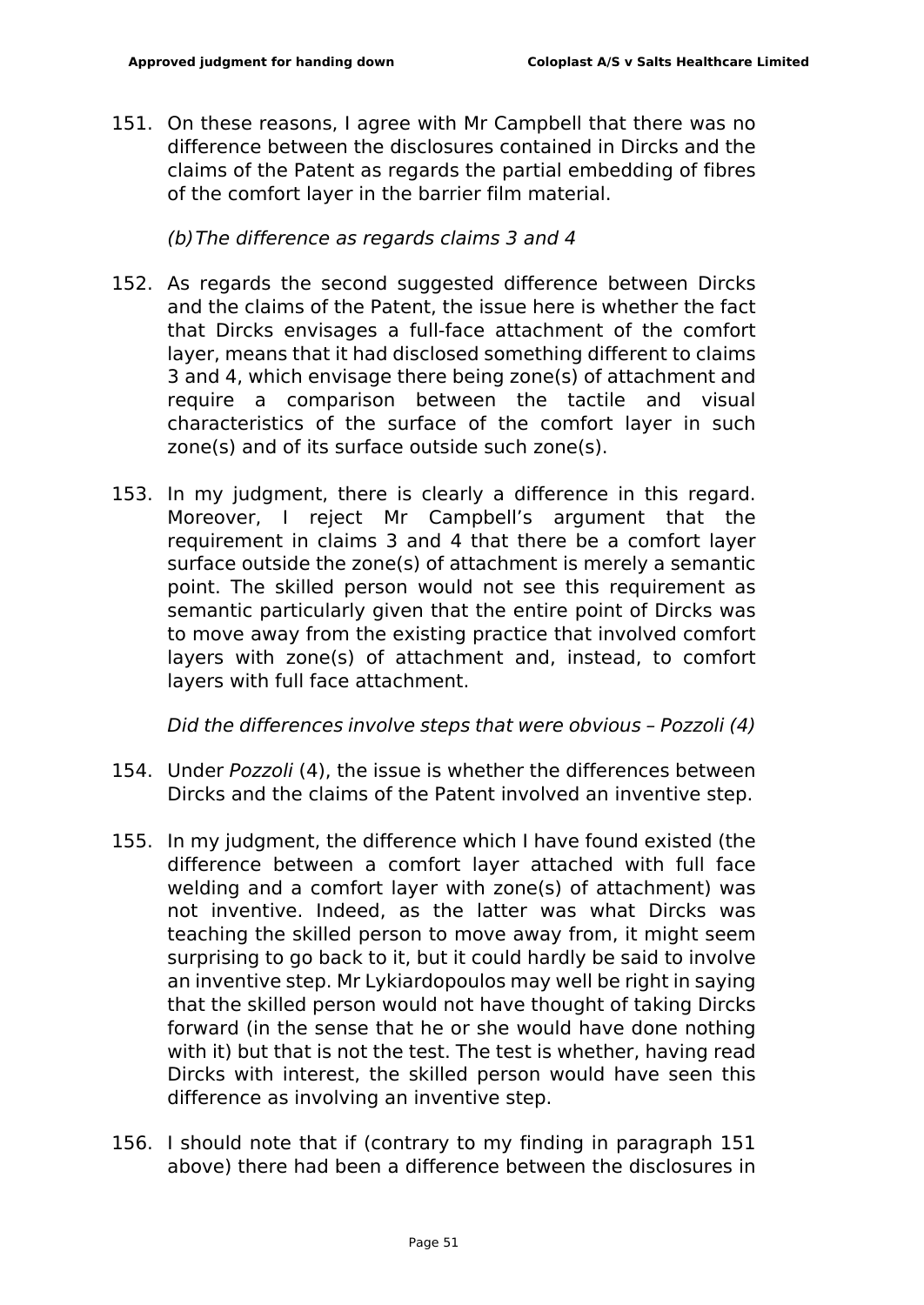Dircks and the claims of the Patent as regards the partial embedding of fibres of the comfort layer in the barrier film material, I would not have regarded the step involved as being inventive. Even assuming that Dircks had not disclosed the partial embedding in the barrier film, it was part of the common general knowledge that this was possible depending (as Ms Becke herself said) on the method of thermally securing that had been used and particularly if the skilled person decided to dispense with the additional adhesive layer and to use a material such as polyester and typical welding conditions.

- 157. Mr Lykiardopoulos submitted that if the skilled person were to abandon the full-face welding and had gone back to the known method of perimeter welding, he or she would also have gone back to using a non-woven material for the comfort layer. Again, it seems to me that this involves focussing, wrongly, on what the skilled person would have done rather than on whether there was an inventive step. As I have found, the possibility of using a woven was common general knowledge in May 2012.
- 158. For these reasons, I conclude that the Patent was also obvious over Dircks.

## **Obviousness in the light of the prior art - Willis**

- 159. The final piece of prior art was Willis. This was an international patent application filed on 14 January 2008 and published on 18 September 2008.
- 160. Willis sought to build on Dircks and was primarily concerned with how to attach components to the surface of an ostomy bag. The problem being that the "'fuzzy' non-woven or fibrous or fabric-like exterior surface of body collection devices" tended to provide a weak point of anchorage. To address this, Willis taught using either a 3-layer laminate (as taught by Dircks) or a 2-layer laminate (dispensing with the separate adhesive layer) and to apply heat to a selected part of the surface which would result in a film like surface where an attachment could be made. In this sense, Willis was teaching the opposite to the Patent. It sought to make specific areas of the comfort layer more rather than less film-like.
- 161. Willis does not expressly mention that the comfort layer could be made of a woven material. It does, however, envisage the use of a woven fabric. First, it says (at [0011]) that preferably the comfort layer will be "a natural or synthetic fabric selected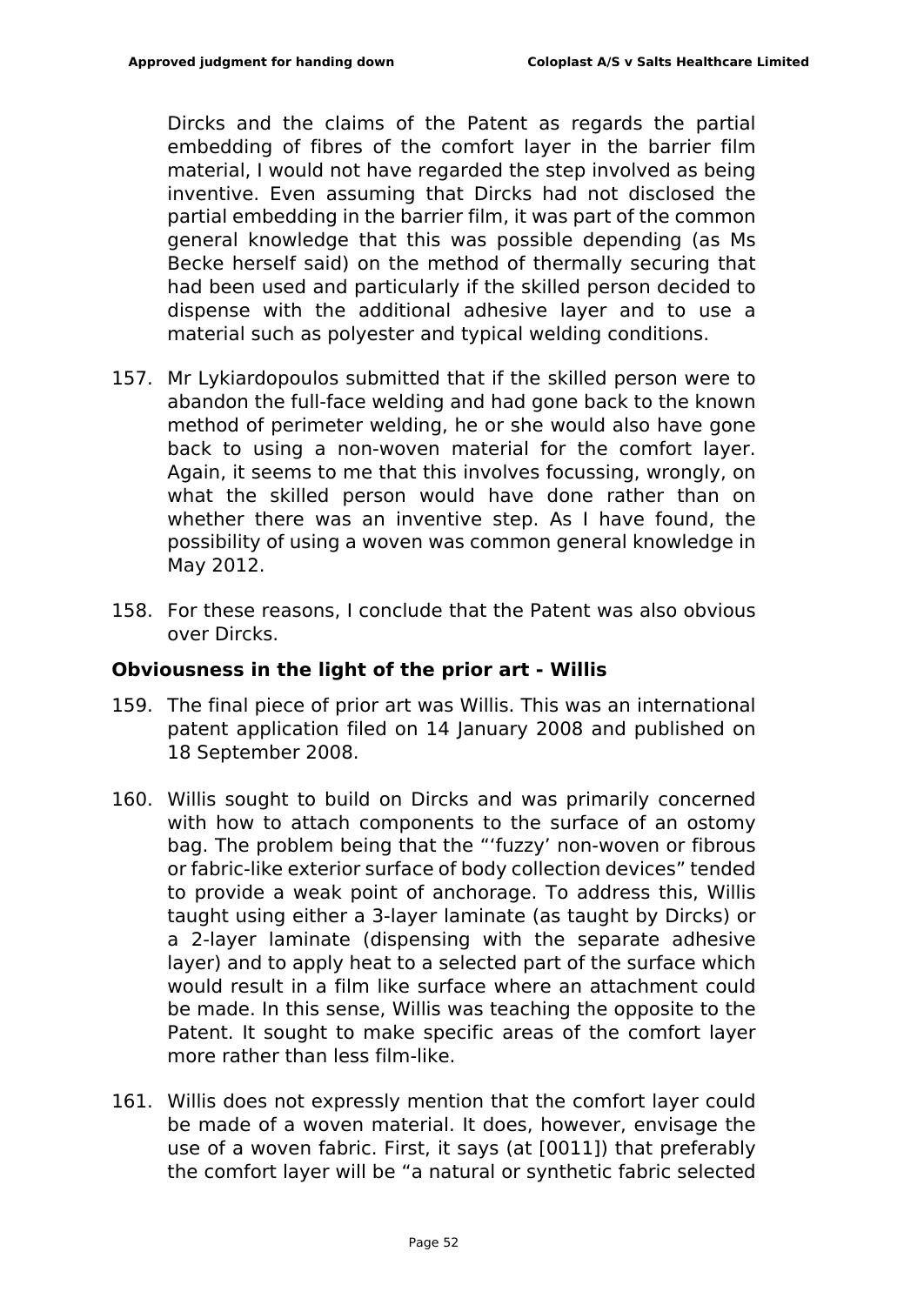from one of cotton, silk, cellulose tissue, nylon, polypropylene, polyester, polyethylene or other polyolefins or copolymers or blends thereof". Then, (at [0028]) it incorporates the features of the material disclosed in Dircks.

- 162. As regards the *Pozzoli* (3) and (4) analysis, so far as Willis envisaged the use of a 3-layer laminate, the position is effectively the same as that considered above in relation to Dircks. The only additional differences being as regards specific areas intended to take attachments which are for present purposes irrelevant.
- 163. As regards the alternative 2-layer laminate to which Willis referred, it is hard to see any relevant difference between Willis and the claims of the Patent. Without an adhesive layer, there can be no doubt that implementing Willis could result in the fibres of the comfort layer being embedded in barrier film material. Indeed, Ms Becke accepted that, depending on the nature of the welding processes used, one would get partial embedding. Further, it was clear from Willis that this was likely to be the case given that the "fuzzy" quality of the surface with which Willis was concerned would have been a result of partial embedding. If I am wrong in this regard, then there is even less reason to believe that any difference as regards embedding when using a 2-layer laminate involved an inventive step than there was with Dircks.
- 164. The only relevant difference when the 2-layer laminate was used was, again, that between full surface welding and welding of zone(s) of attachment. In this regard, what I found with regard to Dircks applies equally to Willis. It was not inventive to go back to the very method of welding that Dircks was teaching the skilled person to move away from.
- 165. Mr Lykiardopoulos submitted that if the skilled person were to abandon the full-face welding and to go back to the known method of perimeter welding, he or she would also have gone back to using a non-woven material for the comfort layer and to weld in accordance with the common general knowledge thereby creating a weld with a firm, glossy characteristics (i.e. not in accordance with claims 3 and 4 of the Patent). Once again, I do not agree that it is correct to ask what the skilled person would have done. The issue is whether the difference identified involved a step that was inventive. For the reasons already set out, I find that the step involved was not inventive.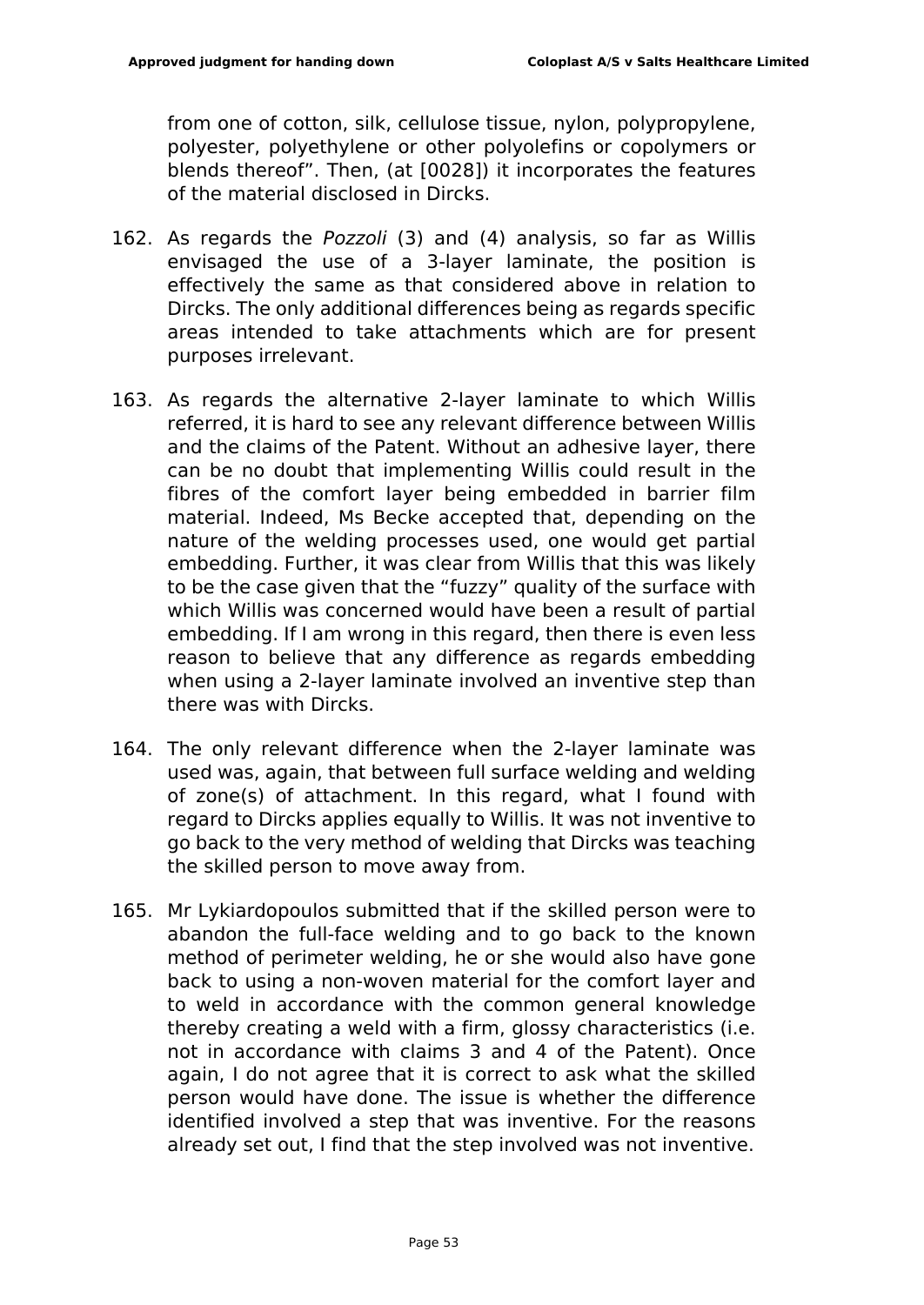166. For these reasons, I conclude that the Patent was also obvious over Willis.

## **Novelty**

- 167. Under ss.1 and 2 of the Patents Act 1977, to be patentable, the claimed invention must be new, meaning that it did not form part of the state of the art. Thus, where a piece of prior art clearly and unambiguously discloses the features of a claim, or discloses matter which, if performed, would inevitably fall within the claim, then that claim is not novel. Thus, a lack of novelty is a ground for invalidating a patent.
- 168. In its pleadings, Salts challenged the validity of the Patent on the ground of novelty over each of the pieces of prior art mentioned above. By the time of opening submissions, the novelty argument had been limited to Watkins, Dircks and Willis. However, in its written closing submissions, Salts did not put forward any novelty argument and, orally, Mr Campbell confirmed that whilst he had no instructions to drop the issue of novelty, he was not pushing the issue.
- 169. In my judgment, Mr Campbell was right not to push the issue of novelty. Dealing with the matter briefly, I find that the Patent would not have lacked novelty over the prior art. In particular:
	- a. Watkins says nothing about the embedding of comfort layer fibres in the barrier film material, about peel strength or about the tactile and surface characteristics of the surface in the weld zone and, as the experts agreed, it was not inevitable that in implementing Watkins, the skilled person would end up within the claims of the Patent in those regards.
	- b. The disclosures of the Dansac Novalife and ND13 products would have been limited to the precise characteristics of those products. They did not therefore involve the use of a woven integrated comfort layer.
	- c. As set out above, Dircks may teach the partial embedding of the fibres of the comfort layer in the barrier film material and the use of a woven. However, it says nothing expressly about peel strength. Moreover, as set out above, because Dircks requires full-face attachment of the comfort layer, there can be no surface of the comfort layer outside the zone of attachment. It does not, therefore, disclose claims 3 and 4.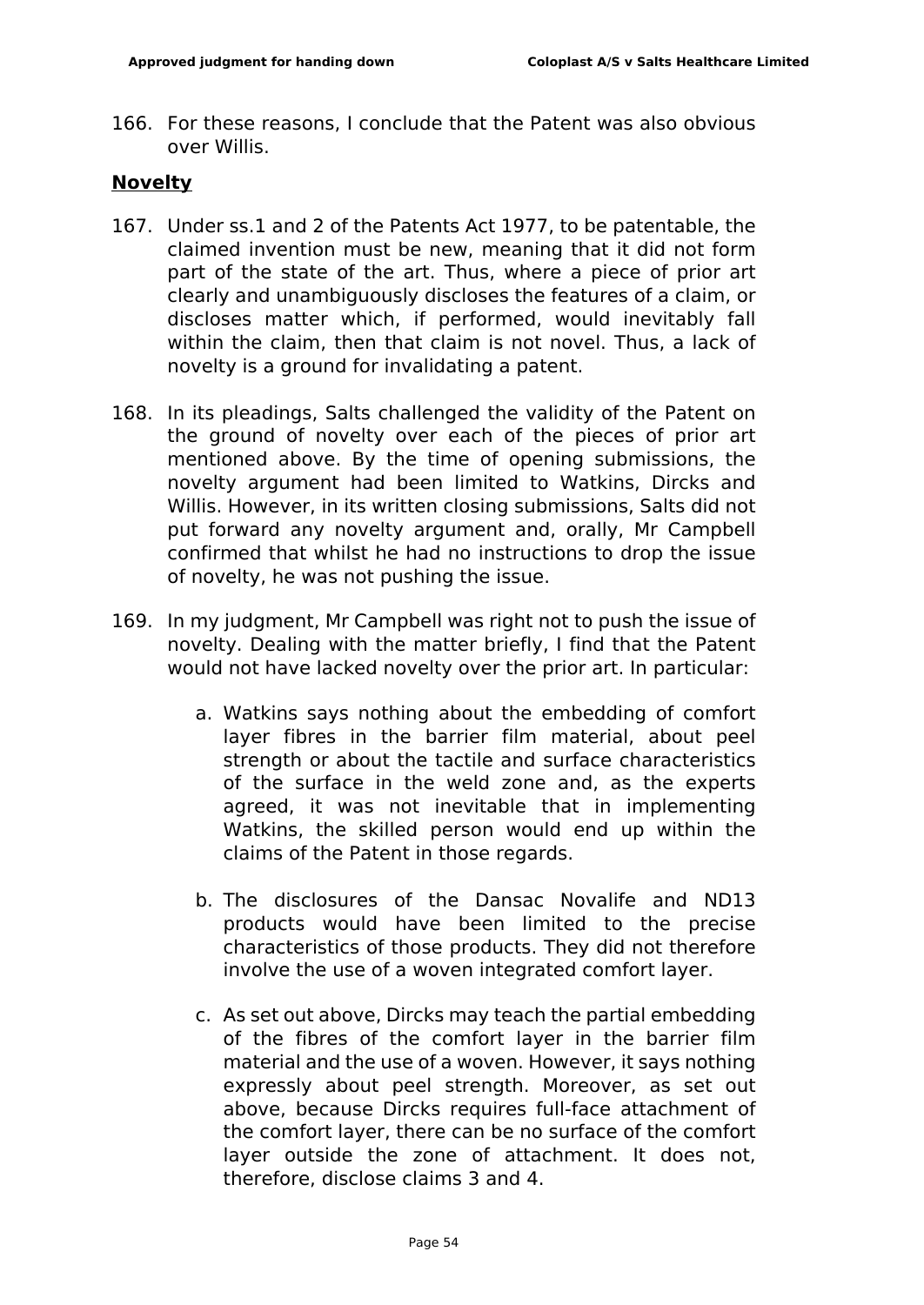d. The position was regards Willis is the same as that for Dircks.

#### **Insufficiency**

- 170. I will deal next with the attack on the Patent based on insufficiency.
- 171. Salts' pleaded case includes (at paragraph 3(a)-(d) of its Reamended Grounds of Invalidity) a number of insufficiency arguments relied on as a "squeeze". Given the way in which Coloplast has put its case, these arguments do not arise. It appears, therefore, that it is only the insufficiency arguments raised in paragraphs 3(f) and 3(g) that are now relevant.
- 172. Starting with the argument in paragraph 3(g), this was, in essence, that the Patent was insufficient in that it failed to specify the processing conditions necessary for the skilled person to make an ostomy bag which would satisfy claims 3 and 4 (i.e. a bag where the surface of the comfort layer in the zone(s) of attachment had the same tactile and visual characteristics as its surface outside such zone(s)). The law in this regard was summarised by Lord Briggs in *Regeneron v Kymab* [2020] UKSC 27 at [56] (with emphasis added):

"i) The requirement of sufficiency imposed by article 83 of the EPC exists to ensure that the extent of the monopoly conferred by the patent corresponds with the extent of the contribution which it makes to the art.

ii) In the case of a product claim, the contribution to the art is the ability of the skilled person to make the product itself, rather than (if different) the invention.

iii) Patentees are free to choose how widely to frame the range of products for which they claim protection. But they need to ensure that they make no broader claim than is enabled by their disclosure.

iv) The disclosure required of the patentee is such as will, **coupled with the common general knowledge existing as at the priority date**, be sufficient to enable the skilled person to make substantially all the types or embodiments of products within the scope of the claim. That is what, in the context of a product claim, enablement means.

v) A claim which seeks to protect products which cannot be made by the skilled person using the disclosure in the patent will, subject to de minimis or wholly irrelevant exceptions, be bound to exceed the contribution to the art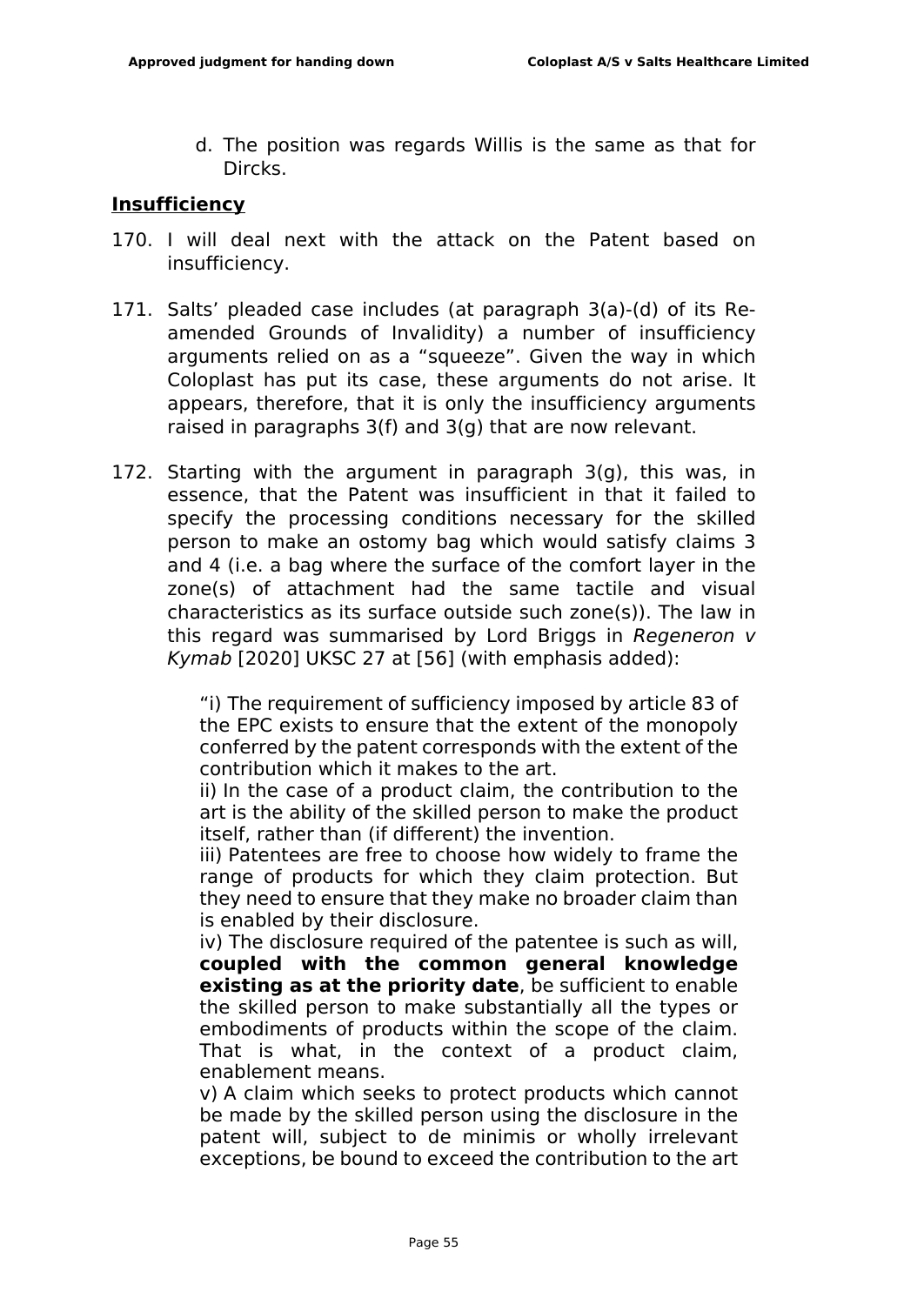made by the patent, measured as it must be at the priority date.

vi) This does not mean that the patentee has to demonstrate in the disclosure that every embodiment within the scope of the claim has been tried, tested and proved to have been enabled to be made. Patentees may rely, if they can, upon a principle of general application if it would appear reasonably likely to enable the whole range of products within the scope of the claim to be made. But they take the risk, if challenged, that the supposed general principle will be proved at trial not in fact to enable a significant, relevant, part of the claimed range to be made, as at the priority date.

vii) Nor will a claim which in substance passes the sufficiency test be defeated by dividing the product claim into a range denominated by some wholly irrelevant factor, such as the length of a mouse's tail. The requirement to show enablement across the whole scope of the claim applies only across a relevant range. Put broadly, the range will be relevant if it is denominated by reference to a variable which significantly affects the value or utility of the product in achieving the purpose for which it is to be made.

viii) Enablement across the scope of a product claim is not established merely by showing that all products within the relevant range will, if and when they can be made, deliver the same general benefit intended to be generated by the invention, regardless how valuable and ground-breaking that invention may prove to be."

- 173. Applying these principles, the claimed contribution to the art was to enable the skilled person to use a woven fabric in such a way so as to form an integrated comfort layer within claims 1 to 4 of the Patent. The sufficiency issue is whether the disclosure of the Patent "coupled with the common general knowledge" would have allowed the skilled person to make the product(s) as claimed.
- 174. As set out above, in my judgment the Patent did not involve an inventive step because it was well known that a woven could be used in such a way as to achieve claims 1 to 4, and because the means of achieving the requirements of claims 1 to 4 involved using materials and techniques that were part of the common general knowledge. The corollary of this must be that the disclosure of the Patent was not insufficient.
- 175. In closing, Mr Campbell argued that the disclosure of a patent would not be sufficient if making the product would require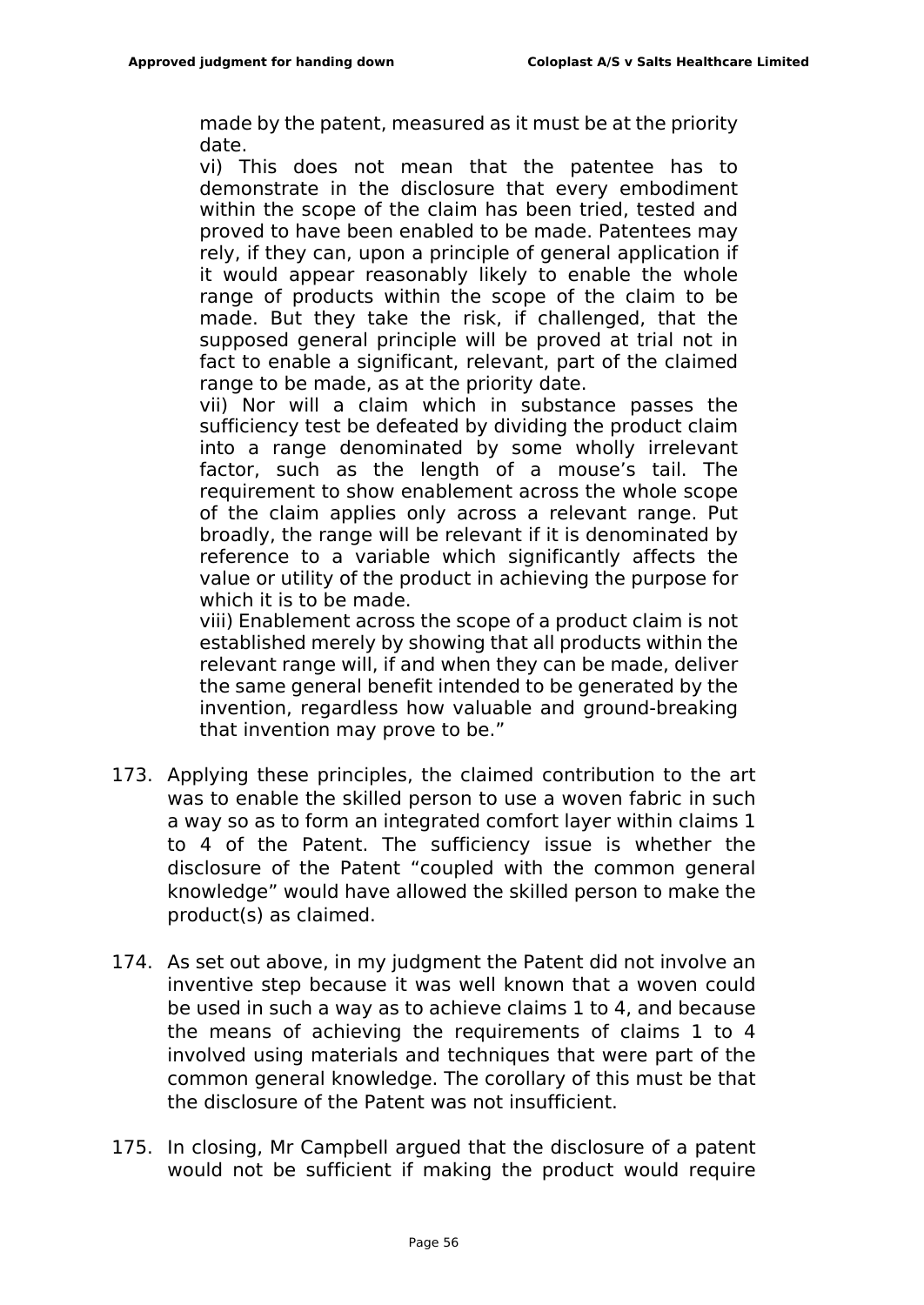"undue effort" or prolonged research, enquiry or experiment. In this regard he referred to the evidence of Ms Becke to the effect that for the skilled person to be able to implement the Patent in a way that satisfied the claims would require "experimentation". However, that evidence was given by Ms Becke in support of her argument that the Patent involved an inventive step. It seems to me that it is difficult to conclude that the degree of experimentation required meant that the Patent was insufficient given that I have rejected the argument that that degree of experimentation showed that there had been an inventive step. Moreover, in other evidence, Ms Becke made clear that she did not regard the Patent as being insufficient because:

"… it does set out the requirements, so you would be able to do your experiments knowing what the requirements are and therefore you would be able to get to the result…."

- 176. Turning to the insufficiency argument raised in paragraph 3(f) of the Re-Amended Grounds of Invalidity, this was that the Patent is insufficient because it fails to teach the skilled person how to ascertain whether the surface of the comfort layer in the zone(s) of attachment has the same tactile and visual characteristics as its surface outside such zone(s). This is, in effect, an argument that the Patent is insufficient because it is uncertain (the word "uncertainty" being preferred to the word "ambiguity" which was formerly used, see *Anan Kasei Co. Ltd v Neo Chemicals and Oxides Limited* [2019] EWCA Civ 1646 at [25]).
- 177. What "uncertainty" means for these purposes was considered in *Generics (UK) Limited v Yeda Research and Development Co. Ltd*. At first instance ([2012] EWHC 1848 (Pat)), Arnold J stated at [162] that:

"… it is necessary to distinguish between claims that are difficult to construe or that have a "fuzzy boundary" (in the words of Lord Hoffmann in *Kirin-Amgen Inc v Hoechst Marion Roussel Ltd* [2004] UKHL 46, [2005] RPC 9 at [126]) on the one hand from claims that are truly ambiguous on the other. It is regrettably common for claims to be difficult to construe, but the court will nevertheless strive to give such claims a sensible meaning having regard to the inventor's purpose. It is also common for claims to have a fuzzy boundary, because an integer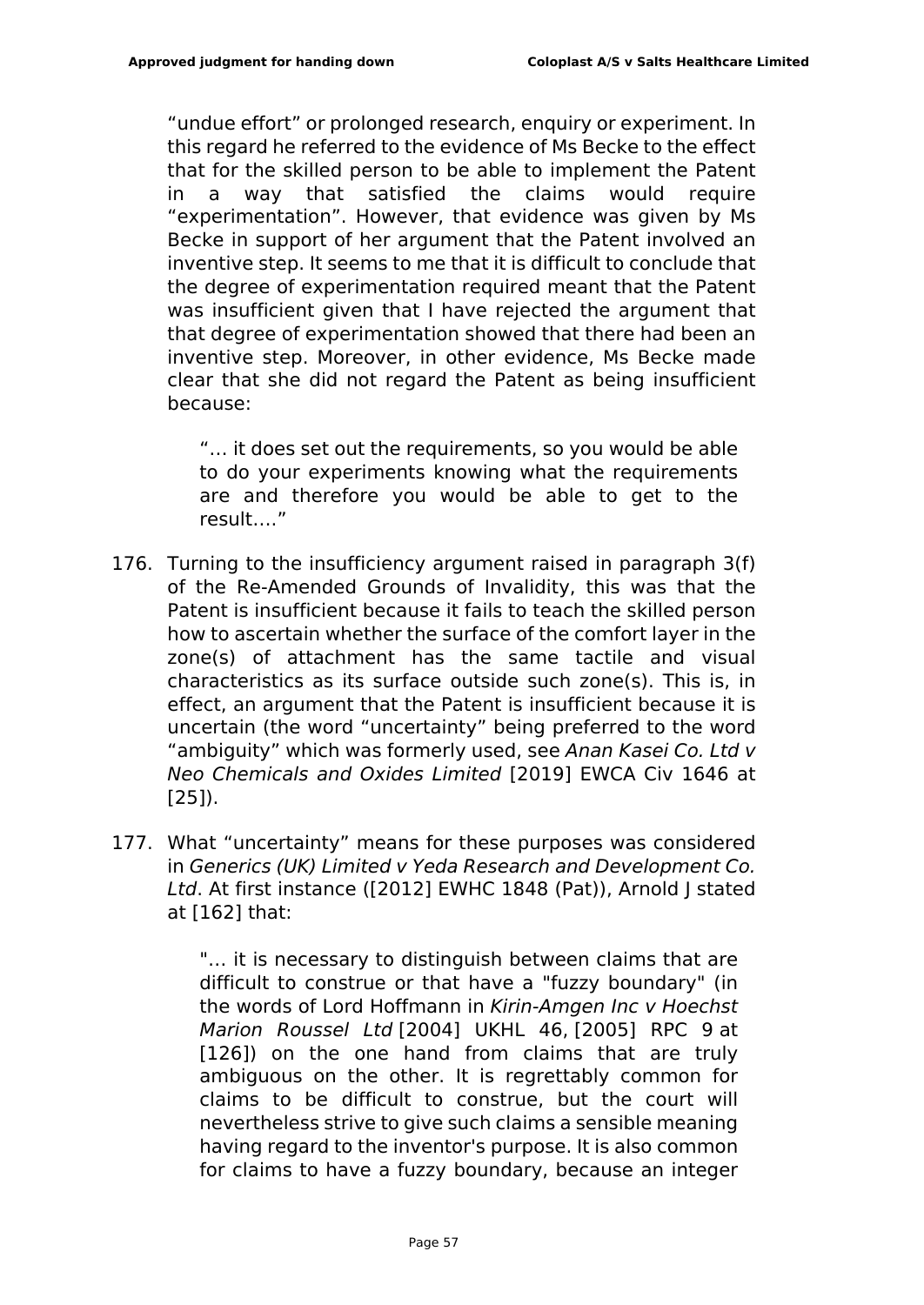of the claim involves some question of degree or an imprecise functional limitation. It is well established that is not itself objectionable. If a claim is truly ambiguous, so that it is unclear what is the correct test to determine whether or not a product or process infringes, however, then the claim is insufficient…"

178. Then, on appeal ([2013] EWCA Civ 925), Floyd LJ said at [78]:

"It is sometimes difficult to determine where the precise boundary of a claim lies. In such cases what matters is whether the skilled person knows what the test is he has to apply to determine infringement."

- 179. Mr Campbell argued that claims 3 and 4 were not just fuzzy around the edges but were uncertain because they provided no means by which it could be ascertained whether a product did or did not fall within those claims. This was not, he said, a construction issue, but a testing issue.
- 180. I will deal with the construction point below when dealing with infringement. However, in my judgment, claims 3 and 4 are not uncertain. The test is clear; it is whether the tactile and visual characteristics of the surface of the comfort layer are the same in and out of the zone(s) of attachment. It seems to me that it is no more unclear than (for example) the statutory tests for novelty and individual character in design law<sup>10</sup> and for registration and infringement of a trade mark.<sup>11</sup> As Mr Lykiardopoulos points out, neither Ms Becke nor Mr van der Leden had difficulty ascertaining what was required under claims 3 and 4.

## *AgrEvo* **obviousness**

181. I will deal now with Mr Campbell's argument that the Patent was invalid on the basis of principles derived from the decision of an EPO Board of Appeal in *AgrEvo* (T939/92). The issues that arise in this regard are often referred as *AgrEvo* obviousness.

<sup>10</sup> Whether an "identical design has been made available to the public" and whether "the overall impression [a design] produces on the informed user differs from the overall impression produced on such a user by any design which has been made available to the public….". See Registered Designs Act 1949, ss.1B(2) and (3) and the Community Designs Regulation (6/2002), Arts.5 and 6. <sup>11</sup> Whether the mark is identical or similar to another mark, see Trade Marks Act 1994, ss.5 and 10.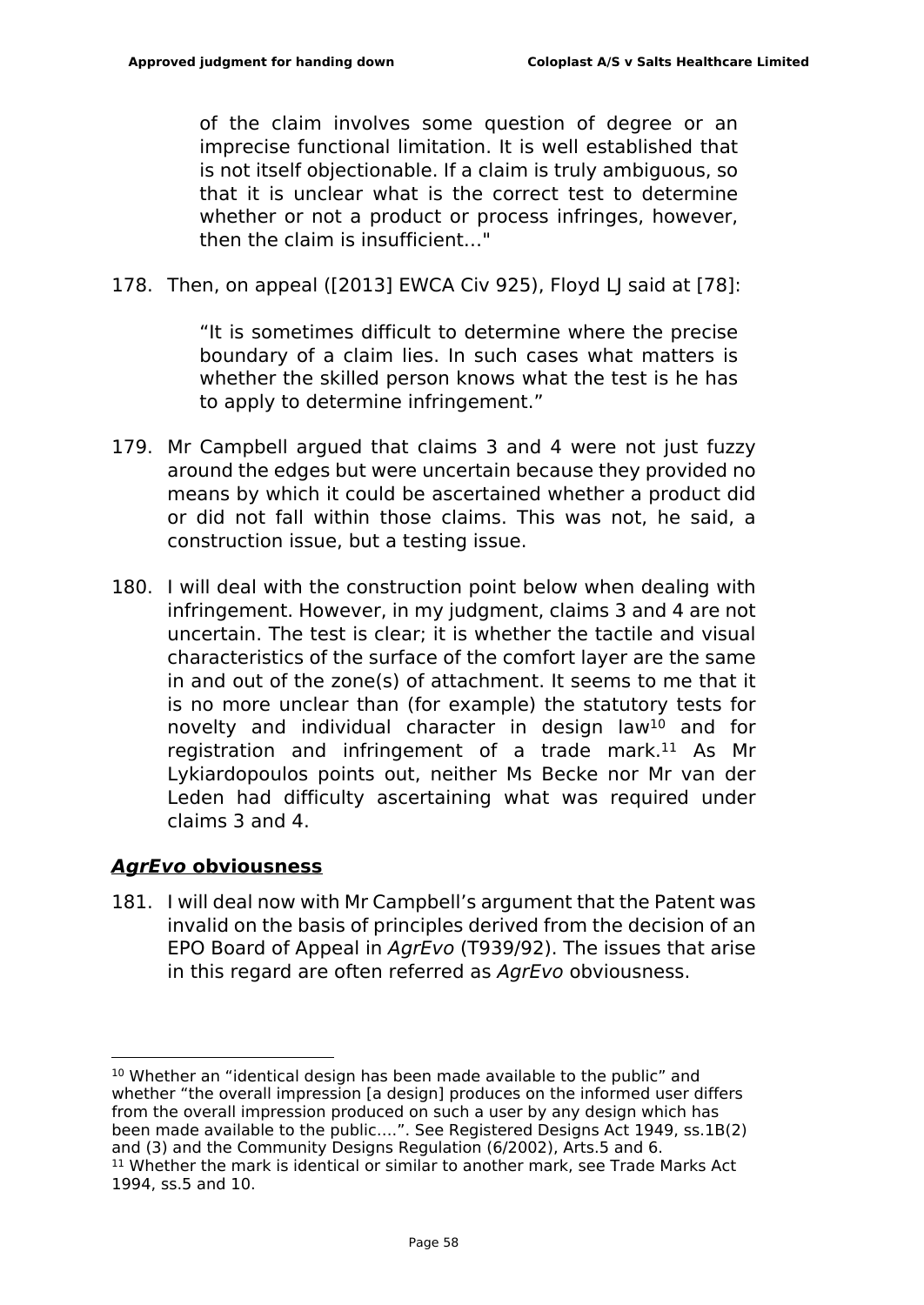182. The law as regards *AgrEvo* obviousness was summarised by Floyd LJ in *Generics (UK) Limited v Yeda Research and Development Co. Ltd* [2013] EWCA Civ 925 at [49]:

> "i) Article 56 of the EPC is in part based on the underlying principle that the scope of the patent monopoly must be justified by the patentee's contribution to the art:

> ii) If the alleged contribution is a technical effect which is not common to substantially everything covered by a claim, it cannot be used to formulate the question for the purposes of judging obviousness;

> iii) In such circumstances the claim must either be restricted to the subject matter which makes good the technical contribution, or a different technical solution common to the whole claim must be found;

> iv) A selection from the prior art which is purely arbitrary and cannot be justified by some useful technical property is likely to be held to be obvious because it does not make a real technical advance;

> v) A technical effect which is not rendered plausible by the patent specification may not be taken into account in assessing inventive step;

> vi) Later evidence may be adduced to support a technical effect made plausible by the specification;

> vii) Provided the technical effect is made plausible, no further proof of the existence of the effect is to be demanded of the specification before judging obviousness by reference to the technical effect propounded."

- 183. The overlap between *AgrEvo* obviousness and the issue whether a claim is inventive is apparent from that summary. Indeed, in his oral closing submissions, Mr Campbell stated that *AgrEvo* "is on the boundary between obviousness and insufficiency" and in his written closing submissions he noted that "What has become known as *AgrEvo* obviousness is to be regarded as an approach to the assessment of inventive step under s.1(1) of the Patents Act 1977, and not as any separate statutory test for invalidity."
- 184. On the facts of this case, I do not think that *AgrEvo* adds anything to the grounds of obviousness as against the common general knowledge and insufficiency with which I have dealt above. However, in case I was wrong in finding that the Patent involves no inventive step (i.e. if I was wrong in finding that the Patent made no contribution to the art), I should deal with Mr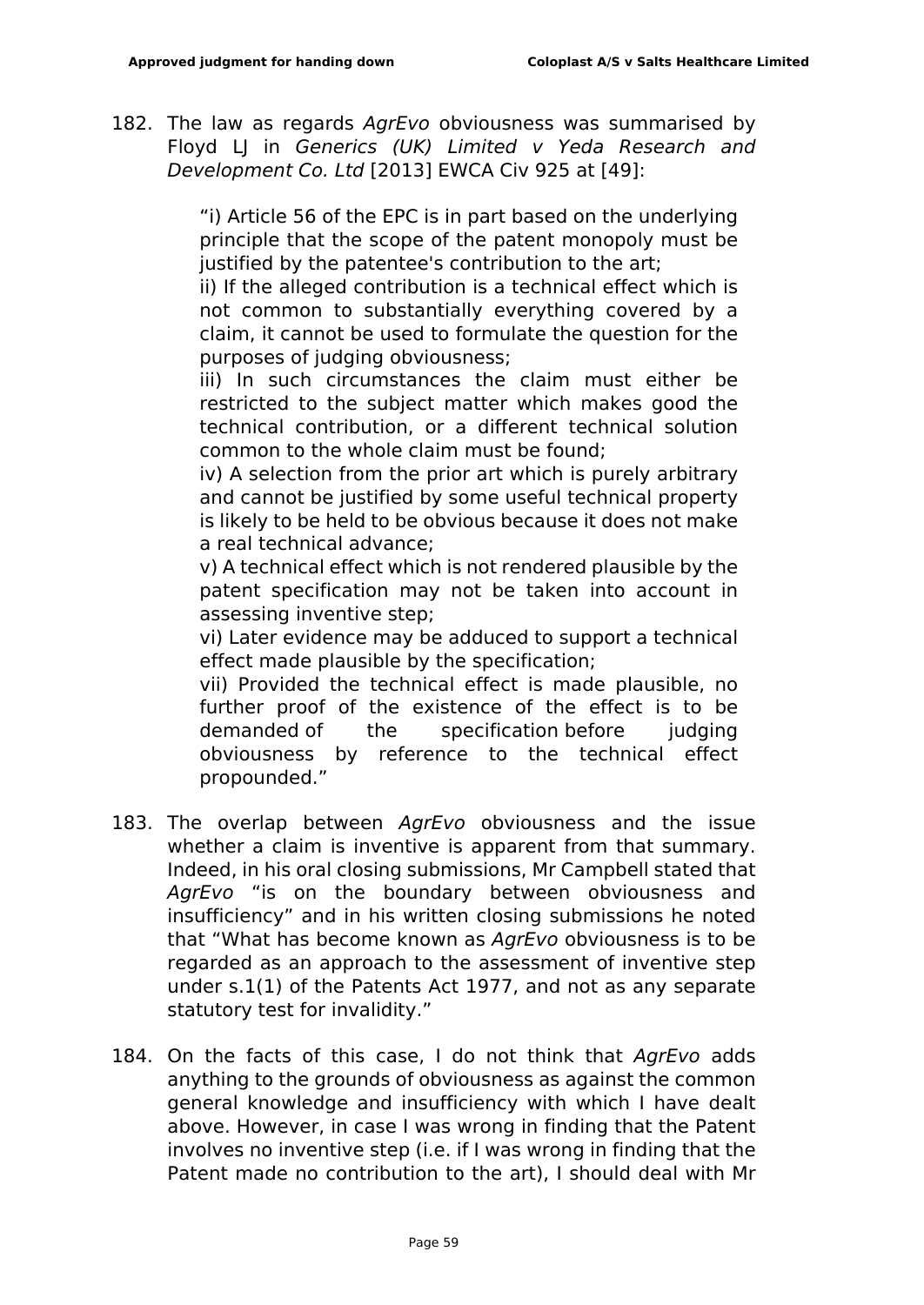Campbell's argument that the Patent was nevertheless invalid under the *AgrEvo* principles as set out by Floyd LJ because its claims went beyond its alleged technical contribution. This, he argued, was because the contribution reflected in claims 1 to 4 is not something that all wovens offer; it will depend on the nature and specification of the material used and the welding conditions used, none of which are specified in the claims.

- 185. I reject this argument. In my judgment, Coloplast's claimed technical contribution does not relate to all uses of all wovens. It relates only to the use of wovens in a way that will meet claims 1 to 4. In the words of Floyd LJ, those claims are "restricted to the subject matter which makes good the technical contribution" and are not, therefore, invalid on the *AgrEvo* basis. As regards Mr Campbell's argument that the materials and welding conditions were not specified, I have already rejected this argument when dealing with the insufficiency issue.
- 186. Accordingly, if (contrary to my finding) the Patent had involved an inventive step, I would not have concluded that the Patent was nevertheless invalid on the basis of *AgrEvo* obviousness.

#### **Added Matter**

- 187. The final basis on which Salts challenges the validity of the Patent is for added matter.
- 188. The law in this regard was summarised by Floyd LJ in *AP Racing Limited v Alcon Components Limited* [2014] EWCA Civ 40 at [9], where he said that:

"In the end the question is the simple one posed by Jacob J (as he then was) in Richardson Vick's Patent [1995] RPC 568 at 576 (approved by him as Jacob LJ in Vector Corporation v Glatt Air Techniques Ltd [2007] EWCA Civ 805; [2008] RPC 10 at [4]):

"I think the test of added matter is whether a skilled man would, upon looking at the amended specification, learn anything about the invention which he could not learn from the unamended specification.""

And by Kitchin LJ in *Nokia OYJ (Nokia Corporation) v IPCom GMBH & Co. KG* [2012] EWCA Civ 567, who said that: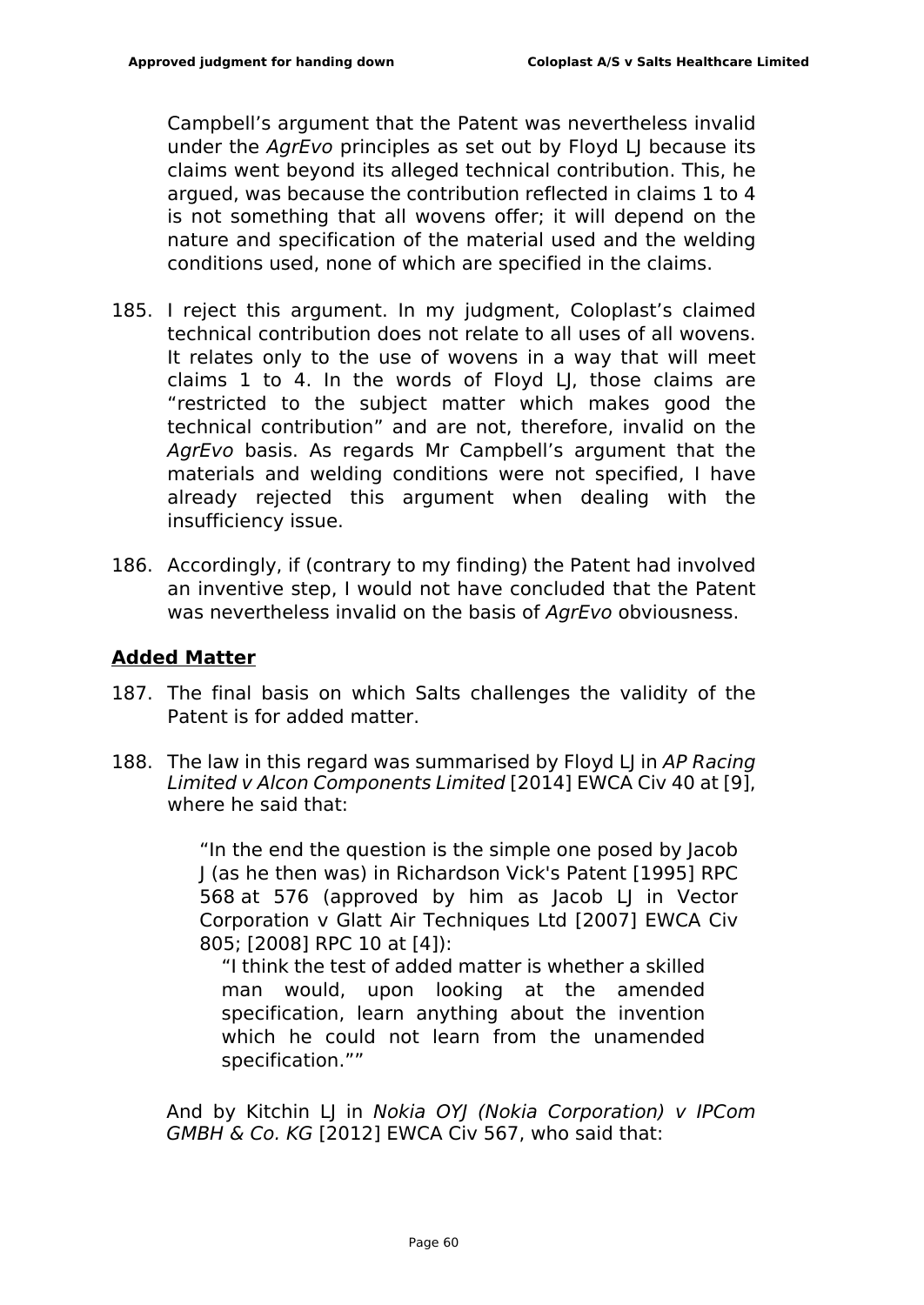"59. It follows that it is not permissible to introduce into a claim a feature taken from a specific embodiment unless the skilled person would understand that the other features of the embodiment are not necessary to carry out the claimed invention. Put another way, it must be apparent to the skilled person that the selected feature is generally applicable to the claimed invention absent the other features of that embodiment.

60. Ultimately the key question is once again whether the amendment presents the skilled person with new information about the invention which is not directly and unambiguously apparent from the original disclosure. If it does then the amendment is not permissible."

- 189. In effect, in a case such as the present, the court is required to construe the application and the patent, looking through the eyes of the skilled person, to see whether the latter discloses something not clearly and unambiguously disclosed by the former. The comparison is a strict one but the relevant disclosure can be implied, in the sense that it is something that the skilled person would take for granted (a stricter test than the "obviousness" test considered above). See, generally, *European Central bank v Document Security Systems* [2007] EWHC 600 per Kitchin J at [97]-[102].
- 190. It should be noted that, for these purposes, the claims of the application as filed form part of its disclosure (see section 130(3) of the 1977 Act).
- 191. Salts' claim is that claim 1 of the Patent has added matter over that which was contained in the application in that it has sought to take a feature from the disclosures in the application but without the context in which that feature had been so disclosed – a process referred to as "intermediate generalisation" (see, for example, *Palmaz' European Patents* [1999] RPC 47 per Pumfrey J at [71]). The particular words complained of are the words "some but" which were added to Claim 1 in the Patent. The issue, therefore, is whether these words are telling the skilled person anything which he or she could not have learned from the application.
- 192. The starting point, therefore, is to look at the application. This contains the following (with emphasis added):
	- a. On p.2, lines 10 to 15, the application stated that the claimed invention relates to a comfort layer made of "a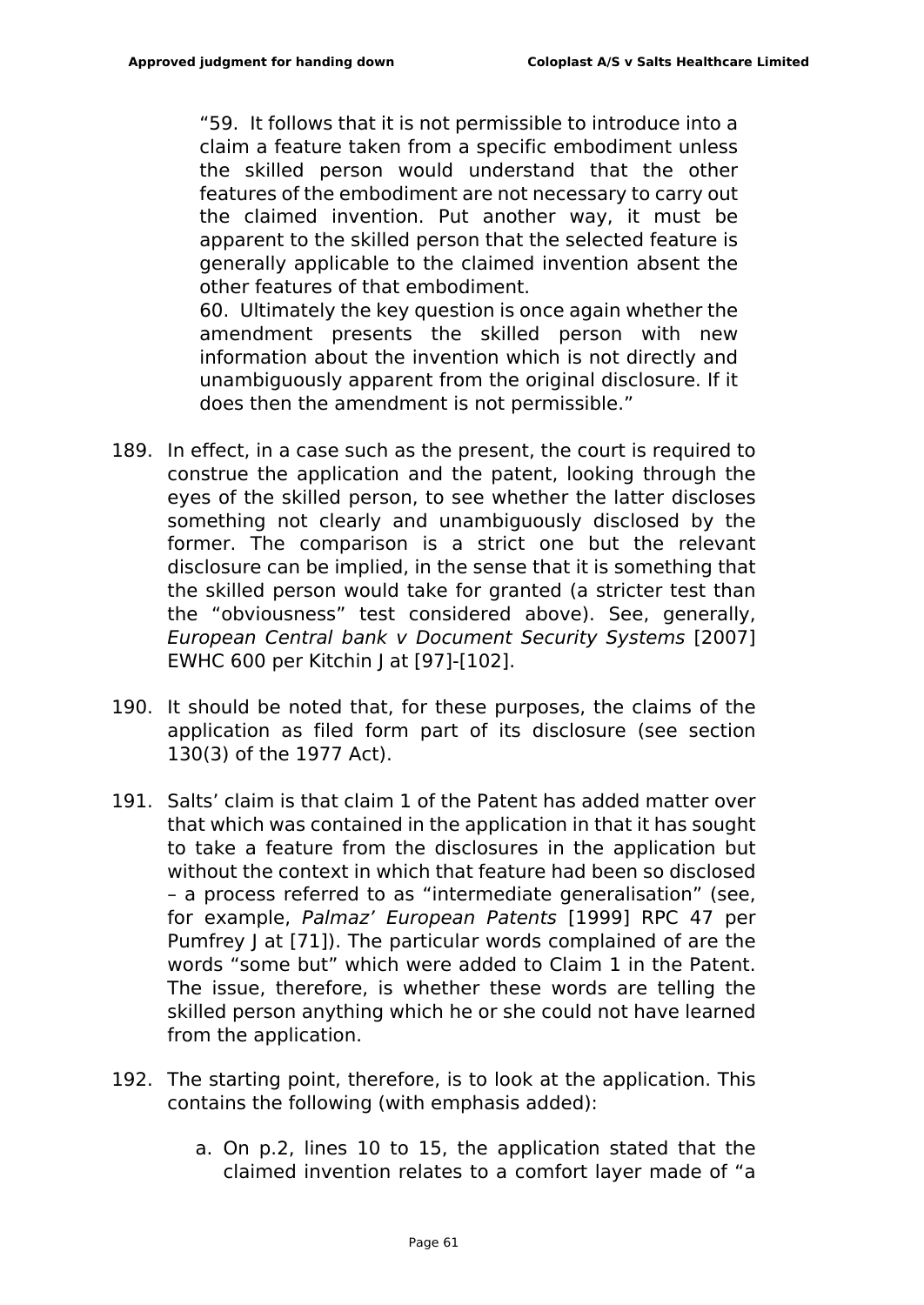textile material having a number of threads each comprising a plurality of fibre filaments, and such textile material is attached to said barrier film in one or more zones of attachment such that **not all** of the fibre filaments of the textile material in said zone(s) are embedded in the barrier film material".

- b. At p.2, line 23 to p.3, line 8 the application provided more detail as to the means and nature of the attachment and the point was made that the textile material has a higher melting point than the barrier film. Importantly, here, the disclosure was that the comfort layer maintained its structure "because **some, but not all,** of the fibre filaments of the threads are wholly or partially embedded in the melted barrier film material".
- c. Claim 1 of the application was for: "A collecting bag for human body waste comprising a barrier film covered by a comfort layer, wherein the comfort layer is a textile material having a number of threads each comprising a plurality of fibre filaments, and said textile material is attached to said barrier film in one or more zones of attachment such that **not all** of the fibre filaments of the textile material in said zone(s) are embedded in the barrier film material."
- 193. This needs to be compared with the Patent. The Patent contains the following:
	- a. Para.[0006] which is in identical terms to the passage in the application quoted in paragraph 192(a) above. In other words, it uses the words "**not all**".
	- b. Paras.[0009]-[0013] which are in identical terms to the passage in the application which I have summarised in paragraph 192(b) above. In other words, they contain the words "**some, but not all**".
	- c. Claim 1 of the Patent is identical to Claim 1 of the application, save that the words "**not all**" are replaced by the words "**some, but not all**".
- 194. In my judgment, this change to Claim 1 does not tell the skilled person anything beyond what had been disclosed in the application. It seems to me that the skilled person reading the passages of the application referred to in paragraphs 192(a)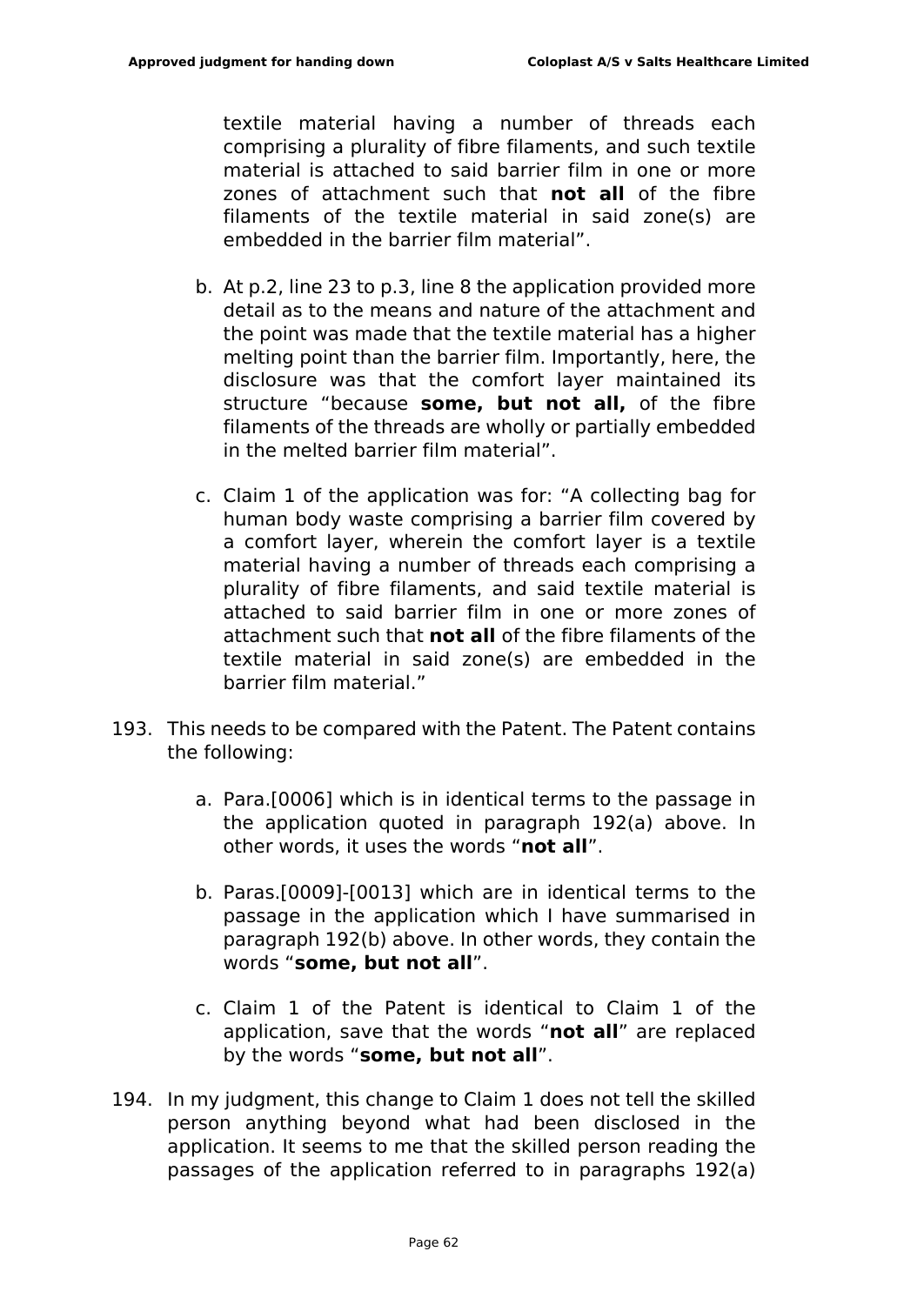and (b) above would have assumed that the phrases "not all" and "some, but not all" were intending to describe the same result. The skilled person would have concluded that the application had adopted the words from the former but could just as well as adopted the words of the latter. In so far as there was any doubt as to what the words used in claim 1 of the application meant, the skilled person would have construed those words in the light of the detailed description which had used the words "some but not all".

- 195. As a separate point, it seems to me that insofar as there was any difference between the different wordings, the difference was as to whether (at a minimum) the required attachment was of only one filament or of two filaments. As the Opposition Division of the EPO found in rejecting Salts' added matter argument, the skilled person would not have thought that there was any technical difference between these. They were both unworkable as forms of attachment for the product in issue.
- 196. The Patent, therefore, adds nothing to the application. In substituting for the words "not all" the words "some, but not all", the Patent was simply using different words to describe the same result. Certainly, no new technical matter had been added.
- 197. Mr Campbell argues that this is a case of an intermediate generalisation because the words "not all" have been added stripped from their context (i.e. the context provided by the various requirements summarised in paragraph 192(b) above). I do not accept this argument. If the words of claim 1 of the Patent stripped the words used from their given context, then so too did claim 1 of the application. I cannot see, therefore, that the Patent has added anything to the application.
- 198. It seems to me that Mr Campbell's intermediate generalisation argument is exactly the argument that which was rejected by the Opposition Division in para.2.1 of its decision. Mr Campbell then points out "An argument of intermediate generalisation succeeded" in para.4.2 of that decision. However, the argument that succeeded in para.4.2 of the Opposition Division's decision did not relate to claim 1 as it was before me but instead to a proposed amended version of claim 1 as set out in an auxiliary request intended to counter a novelty challenge to claim 1. The proposed amendment involved adding a passage to claim 1 to reflect five out of the six features disclosed in the paragraphs of the application which I have summarised in paragraph 192(b)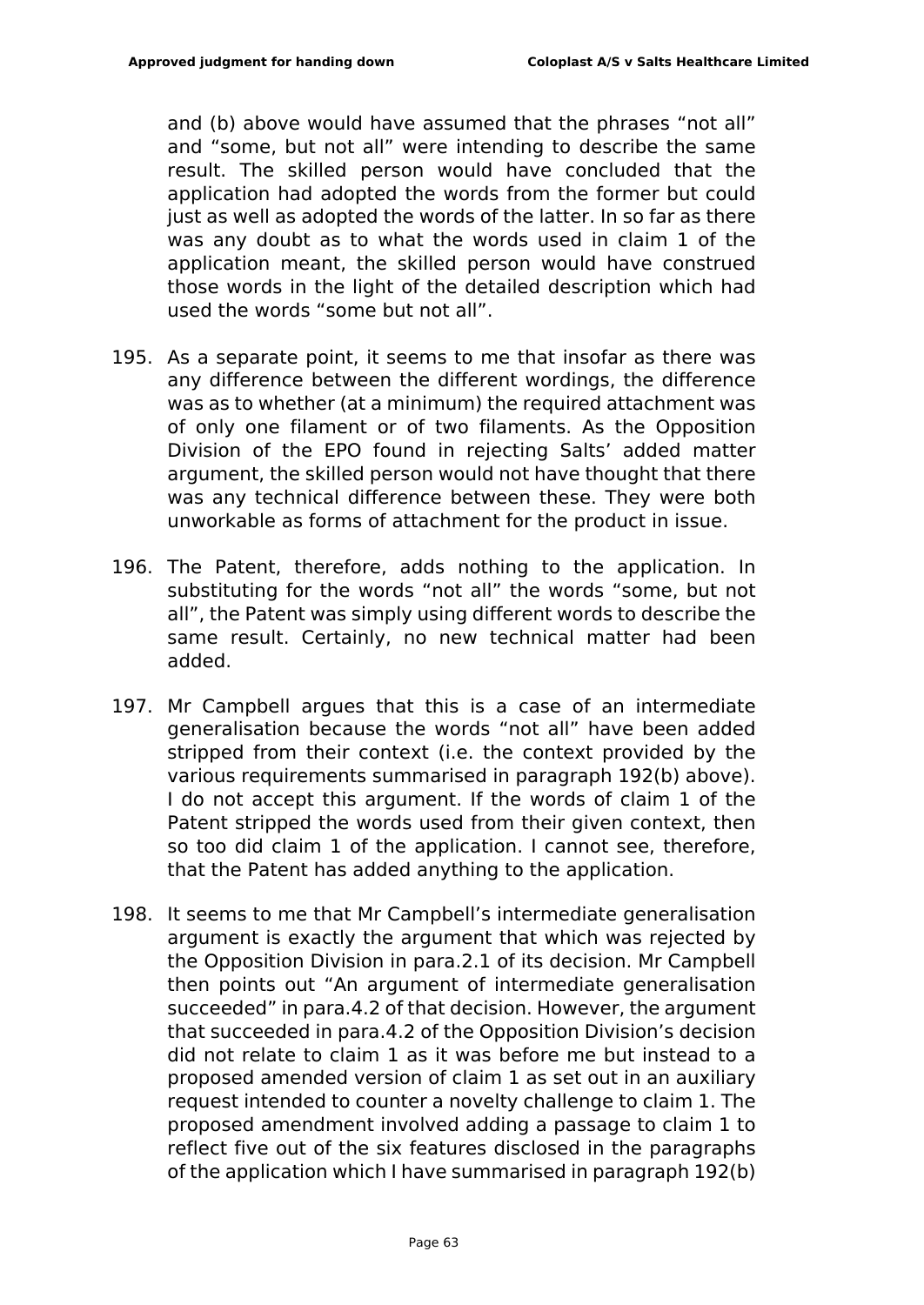above. The point that the Opposition Division made in para.4.2 of its decision was that in omitting one of those six features, the proposed amendment was adding matter to the claim because it was not making that claim in the full context in which it had been disclosed. As para.4.2 deals with a different (proposed) version of claim 1, I do not see how this helps Mr Campbell.

199. It may be that Mr Campbell's objection relates to the fact that Coloplast's case now requires Claim 1 to be read as a dependency of claim 6. In effect, claim 1 is now to be read as including a requirement that the material in question should be a woven (and not just a textile). However, I do not see that this involves adding anything to claim 1. Rather, it narrows it.

### **Infringement**

- 200. I turn now to deal with the issue of infringement of the Patent. This is, of course, only relevant if I am wrong in concluding that the Patent is invalid.
- 201. As already mentioned, by the time of the trial, Coloplast's case had narrowed such that it relied only on Claim 6 with three different dependencies based on Claims 1, 2, 3 and 4. For convenience, these were referred to as Claims 6A, 6B and 6C and the integers of these Claims were summarised in the following table taken from Ms Becke's first report.

|     | <b>Claim Integers</b>                                                                                                                                                                                                                                          | <b>Claim</b><br>6A | <b>Claim</b><br>6B | Claim<br>6C |
|-----|----------------------------------------------------------------------------------------------------------------------------------------------------------------------------------------------------------------------------------------------------------------|--------------------|--------------------|-------------|
| 1.1 | A collecting bag (1) for human body waste comprising                                                                                                                                                                                                           | П                  | П                  | П           |
| 1.2 | a barrier film (20a, 20b)                                                                                                                                                                                                                                      | П                  | П                  | П           |
| 1.3 | covered by a comfort layer                                                                                                                                                                                                                                     | П                  | П                  | П           |
| 1.4 | wherein the comfort layer is a textile material (10) having a<br>number of threads (15) each comprising a plurality of fibre<br>filaments (17, 18)                                                                                                             | П                  | П                  | П           |
| 1.5 | and said textile material (10) is attached to said barrier film<br>(20a, 20b) in one or more zones of attachment                                                                                                                                               | П                  | П                  | П           |
| 1.6 | characterized in that some but not all of the fibre filaments (18)<br>of the textile material (10) in said zone(s) are embedded in the<br>barrier film material (20a, 20b)                                                                                     | п                  | П                  |             |
| 2.1 | wherein the peel strength between said comfort layer and said<br>barrier film (20a, 20b) is above 5 N/12.5mm width in said<br>zone(s)                                                                                                                          | П                  | П                  |             |
| 3.1 | wherein those fibre filaments (18) that are not embedded in the<br>barrier film material (20a, 20b) provide a surface of the comfort<br>layer having the same tactile characteristics as the surface of<br>the comfort layer outside the zone(s) of attachment | П                  | П                  |             |
| 4.1 | wherein those fibre filaments (18) that are not embedded in the<br>barrier film material (20a, 20b) provide a surface of the comfort<br>layer having the same visual characteristics as the surface of<br>the comfort layer outside the zone(s) of attachment  | П                  | П                  |             |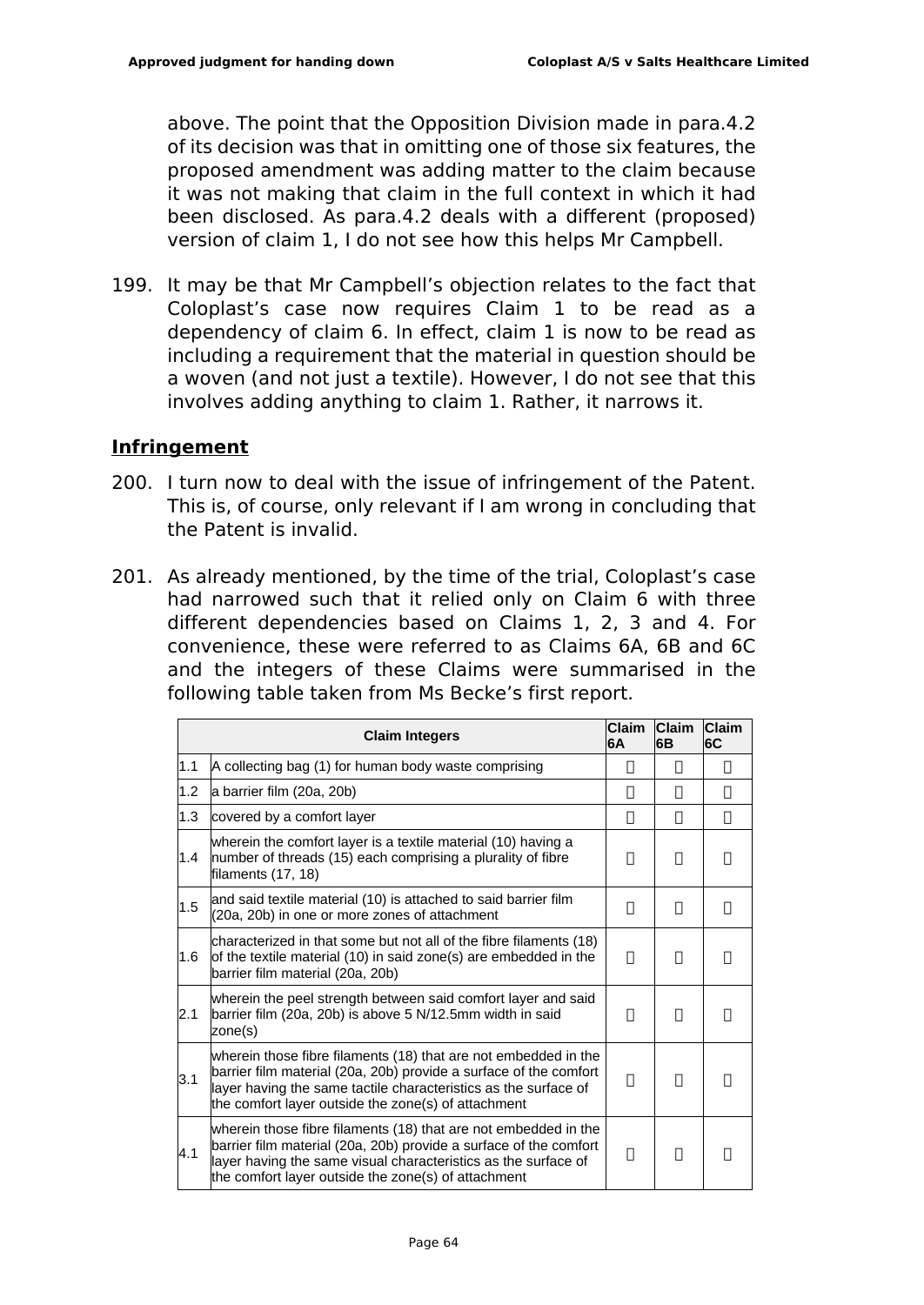|  | $6.1$ wherein said textile material (10) is a woven material. |  | 0000 |  |
|--|---------------------------------------------------------------|--|------|--|
|--|---------------------------------------------------------------|--|------|--|

- 202. As can be seen, claim 6C is the narrowest claim and requires Coloplast to establish that Salts' Confidence BE product satisfies all of the claim integers identified above. By contrast, claim 6A omits integer 4.1 (relating to the visual characteristics of the surface of the comfort layer) and claim 6B omits integer 3.1 (relating to tactile characteristics of the surface of the comfort layer).
- 203. It is common ground that Salts' Confidence BE products satisfy integers 1.1, 1.2 and 1.3. This is admitted by Salts in its Response to the Claimant's Notice to Admit Facts.
- 204. Whilst it is not formally admitted, it is clear from the images in Coloplast's Notice of Experiments and from Professor Drummond-Brydson's unchallenged evidence with regard to those images, that Salts' Confidence BE products also satisfy integer 1.4.
- 205. That integers 1.5 and 6.1 are satisfied with respect to Salts' Confidence BE products is clear from Salts' Re-Amended Product Description.
- 206. In its opening Skeleton Argument, Salts indicated that it had issues as regards integer 1.6. However, those issues were not pursued at trial or in Salts' Closing Submissions. To the extent that there is any doubt, I find that the SEM image of a Salts' Confidence BE product which is included in Coloplast's Notice of Experiments and Professor Drummond-Brydson's evidence in relation to that image clearly show that integer 1.6 is satisfied as regards the Confidence BE products and this appears also to have been accepted by Professor Barron.
- 207. Salts did not formally admit that integer 2.1 was satisfied. However, it did not advance any case with regard to this integer at trial and, given Coloplast's Notice of Experiments and Ms Becke's evidence, it is clear that the Confidence BE products satisfy integer 2.1.
- 208. At trial, the issues on which Salts focused with regard to infringement related to integers 3.1 and 4.1. The issues here are, in essence, whether the surface of the comfort layer of the Confidence BE products in the welding zone(s) has the same tactile characteristics (claim 3.1) and/or the same visual characteristics (claim 4.1) as the surface of the comfort layer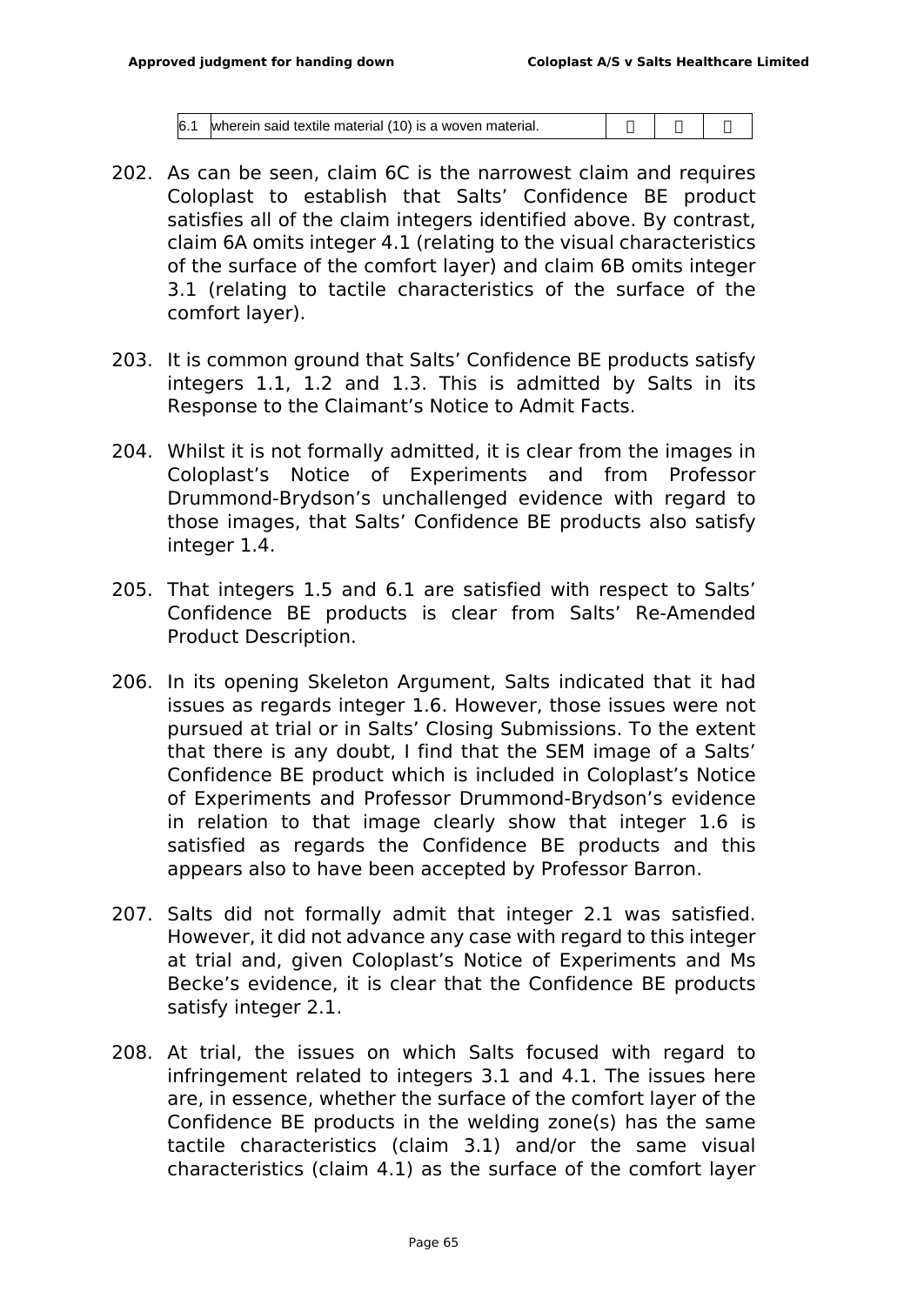outside the welding zone(s). In this regard, the parties were agreed that the issue was one to be determined by the court and, although Mr Campbell referred me to evidence given by the experts, I did not find that evidence to be of any real assistance on this issue.

- a. Professor Drummond-Brydson's evidence as regards the tactile characteristics was qualified (as regards the front of the bag, "it feels fabricy in the centre. It may feel different at the outside"; as regards the back, it "feels similar"). As regards the visual characteristics, the question he was asked mischaracterised the test in that he was not asked to concentrate on "the surface". In any event, his answer was again qualified ("They scatter the light differently, but then again there is also areas in the centre of the bag that scatter the light").
- b. Ms Becke accepted that the tactile characteristics were "somewhat different" on the clothes facing side of the bag but not on the skin facing side. She also concluded that there were no visual differences. Mr Campbell criticised this conclusion saying, first, that she had based her conclusion on the fact that she could see the woven fibres and, second, that the very fact that "she could perceive the location of the weld zone … could only mean that its visual characteristics were in fact different". For the reasons set out below, I reject these criticisms. Indeed, with regard to the second criticism, it is interesting that, giving evidence with regard to the Dansac Novalife bag on which the location of the weld zone is perfectly apparent, Mr van der Leden was able to say with certainty that "you cannot see the difference between the weld and the non-welded area." Clearly, his view of the test to be applied was different to that of Mr Campbell.
- c. Mr van der Leden's evidence was that a blind man could feel and see the difference in the tactile and visual characteristics. However, it was unclear to me on what basis this difference was so obvious given his view that there were no such differences in the case of the Dansac Novalife bag.
- 209. Ultimately, as both sides submitted, this is a matter for the court, applying the test laid down by the Patent. Mr Campbell urged me to take a strict approach as to what was meant by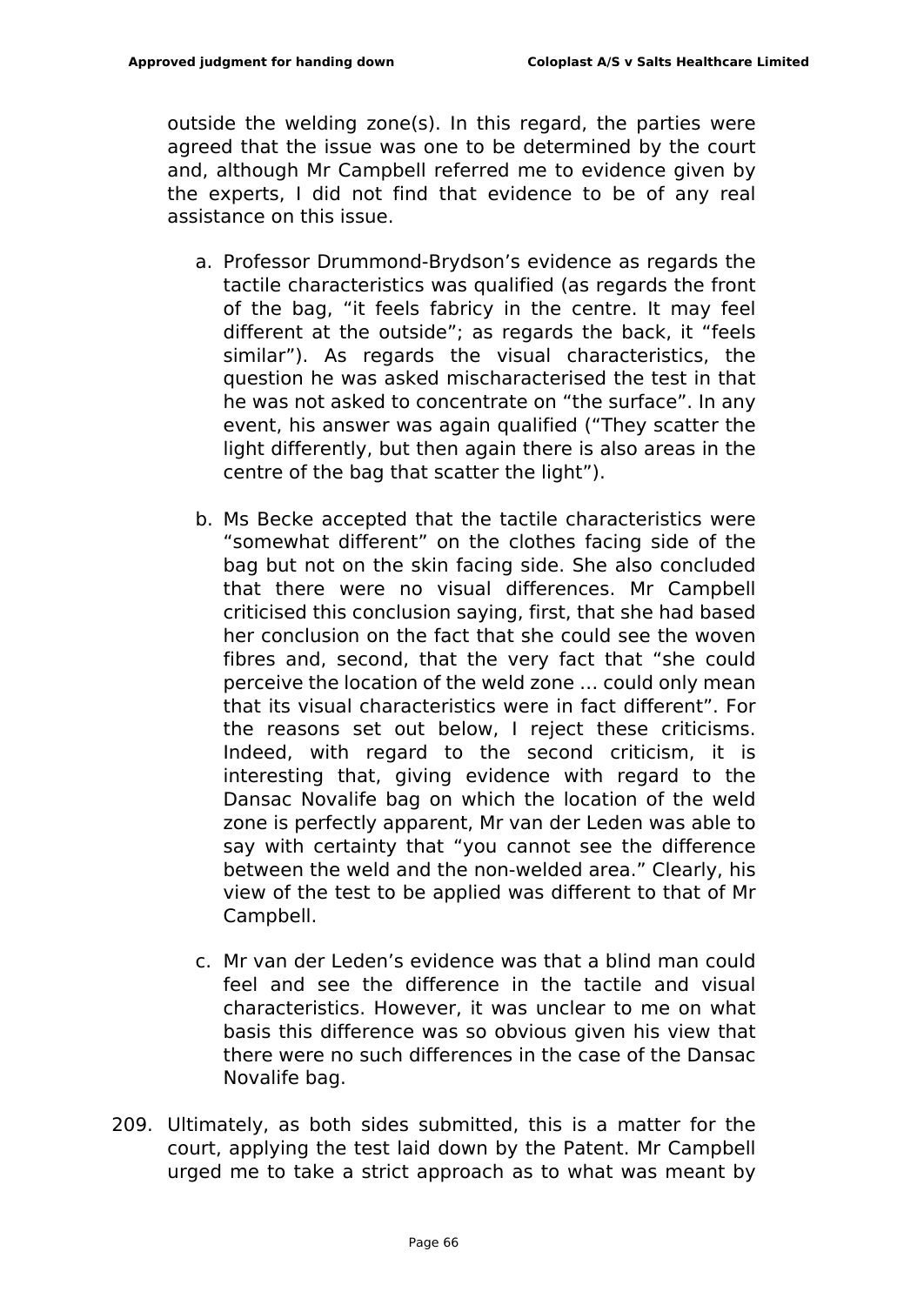the words "the same", such that the test would not be satisfied in any case where the location of the weld could be perceived. For the reasons set out below, I do not accept that that would be the correct approach.

- a. The Patent at [0003] makes clear that the invention is seeking to move away from ostomy bags with the characteristics of a "relatively hard or non-flexible welding zone" and welding which is "quite visible because all material in the welding zone is mixed and results in a relatively uniform surface after cooling, thus compromising the visual appearance of the collecting bag".
- b. At [0005], the Patent asserts that the invention will result a bag with "improved visual and tactile characteristics".
- c. More specifically, at [0013] the Patent refers to the invention giving rise to a structure where "the feel or tactility of the welded zone or area, is softer than is the case with the welding zone of non-woven material, partly because the textile material stays intact and only bonds with the barrier film instead of melting into a continuous mass, and partly because not all of the fibre filaments are embedded in the melted barrier film material." For these purposes, the word "softer" is said to mean "that the resulting attachment or welding zone is less rigid, or more flexible" when using a textile according to the invention than if a non-woven had been used.
- d. Finally, at [0036], the Patent notes that the comparison between the different surface areas may be based on physical criteria such as the degree of light reflection and/or tendency to pilling or snagging but may also be based on subjective criteria evaluated by a team on the basis of "criteria such as visual appeal and softness to the skin on, e.g., a 1-5 step scale".
- 210. In my judgment, these are all indications that the Patent does not require a strict application of the words "the same". Indeed, it seems to me that the references in [0036] to "may" and to "subjective criteria" and to "a 1-5 step scale" are clearly contrary to such a construction. Nor, it seems to me, is there any support for Mr Campbell's argument that the test requires that one should not be able to perceive the weld zone.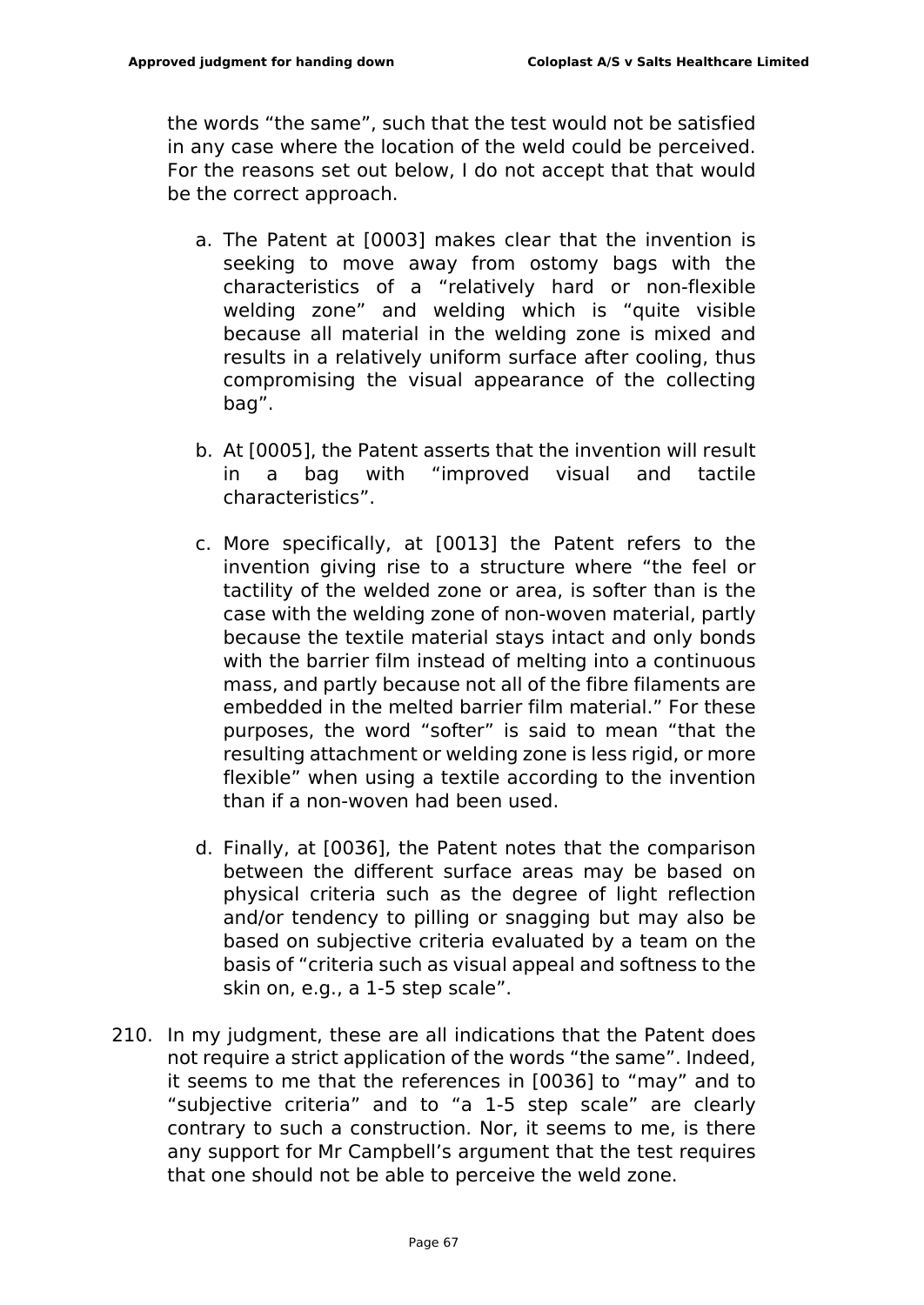- 211. Instead, it seems to me that, for the purposes of integer 3.1, the subjective criterion that I should apply is whether, as a result of the weld, the surface in the weld zone is no longer as "soft" as the remainder of the surface and has become more rigid and inflexible (as it would where the comfort layer used a traditional non-woven material). In my judgment, whilst as a result of the weld the comfort layer of Salts' Confidence BE products is clearly anchored to the barrier film in the weld area, I do not perceive this to result in the surface of the comfort layer in that area being less soft or in its being more rigid or inflexible than its surface outside that area. Accordingly, in my judgment, the surface of the comfort layer in the weld area has the same tactile characteristics as the remainder of the comfort layer and integer 1.3 is satisfied by the Confidence BE products.
- 212. Similarly, for the purposes of integer 4.1, the subjective criterion that I should apply is whether, as a result of the weld, the surface in the weld zone no longer has the appearance of the textile from which the comfort layer was made and has instead acquired a "uniform" appearance or the appearance of a "continuous mass" in which separate fibre filaments of the textile are not apparent. In my judgment, applying this test, the surface of the comfort layer in the weld area of the Confidence BE products has the same visual characteristics as the remainder of the comfort layer in that the fibre filaments on the surface in the weld zone remain perfectly visible and distinct. The surface does not appear to be a "continuous mass" any more than the surface of the rest of the comfort layer does.
- 213. As a cross check, I have looked at the samples of other sample products included in the trial bundles (such as Coloplast's "Original" SenSura Mio product and Salts' ND13 product) where a non-woven fabric has been used for the comfort layer. With these products, the surface of the comfort layer in the weld zone clearly has a uniform or continuous mass appearance which is quite different to its surface outside the weld zone.
- 214. I should note, in response to a further point raised by Mr Campbell, that my assessment of the tactile and visual characteristics of the comfort layer of Salts' Confidence BE products is unaffected by the colour of the relevant product and applies equally to the product in the colour black.